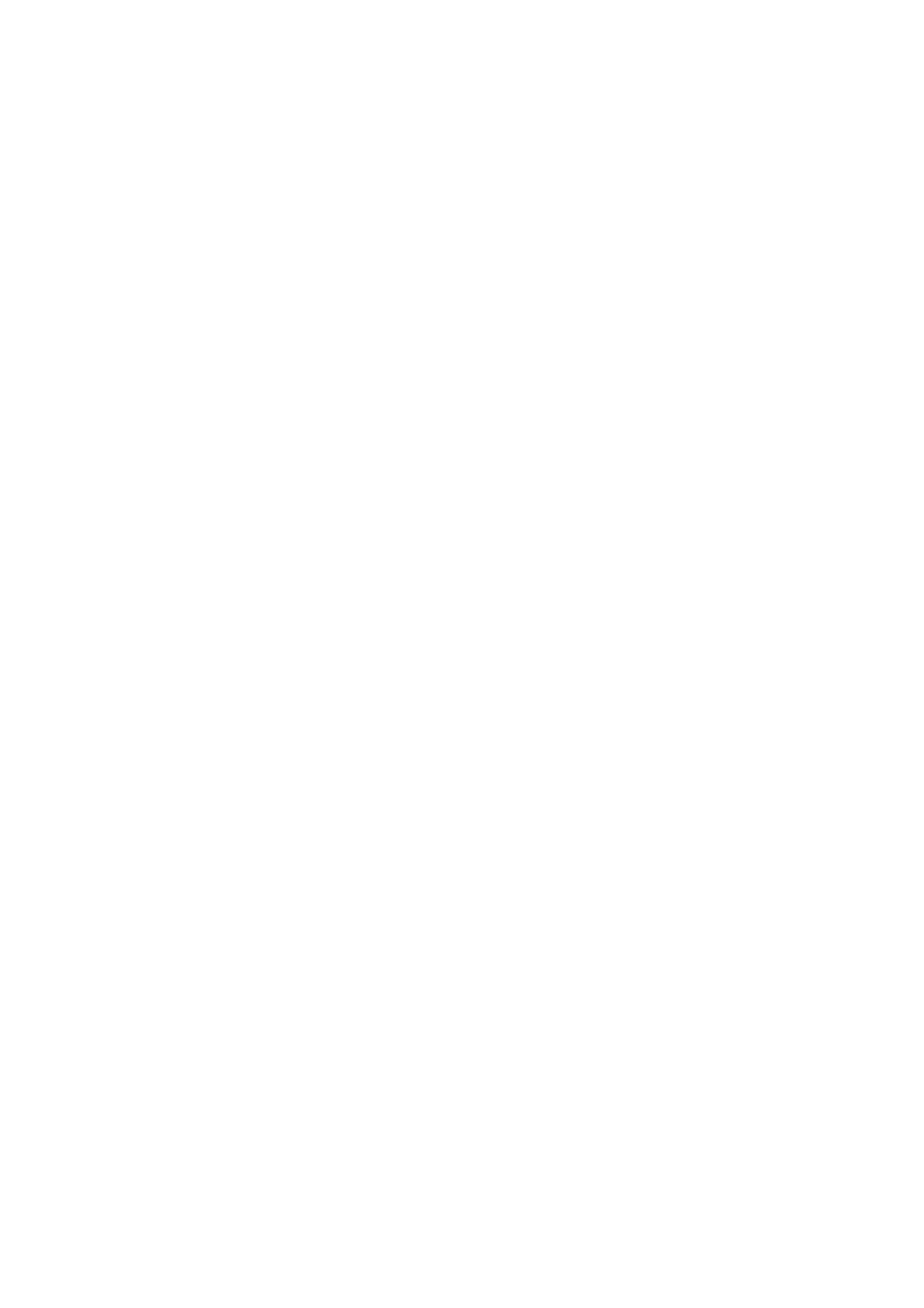# **CLH report**

# **Proposal for Harmonised Classification and Labelling**

**Based on Regulation (EC) No 1272/2008 (CLP Regulation), Annex VI, Part 2** 

**Substance Name: 2-methyl-1-(4-methylthiophenyl) -2 morpholinopropan-1-one**

**EC Number:** 400-600-6

**CAS Number:** 71868-10-5

**Index Number:** 606-041-00-6

**Contact details for dossier submitter:** 

**BASF SE Postfach 67056 Ludwigshafen Germany** 

**Version number: 1 Date: 30-07-2014**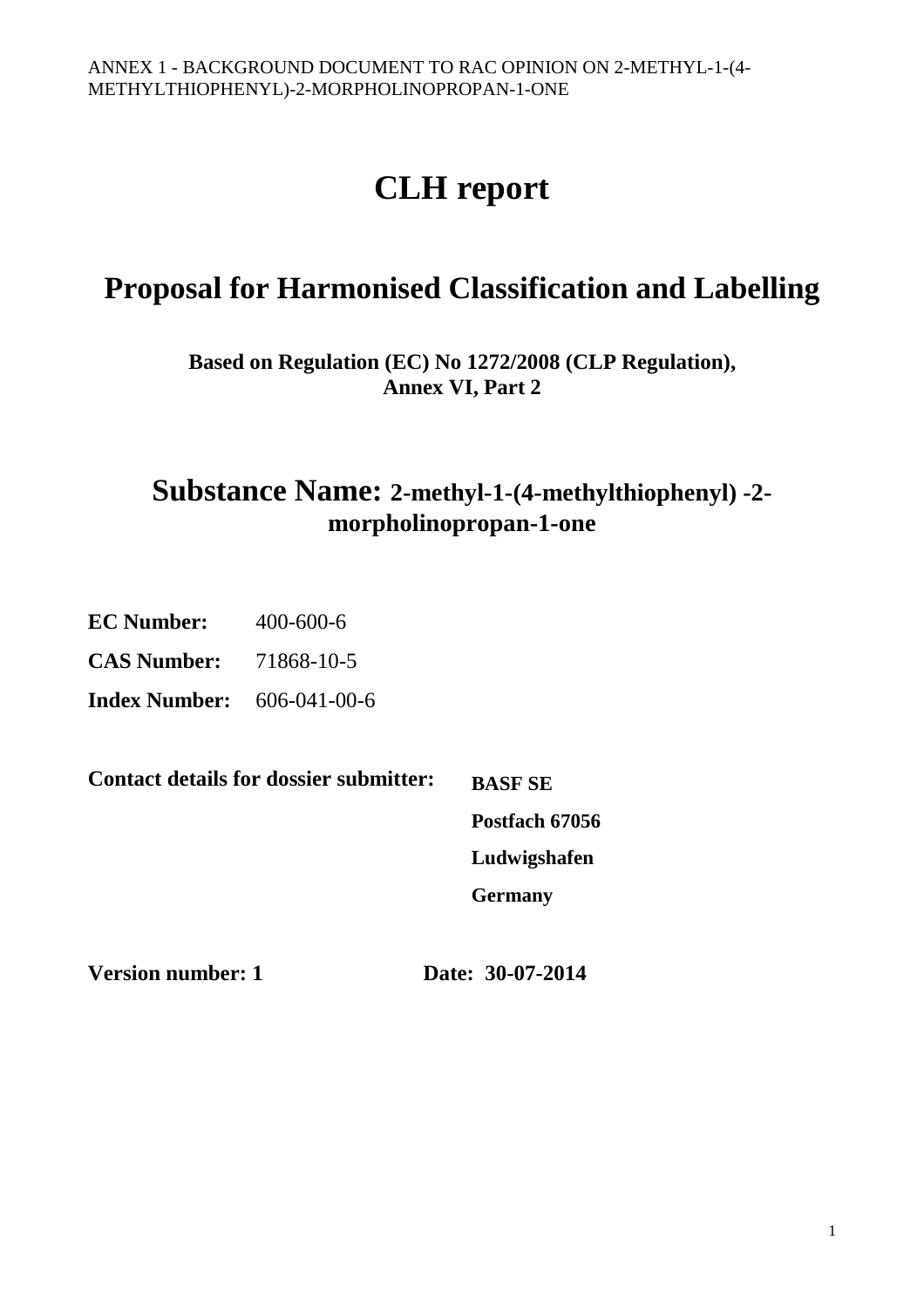# **CONTENTS**

# Part A.

| 1.             |              |                                                                                      |    |
|----------------|--------------|--------------------------------------------------------------------------------------|----|
|                | 1.1          |                                                                                      |    |
|                | 1.2          |                                                                                      |    |
|                | 1.3          |                                                                                      |    |
| $\mathbf{2}$   |              |                                                                                      |    |
|                | 2.1          |                                                                                      |    |
|                | 2.2          |                                                                                      |    |
|                | 2.3          |                                                                                      |    |
|                | 2.3.1        | CURRENT CLASSIFICATION AND LABELLING IN ANNEX VI, TABLE 3.1 IN THE CLP REGULATION  9 |    |
|                | 2.4<br>2.4.1 | CURRENT SELF-CLASSIFICATION AND LABELLING BASED ON THE CLP REGULATION CRITERIA  9    |    |
|                |              |                                                                                      |    |
| 3              |              |                                                                                      |    |
|                |              |                                                                                      |    |
| $\mathbf{1}$   |              |                                                                                      |    |
|                |              |                                                                                      |    |
|                |              |                                                                                      |    |
|                |              | 1.2.1                                                                                |    |
|                | 1.3          |                                                                                      |    |
| $\overline{2}$ |              |                                                                                      |    |
|                | 2.1          |                                                                                      |    |
|                | 2.2          |                                                                                      |    |
| 3              |              |                                                                                      |    |
|                |              |                                                                                      |    |
| 4              |              |                                                                                      |    |
|                | 4.1          |                                                                                      |    |
|                |              | 4.1.1                                                                                |    |
|                |              | 4.1.2<br>4.1.3                                                                       |    |
|                | 4.2          |                                                                                      |    |
|                | 4.3          |                                                                                      |    |
|                | 4.4          |                                                                                      |    |
|                | 4.5          |                                                                                      |    |
|                | 4.6          |                                                                                      |    |
|                | 4.7<br>4.8   | SPECIFIC TARGET ORGAN TOXICITY (CLP REGULATION) - REPEATED EXPOSURE (STOT RE) 15     |    |
|                | 4.9          |                                                                                      |    |
|                | 4.10         |                                                                                      |    |
|                | 4.11         |                                                                                      |    |
|                |              | 4.11.1                                                                               |    |
|                |              | 4.11.1.1<br>4.11.1.2                                                                 |    |
|                |              | 4.11.2                                                                               |    |
|                |              | 4.11.2.1                                                                             |    |
|                |              | 4.11.2.2<br>Human information.                                                       | 27 |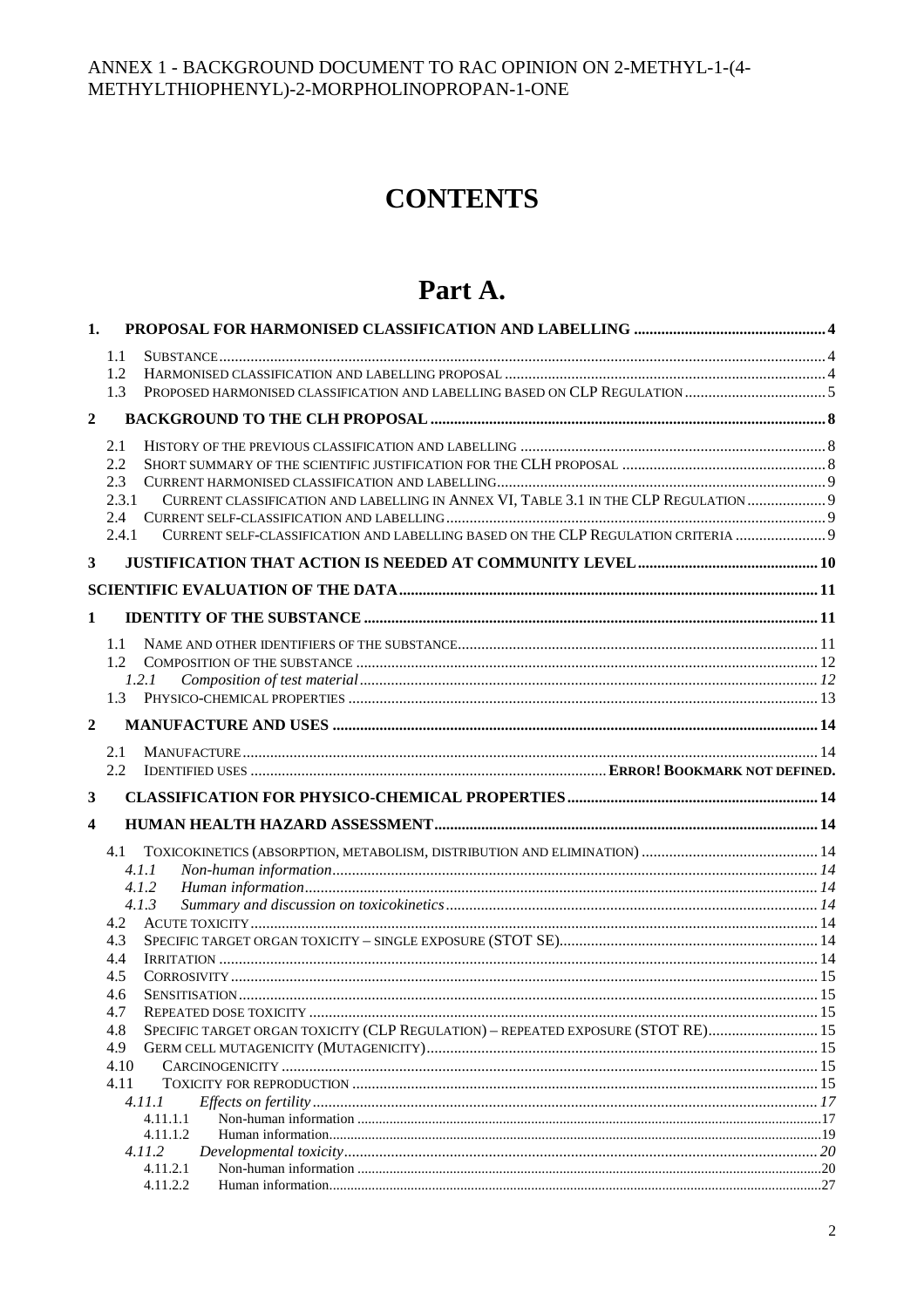| 4.11.3 |  |
|--------|--|
| 4.11.4 |  |
|        |  |
|        |  |
|        |  |
|        |  |
|        |  |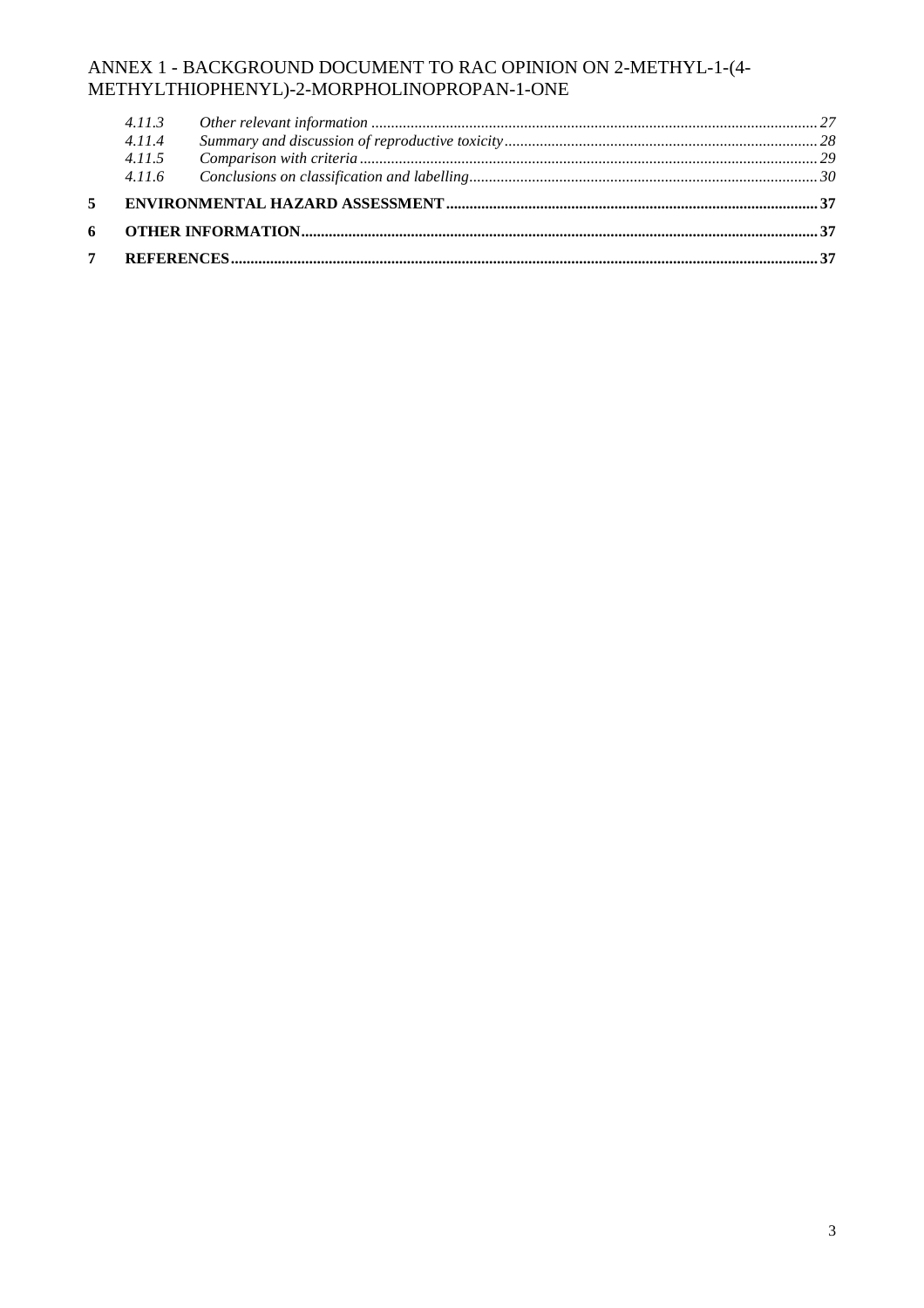# **Part A.**

# **1. PROPOSAL FOR HARMONISED CLASSIFICATION AND LABELLING**

#### **1.1 Substance**

| <b>Substance name:</b>        | 2-methyl-1-(4-methylthiophenyl)-2-<br>morpholinopropan-1-one |  |
|-------------------------------|--------------------------------------------------------------|--|
| EC number:                    | $400 - 600 - 6$                                              |  |
| <b>CAS</b> number:            | 71868-10-5                                                   |  |
| <b>Annex VI Index number:</b> | $600 - 041 - 00 - 6$                                         |  |
| Degree of purity:             | $> 97.0 - < 99.9$ % (w/w)                                    |  |
| <b>Impurities:</b>            | $0.1 - 3 %$ (w/w)                                            |  |

#### **Table 1: Substance identity**

## **1.2 Harmonised classification and labelling proposal**

#### **Table 2: The current Annex VI entry and the proposed harmonised classification**

|                                                                                                     | <b>CLP</b> Regulation                                      |                                     |                                   |
|-----------------------------------------------------------------------------------------------------|------------------------------------------------------------|-------------------------------------|-----------------------------------|
| <b>Current entry in Annex VI, CLP</b><br><b>Regulation</b>                                          | Acute Tox. $4 *$<br><b>Aquatic Chronic 2</b>               | H302<br>H411                        | GHS07<br>GHS09<br>Warning         |
| <b>Current proposal for consideration</b><br>by RAC                                                 | Repr.1B                                                    | H360Df                              | GHS08<br>Danger                   |
| <b>Resulting harmonised classification</b><br>(future entry in Annex VI, CLP<br><b>Regulation</b> ) | Acute Tox. $4^*$ ,<br>Repr. 1B<br><b>Aquatic Chronic 2</b> | H <sub>3</sub> 02<br>H360Df<br>H411 | GHS07<br>GHS08<br>GHS09<br>Danger |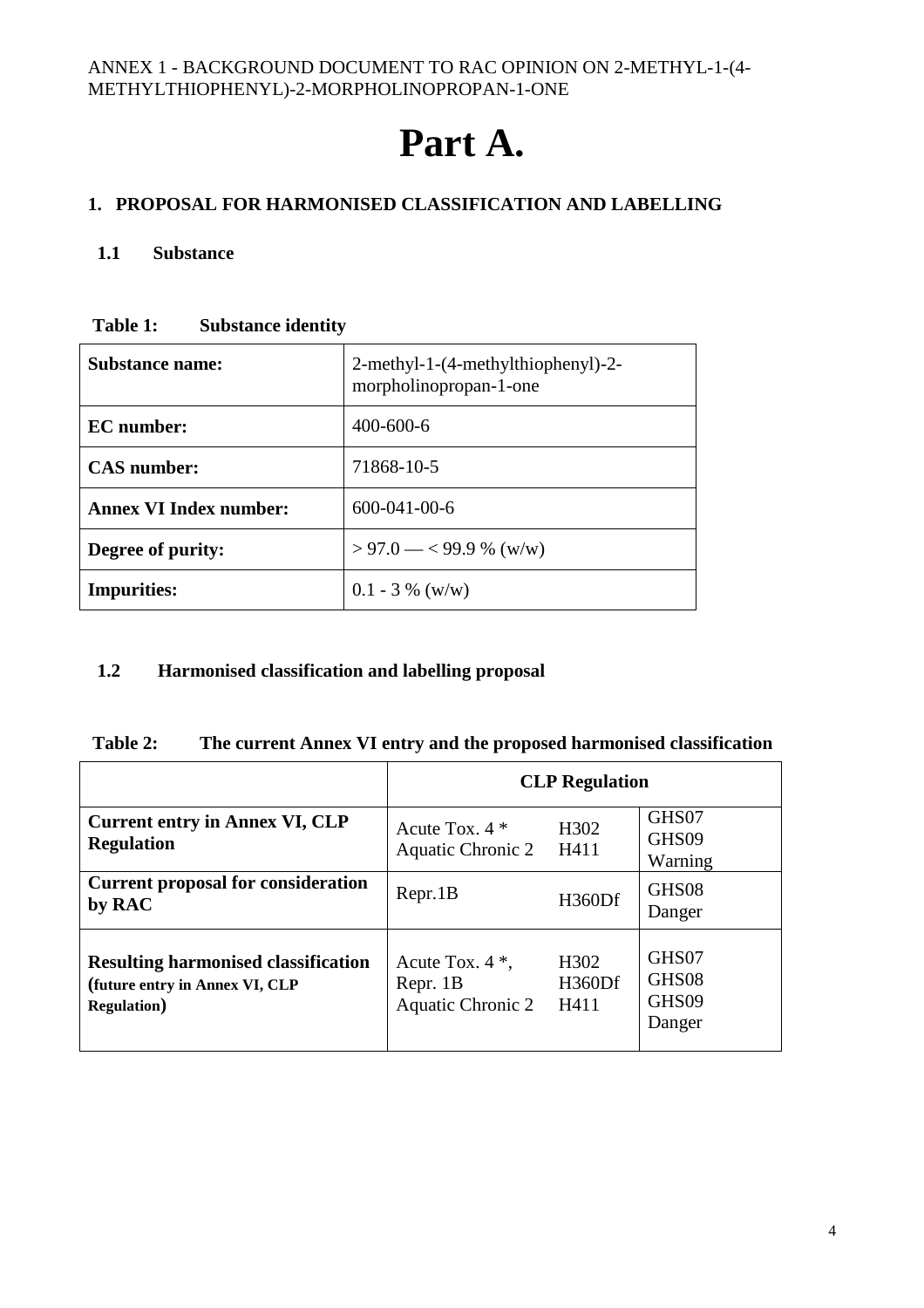# **1.3 Proposed harmonised classification and labelling based on CLP Regulation**

| <b>CLP</b><br><b>Annex I</b><br>ref | <b>Hazard</b> class                                    | <b>Proposed</b><br>classification | <b>Proposed</b><br><b>SCLs</b> and/or<br><b>M-factors</b> | <b>Current</b><br>classification <sup>1)</sup> | <b>Reason for no</b><br>classification <sup>2)</sup>                                    |
|-------------------------------------|--------------------------------------------------------|-----------------------------------|-----------------------------------------------------------|------------------------------------------------|-----------------------------------------------------------------------------------------|
| 2.1.                                | Explosives                                             |                                   |                                                           |                                                | Reason for no<br>classification: conclusive<br>but not sufficient for<br>classification |
| 2.2.                                | Flammable gases                                        |                                   |                                                           |                                                | Reason for no<br>classification: conclusive<br>but not sufficient for<br>classification |
| 2.3.                                | Flammable aerosols                                     |                                   |                                                           |                                                | Reason for no<br>classification: conclusive<br>but not sufficient for<br>classification |
| 2.4.                                | Oxidising gases                                        |                                   |                                                           |                                                | Reason for no<br>classification: conclusive<br>but not sufficient for<br>classification |
| 2.5.                                | Gases under pressure                                   |                                   |                                                           |                                                | Reason for no<br>classification: conclusive<br>but not sufficient for<br>classification |
| 2.6.                                | Flammable liquids                                      |                                   |                                                           |                                                | Reason for no<br>classification: conclusive<br>but not sufficient for<br>classification |
| 2.7.                                | Flammable solids                                       |                                   |                                                           |                                                | Reason for no<br>classification: conclusive<br>but not sufficient for<br>classification |
| 2.8.                                | Self-reactive substances and<br>mixtures               |                                   |                                                           |                                                | Reason for no<br>classification: conclusive<br>but not sufficient for<br>classification |
| 2.9.                                | Pyrophoric liquids                                     |                                   |                                                           |                                                | Reason for no<br>classification: conclusive<br>but not sufficient for<br>classification |
| 2.10.                               | Pyrophoric solids                                      |                                   |                                                           |                                                | Reason for no<br>classification: conclusive<br>but not sufficient for<br>classification |
| 2.11.                               | Self-heating substances and<br>mixtures                |                                   |                                                           |                                                | Reason for no<br>classification: conclusive<br>but not sufficient for<br>classification |
| 2.12.                               | Substances and mixtures<br>which in contact with water |                                   |                                                           |                                                | Reason for no<br>classification: conclusive                                             |

# **Table 3: Proposed classification according to the CLP Regulation**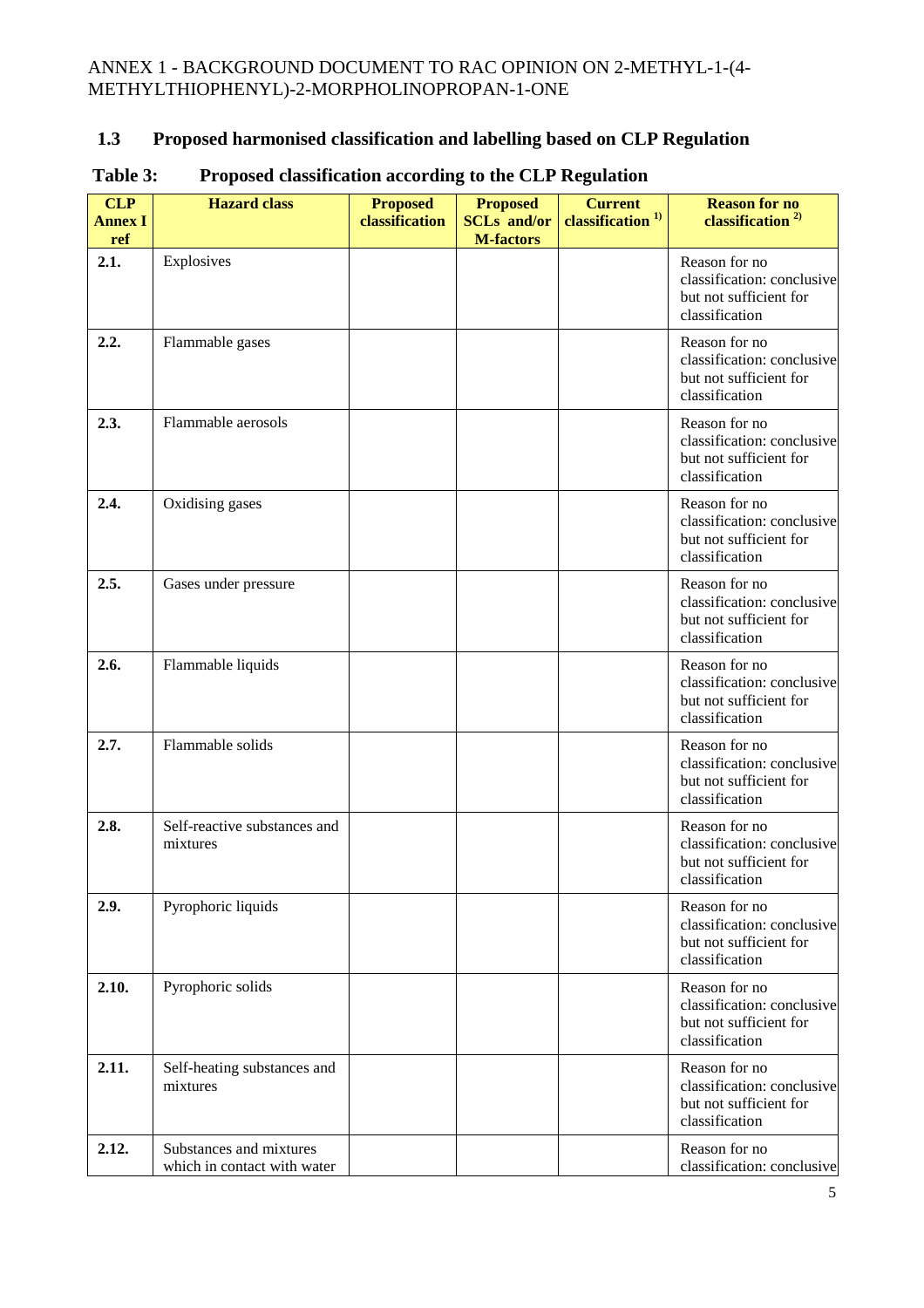|       | emit flammable gases                                  |                         |                        | but not sufficient for<br>classification                                                |
|-------|-------------------------------------------------------|-------------------------|------------------------|-----------------------------------------------------------------------------------------|
| 2.13. | Oxidising liquids                                     |                         |                        | Reason for no<br>classification: conclusive<br>but not sufficient for<br>classification |
| 2.14. | Oxidising solids                                      |                         |                        | Reason for no<br>classification: conclusive<br>but not sufficient for<br>classification |
| 2.15. | Organic peroxides                                     |                         |                        | Reason for no<br>classification: conclusive<br>but not sufficient for<br>classification |
| 3.1.  | Acute toxicity - oral                                 | Acute Tox. 4 *.<br>H302 | Acute Tox. 4*,<br>H302 |                                                                                         |
|       | Acute toxicity - dermal                               |                         |                        | Reason for no<br>classification: conclusive<br>but not sufficient for<br>classification |
|       | Acute toxicity - inhalation                           |                         |                        | Data lacking                                                                            |
| 3.2.  | Skin corrosion / irritation                           |                         |                        | Reason for no<br>classification: conclusive<br>but not sufficient for<br>classification |
| 3.3.  | Serious eye damage / eye<br>irritation                |                         |                        | Reason for no<br>classification: conclusive<br>but not sufficient for<br>classification |
| 3.4.  | Respiratory sensitisation                             |                         |                        | Data lacking                                                                            |
| 3.4.  | Skin sensitisation                                    |                         |                        | Reason for no<br>classification: conclusive<br>but not sufficient for<br>classification |
| 3.5.  | Germ cell mutagenicity                                |                         |                        | Reason for no<br>classification: conclusive<br>but not sufficient for<br>classification |
| 3.6.  | Carcinogenicity                                       |                         |                        | Data lacking                                                                            |
| 3.7.  | Reproductive toxicity                                 | Repr. 1B,<br>H360Df     |                        |                                                                                         |
| 3.8.  | Specific target organ toxicity<br>-single exposure    |                         |                        | Reason for no<br>classification: conclusive<br>but not sufficient for<br>classification |
| 3.9.  | Specific target organ toxicity<br>- repeated exposure |                         |                        | Reason for no<br>classification: conclusive<br>but not sufficient for<br>classification |
| 3.10. | Aspiration hazard                                     |                         |                        | Reason for no<br>classification: conclusive                                             |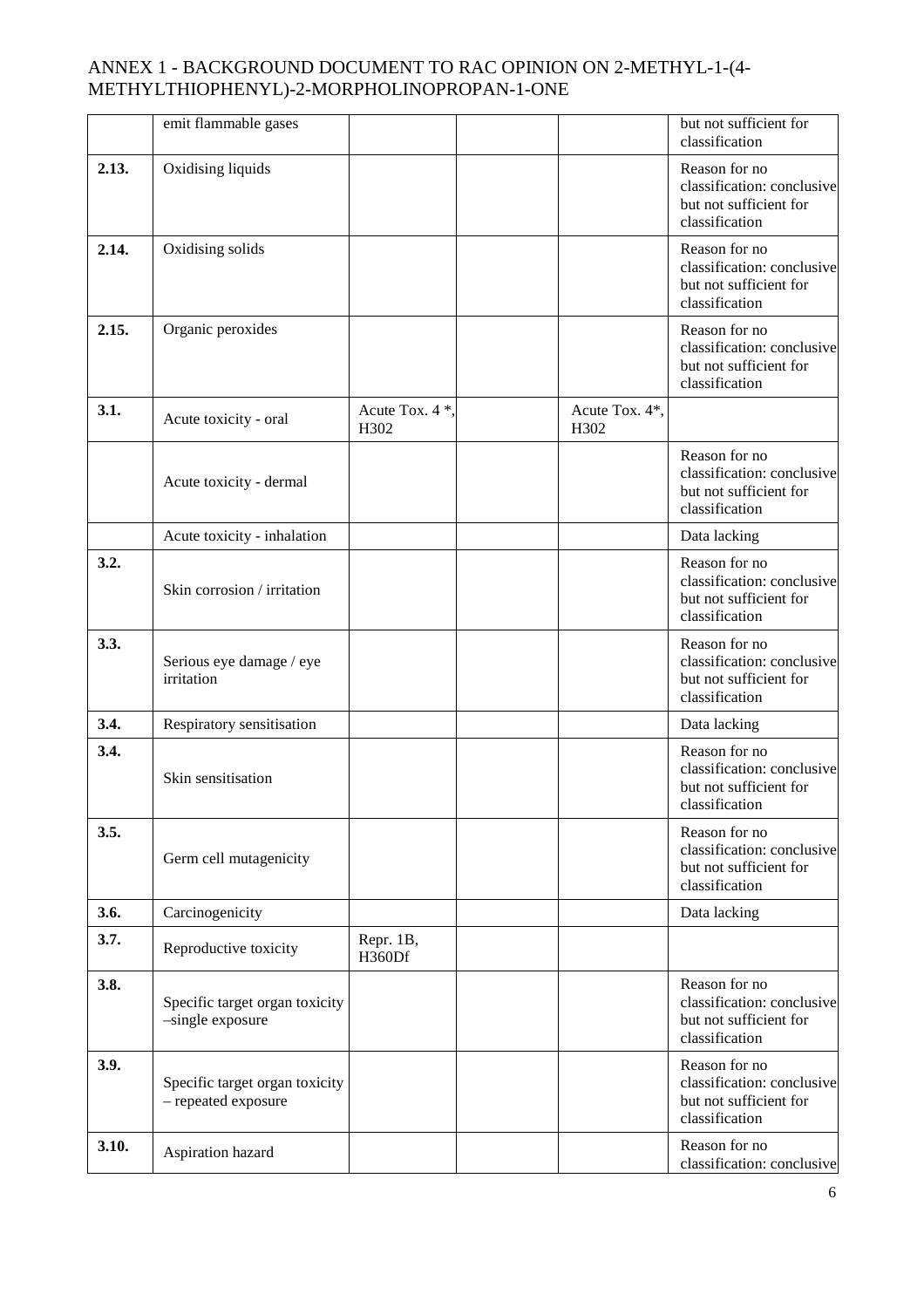|      |                                         |                               |                               | but not sufficient for<br>classification                                                |
|------|-----------------------------------------|-------------------------------|-------------------------------|-----------------------------------------------------------------------------------------|
| 4.1. | Hazardous to the aquatic<br>environment | Aquatic<br>Chronic 2,<br>H411 | Aquatic<br>Chronic 2,<br>H411 |                                                                                         |
| 5.1. | Hazardous to the ozone layer            |                               |                               | Reason for no<br>classification: conclusive<br>but not sufficient for<br>classification |

<sup>1)</sup> Including specific concentration limits (SCLs) and M-factors

<sup>2)</sup> Data lacking, inconclusive, or conclusive but not sufficient for classification

#### Labelling: Signal word:

Danger Hazard statements: H 302 Harmful if swallowed H 411 Toxic to aquatic life with long lasting effects H 360Df May damage the unborn child. Suspected of damaging fertility.

Precautionary statements: No subject for Annex entry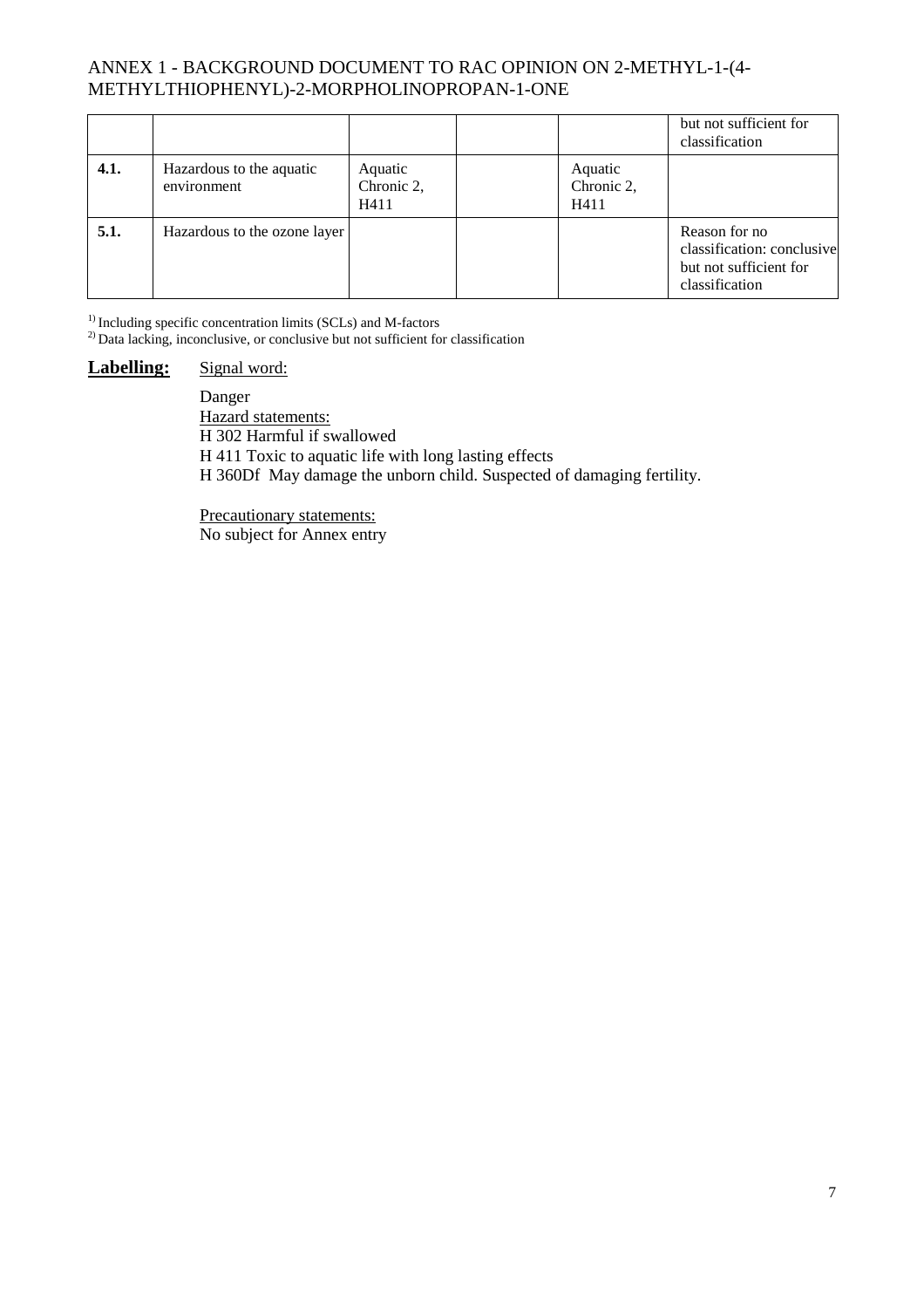# **2 BACKGROUND TO THE CLH PROPOSAL**

# **2.1 History of the previous classification and labelling**

Irgacure 907 was registered as ELINCS at the national British authority in 1985. The test substance showed toxic effects in acute oral studies at high doses, resulting in a classification for acute oral toxicity (Xn; R22) under Directive 67/548/EEC, 16th ATP and as Acute Tox. 4 \* under Regulation (EC) No. 1272/2008 in 2008. A subacute (28-day treatment) and a subchronic toxicity study were performed with the test item. The effects seen have not caused a classification for repeat-dose toxicity. None of the above studies gave evidence of the reproductive organs being affected by treatment. At this point of knowledge, the classification for human health hazard was limited to acute oral toxicity. At a tonnage level of 100 tpa, a one generation toxicity study with a teratogenic segment was proposed in 2000. This proposal was approved by the British national authority. The Reproductive Toxicity Study in rats with Irgacure 907 (combining the onegeneration study and prenatal development study protocols) performed in 2004 showed adverse effects on fertility and developmental toxicity. The study was submitted to the British authorities (the relevant body for Irgacure 907 at that time) with a proposal for a new classification and labeling (Repro. Cat 3; R63). After re-evaluation of the data using the CLP criteria and feedback from national authorities and expert committees it was concluded to submit a proposal for Repr. 1B (H360Df) to the European Chemicals Agency.

# **2.2 Short summary of the scientific justification for the CLH proposal**

In a GLP conform combined 1-Generation / developmental toxicity study according to OECD guideline 414 and 415 (Research Toxicology Centre S. p. A, 2004) effects of the test substance on male and female reproductive performance and effects of prenatal exposure on the pregnant test animal and on the developing organism were investigated. The test substance was administered daily by gavage to groups of male rats and female rats at dosages of 0 (control), 40, 80 and 120 mg/kg/day, based on a dose finding study. The males were dosed for 10 consecutive weeks before pairing and during pairing until termination. The females were dosed for 2 consecutive weeks before pairing and during pairing until Day 19 post-coitum (developmental part) or until weaning (fertility part), respectively.

Fertility, in general, was decreased in all treated females and significantly decreased in the high dose group. The number of implantations was possibly decreased in the high dose group and an increase in pre-birth loss was noted for mid- and high dose animals. In addition, an increase in irregular oestrus cycle was noted in all treated females. The NOAEL for maternal toxicity and fertility is considered to be 40 mg/kg bw/day.

A total litter loss at the day of parturition or day one p.p. was recorded for all high dose females. Increased litter loss was also observed for the mid-dose females; until day 21 p.p. all pups deceased. Furthermore, weight of the remaining mid-dose litters was significantly reduced and a slight retardation in development was observed. Several malformations e.g. domed shape, cleft palate, abnormal brain development were mainly noted in the high dose group and to a lesser extent in the mid dose group. But malformations did also occur in individual litters of the low-dose group.

Fetal examination revealed a decrease in the number of viable young per dam for all treatment groups. Fetal weight was significantly lower in the mid- and high dose group; mean fetal weight was decreased in high dose offspring. In addition, the number of viable male fetuses of the mid- and high dose group was significantly decreased. Severe external and visceral malformations were evident in all treatment groups in a dose dependent manner. Skeletal findings were limited to the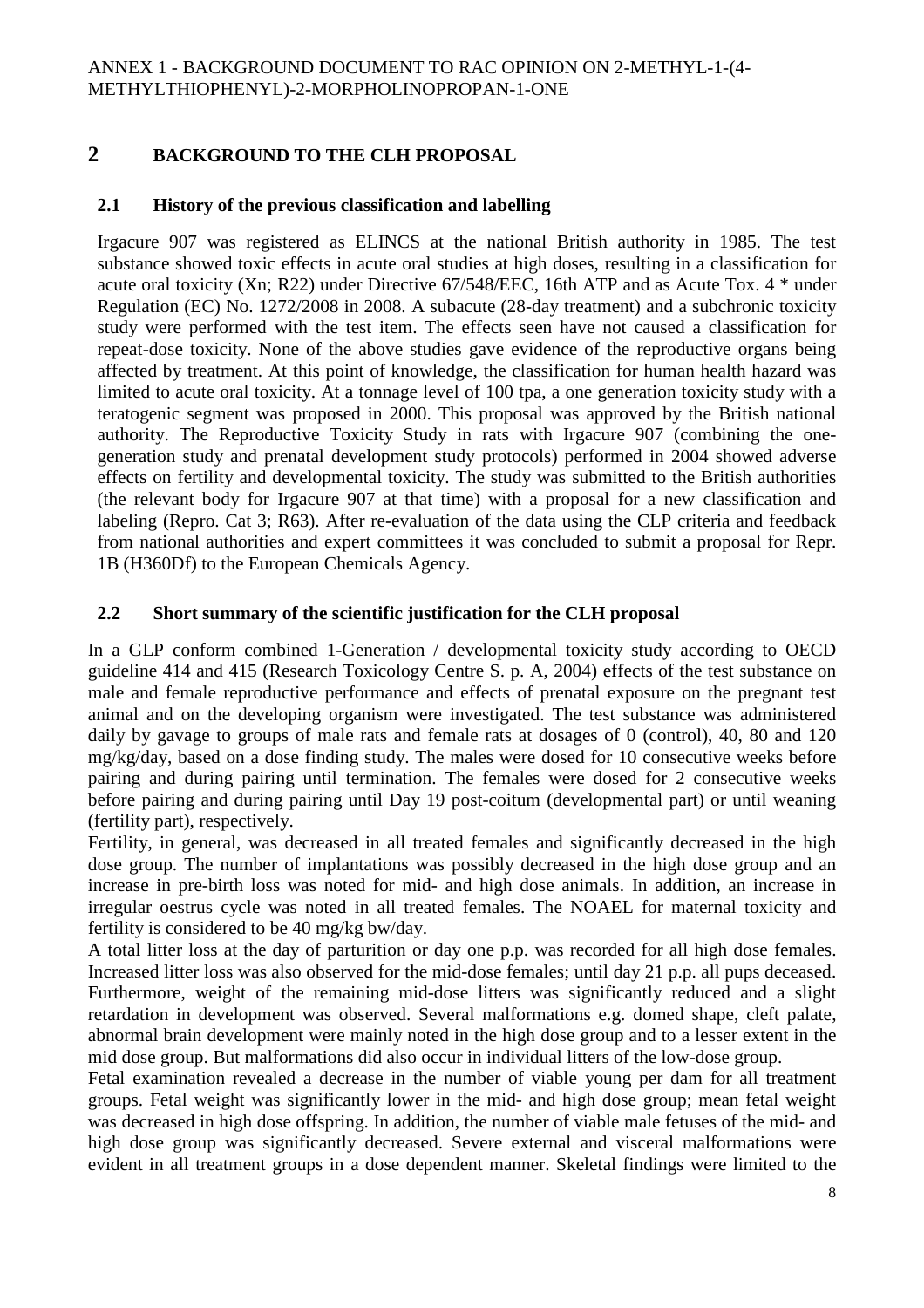high dose group. A NOAEL for developmental toxicity is therefore not derived. The LOAEL is considered to be 40 mg/kg bw/day.

With respect to the findings described above, the data from this animal study provide clear evidence of an adverse effect on development manifested by (total) litter loss in mid and high dose group, severe structural abnormalities in all dose groups and functional deficiencies in terms of retardation and abnormal brain development. Furthermore, there is some evidence of an adverse effect on fertility manifested by decreased fertility and irregular cycles in all females. Classification for reproductive toxicity with Repr. 1B (H360Df) is therefore considered to reflect appropriately the developmental and fertility effects of the substance.

# **2.3 Current harmonised classification and labelling**

## **2.3.1 Current classification and labelling in Annex VI, Table 3.1 in the CLP Regulation**

Classification

Acute Tox. 4 \*, H302

Aquatic Chronic 2, H411

Labelling

GHS07: exclamation mark

GHS09: environment

Warning

## **2.4 Current self-classification and labelling**

## **2.4.1 Current self-classification and labelling based on the CLP Regulation criteria**

Classification Acute Tox. 4 \*, H302

Aquatic Chronic 2, H411

Repr. 1B, H360Df

Labelling GHS07: exclamation mark GHS08: health hazard GHS09: environment Danger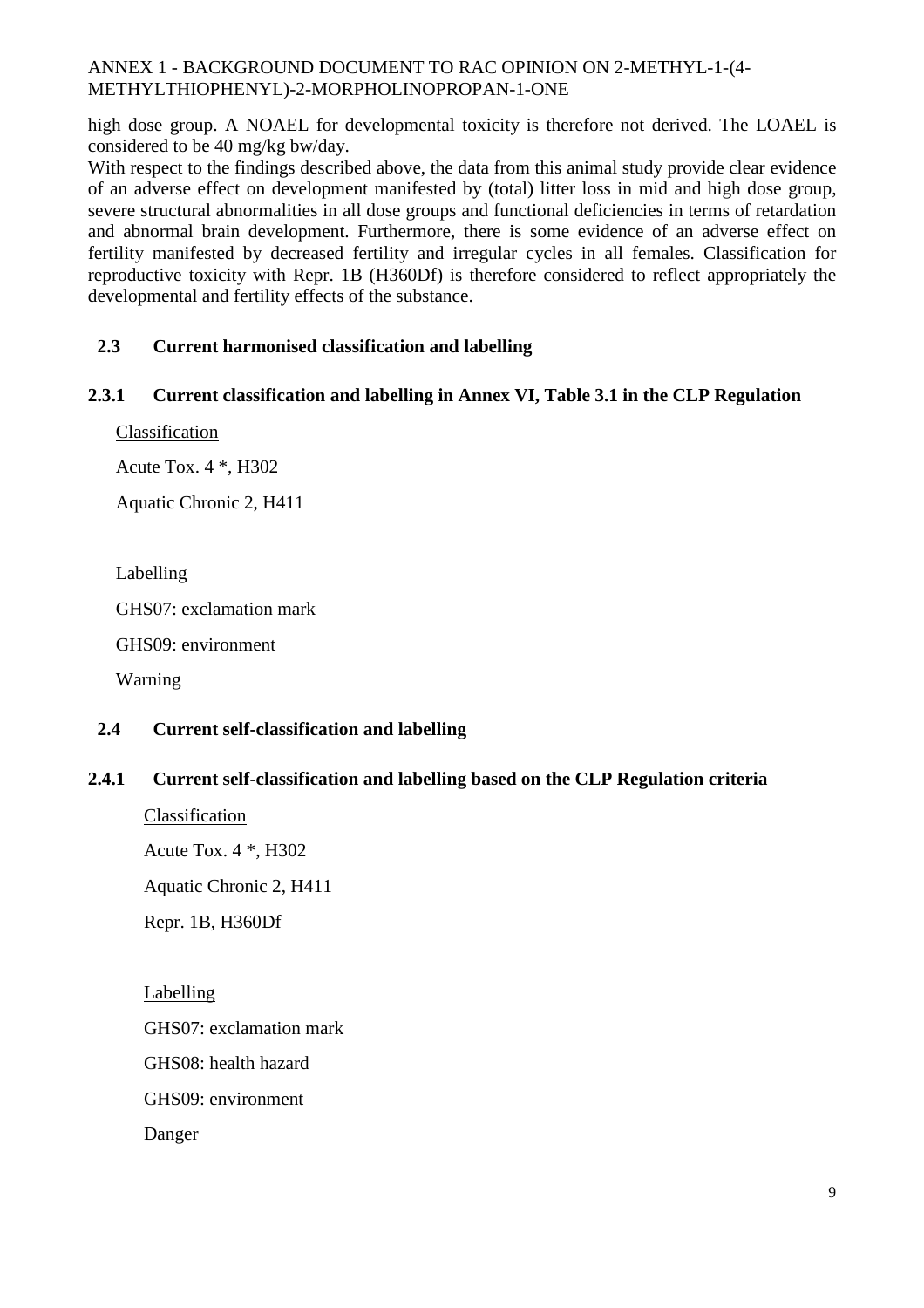# **3 JUSTIFICATION THAT ACTION IS NEEDED AT COMMUNITY LEVEL**

The information available revealed teratogenic and developmental toxic effects of Irgacure 907 (2 methyl-1-(4-methylthiophenyl)-2-morpholinopropan-1-one) in rats. The effects observed include severe malformations, retardation, abnormal brain development, reduced number of live foetuses and increased pup mortality. Moreover, Ircacure 907 is suspected to have an adverse effect on fertility which was evident by significant decreased fertility and irregular oestrus cycles.

Based on the results obtained from testing, Irgacure 907 should be classified and labelled GHS08, Repr. 1B H360Df according to Regulation 1272/2008/EC (CLP). 2-methyl-1-(4-methylthiophenyl)- 2-morpholinopropan-1-one is currently listed in Annex VI of the CLP regulation as Acute Tox. 4 \*.

As the substance requires classification and labelling due to CMR properties, action at Community level is required to ascertain a proper handling and RMMs for this substance. Therefore, a harmonised classification and labelling for this substance is considered a Community-wide action under Article 36 of Regulation (EC) 1272/2008/EC (CLP Regulation), and it is recommended that the classification proposal is considered for inclusion in Annex VI to CLP Regulation.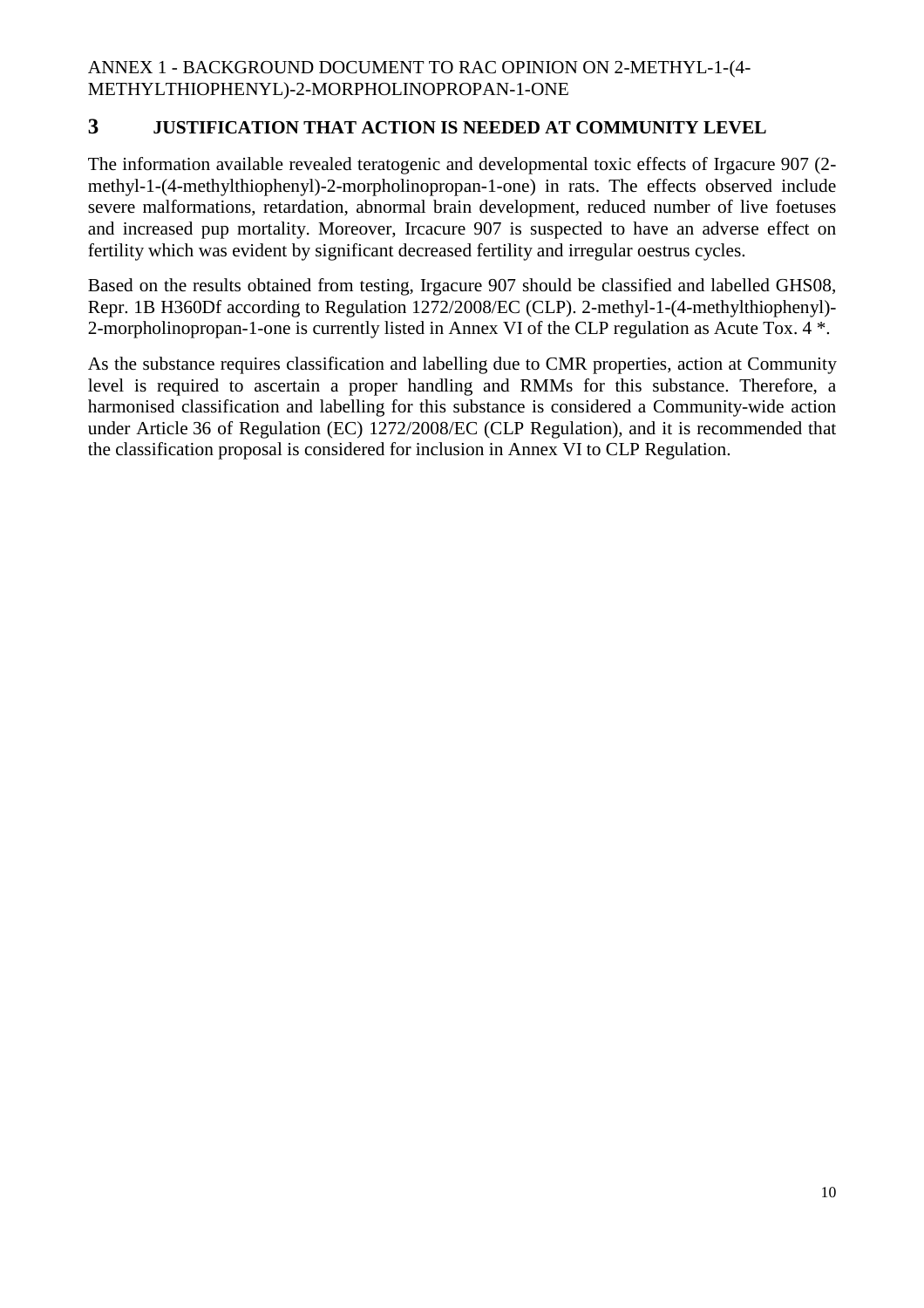# **Part B.**

# **SCIENTIFIC EVALUATION OF THE DATA**

# **1 IDENTITY OF THE SUBSTANCE**

# **1.1 Name and other identifiers of the substance**

| <b>EC</b> number:                 | 400-600-6                                                             |
|-----------------------------------|-----------------------------------------------------------------------|
| EC name:                          | 2-methyl-1-(4-methylthiophenyl)-2-<br>morpholinopropan-1-one          |
| CAS number (EC inventory):        | 71868-10-5                                                            |
| <b>CAS</b> number:                | 71868-10-5                                                            |
| <b>CAS</b> name:                  | 1-Propanone, 2-methyl-1-[4-<br>(methylthio)phenyl]-2-(4-morpholinyl)- |
| <b>IUPAC</b> name:                | 2-methyl-1-[4-(methylthio)phenyl]-2-<br>(morpholin-4-yl)propan-1-one  |
| <b>CLP Annex VI Index number:</b> | 606-041-00-6                                                          |
| Molecular formula:                | $C_{15} H_{21} N O_2 S$                                               |
| Molecular weight range:           | 279.403                                                               |

#### **Table 4: Substance identity**

**Structural formula:**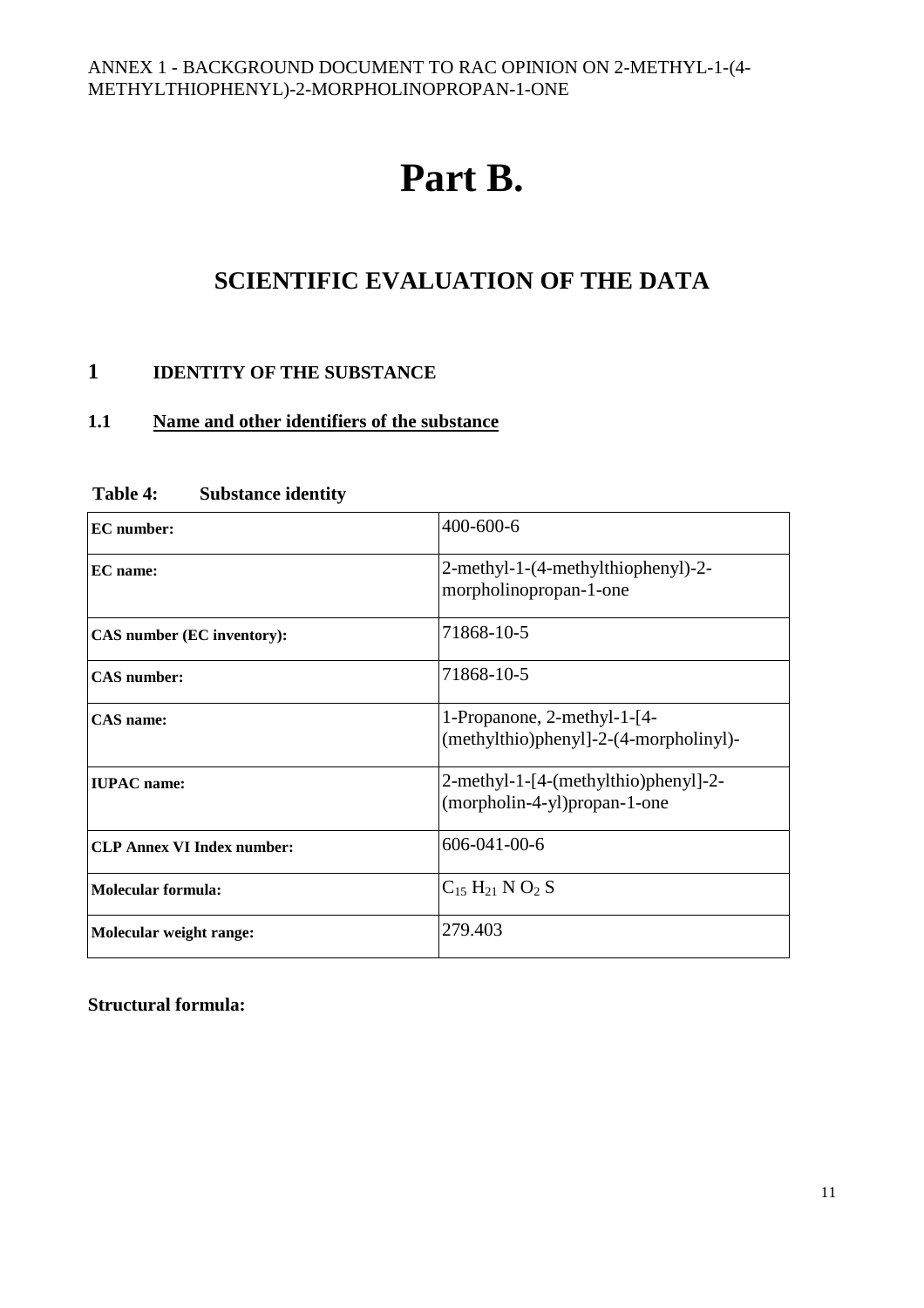

# **1.2 Composition of the substance**

#### **Table 5: Constituents (non-confidential information)**

| <b>Constituent</b>                                                     | <b>Typical concentration</b> | <b>Concentration range</b> | <b>Remarks</b> |
|------------------------------------------------------------------------|------------------------------|----------------------------|----------------|
| $2$ -methyl-1- $(4-$<br>methylthiophenyl)-2-<br>morpholinopropan-1-one |                              | $> 97.0 - < 99.9$ % (w/w)  |                |
| EC no.: $400-600-6$                                                    |                              |                            |                |

Current Annex VI entry: Acute Tox. 4 \*, Aquatic Chronic 2

#### **Table 6: Impurities (non-confidential information)**

| <b>Impurity</b> | <b>Typical concentration</b> | <b>Concentration range</b> | <b>Remarks</b> |
|-----------------|------------------------------|----------------------------|----------------|
| several         |                              | $0.1 - 3\%$                |                |

Current Annex VI entry: not applicable

#### **Table 7: Additives (non-confidential information)**

| <b>Additive</b> | <b>Function</b> | <b>Typical concentration</b> Concentration range | Remarks |
|-----------------|-----------------|--------------------------------------------------|---------|
| No additives    |                 |                                                  |         |

Current Annex VI entry: not applicable

#### **1.2.1 Composition of test material**

The test material is a mono-constituent substance.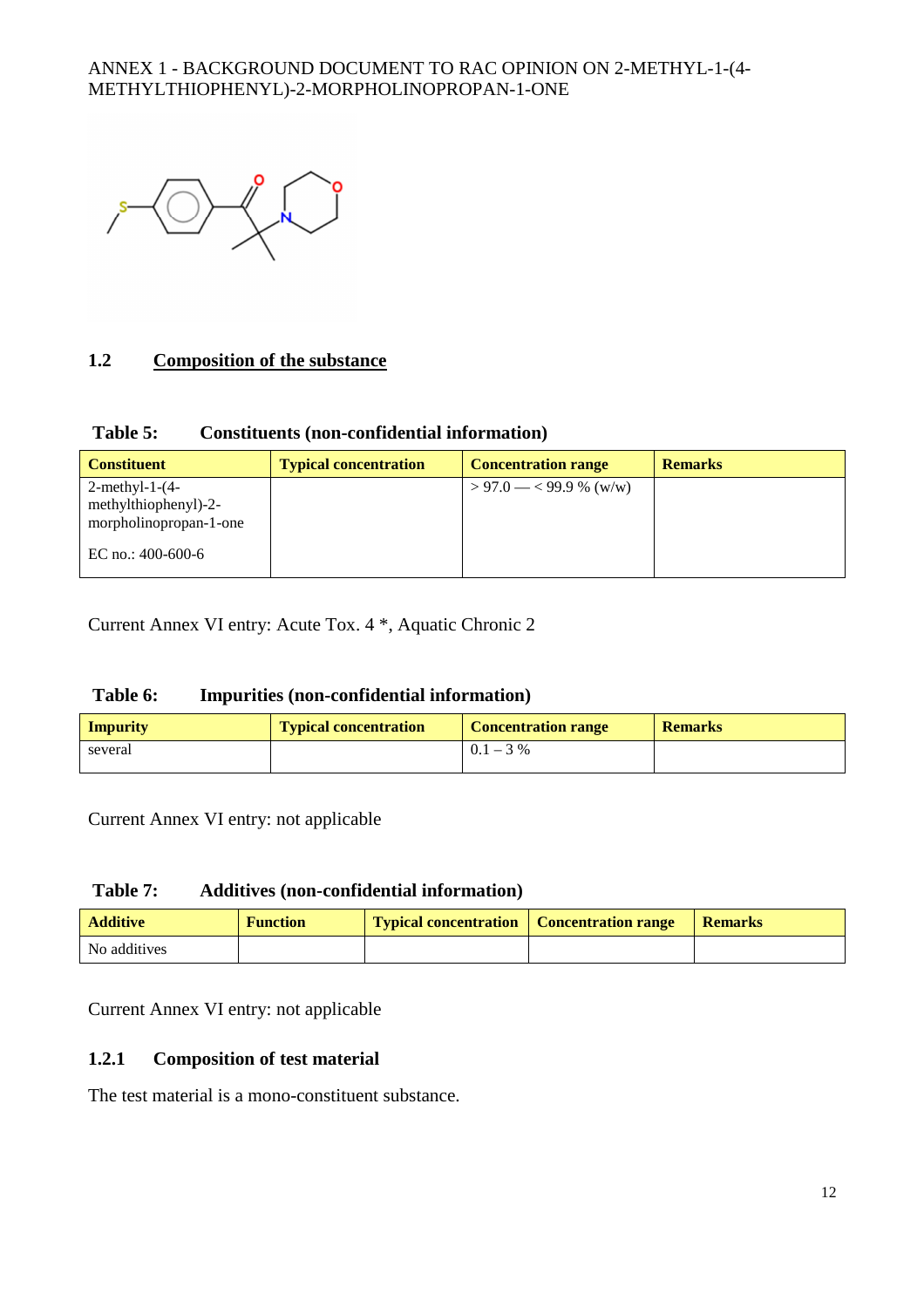# **1.3 Physico-chemical properties**

| <b>Property</b>                                                                   | <b>Value</b>                                                         | <b>Reference</b> | Comment (e.g. measured or<br>estimated) |
|-----------------------------------------------------------------------------------|----------------------------------------------------------------------|------------------|-----------------------------------------|
| State of the substance at<br>20°C and 101,3 kPa                                   | white to light beige<br>powder                                       | Ciba, 2001       | Visual inspection                       |
| Melting/freezing point                                                            | 74.6 °C                                                              | Ciba, 1982       | measured                                |
| Boiling point                                                                     | 349 °C                                                               | Ciba, 1983       | measured                                |
| Relative density                                                                  | 1210 kg/m3                                                           | Ciba 1982        | measured, 33°C                          |
| Vapour pressure                                                                   | 0.0002 Pa                                                            | Ciba, 1983       | measured, 25°C                          |
| Surface tension                                                                   | $60$ mN/m                                                            | Ciba, 1982       | measured, 20°C, 10 g/l                  |
| Water solubility                                                                  | $0.0179$ g/l                                                         | Ciba, 1983       | measured, 20°C                          |
| Partition coefficient n-<br>octanol/water                                         | 3.09                                                                 | Ciba, 1982       | measured, 25°C                          |
| Flash point                                                                       | $165^{\circ}$ C                                                      | Ciba, 1984       | measured                                |
| Flammability                                                                      | not flammable                                                        | Ciba, 1983       | measured                                |
| <b>Explosive properties</b>                                                       | none                                                                 | Ciba, 1984       | measured                                |
| Self-ignition temperature                                                         | No self-ignition up to<br>the melting point of<br>$75^{\circ}$ C     | Ciba, 1983       | measured                                |
| Oxidising properties                                                              | No oxidising properties                                              | Ciba, 1985       | measured                                |
| Granulometry                                                                      | $D10=9.6 \mu m$<br>D90= $40.9 \mu m$                                 | Ciba, 2002       | measured                                |
| Stability in organic solvents<br>and identity of relevant<br>degradation products | Stability in organic<br>solvents is not<br>considered to be critical |                  | Expert judgement                        |
| Dissociation constant                                                             | not applicable                                                       |                  |                                         |
| Viscosity                                                                         | not applicable                                                       |                  |                                         |

# **Table 8: Summary of physico - chemical properties**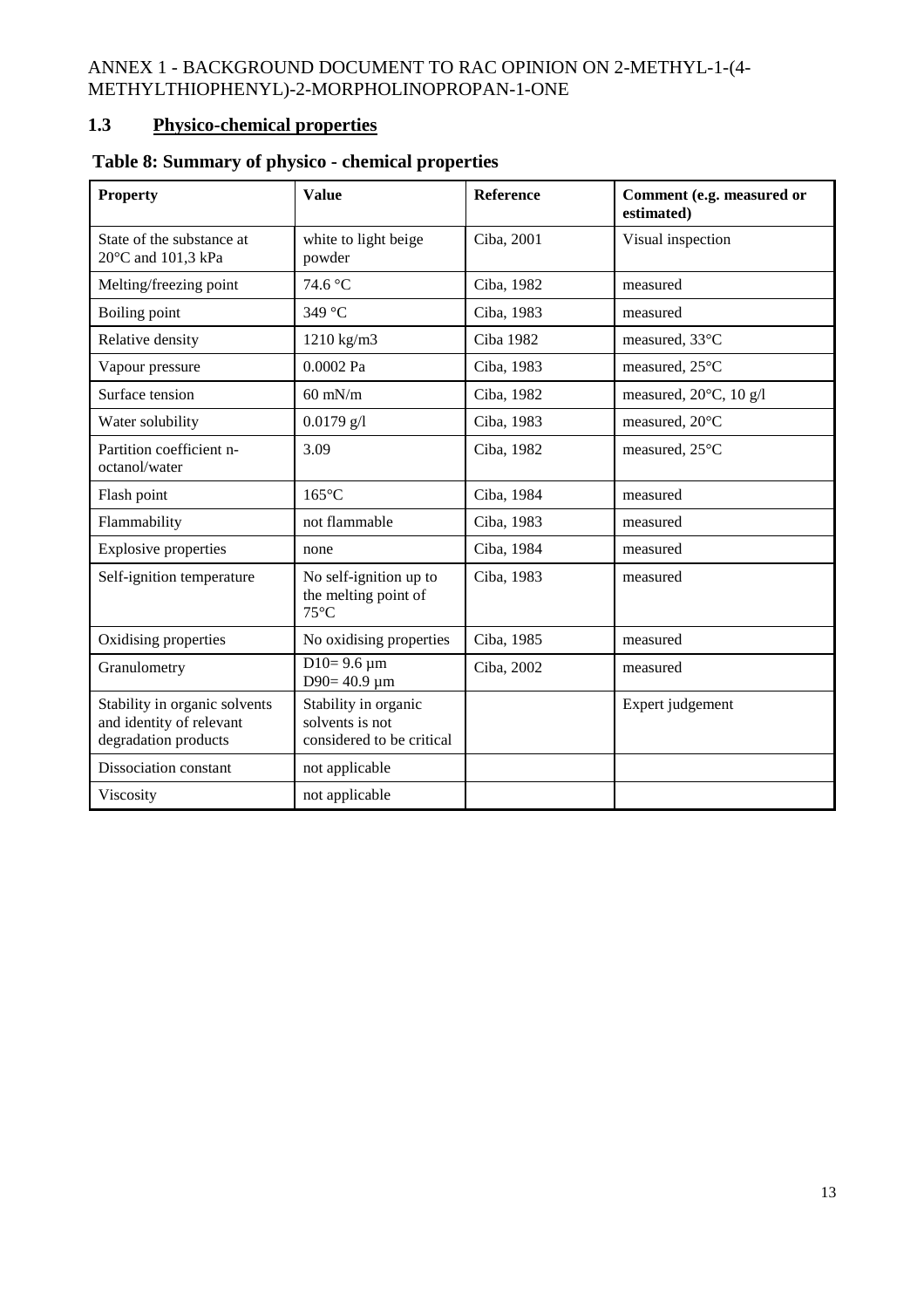# **2 MANUFACTURE AND USES**

# **2.1 Manufacture**

CAS 71868-10-5 is produced by a multistep chemical reaction process starting from Thioanisol involving Friedel Crafts Acylation, chlorination and reaction with morpholine.

# **2.2 Identified Uses**

**The test substance CAS 71868-10-5 is used as photosensitive agent. In Europe it is used for use in industrial formulations of preparations containing this photoinitiator. Main applications are products like coatings, adhesives and inks for industrial and professional use. Consumer use is not supported.** 

# **3 CLASSIFICATION FOR PHYSICO-CHEMICAL PROPERTIES**

Based on results obtained classification and labelling for physical-chemical properties according to Regulation 1272/2008/EC (CLP) is not justified.

# **4 HUMAN HEALTH HAZARD ASSESSMENT**

# **4.1 Toxicokinetics (absorption, metabolism, distribution and elimination)**

## **4.1.1 Non-human information**

Please refer to 4.1.3

# **4.1.2 Human information**

Human information is not available.

# **4.1.3 Summary and discussion on toxicokinetics**

Not relevant for this harmonised classification and labelling proposal

# **4.2 Acute toxicity**

Not relevant for this harmonised classification and labelling proposal

# **4.3 Specific target organ toxicity – single exposure (STOT SE)**

Not relevant for this harmonised classification and labelling proposal

# **4.4 Irritation**

Not relevant for this harmonised classification and labelling proposal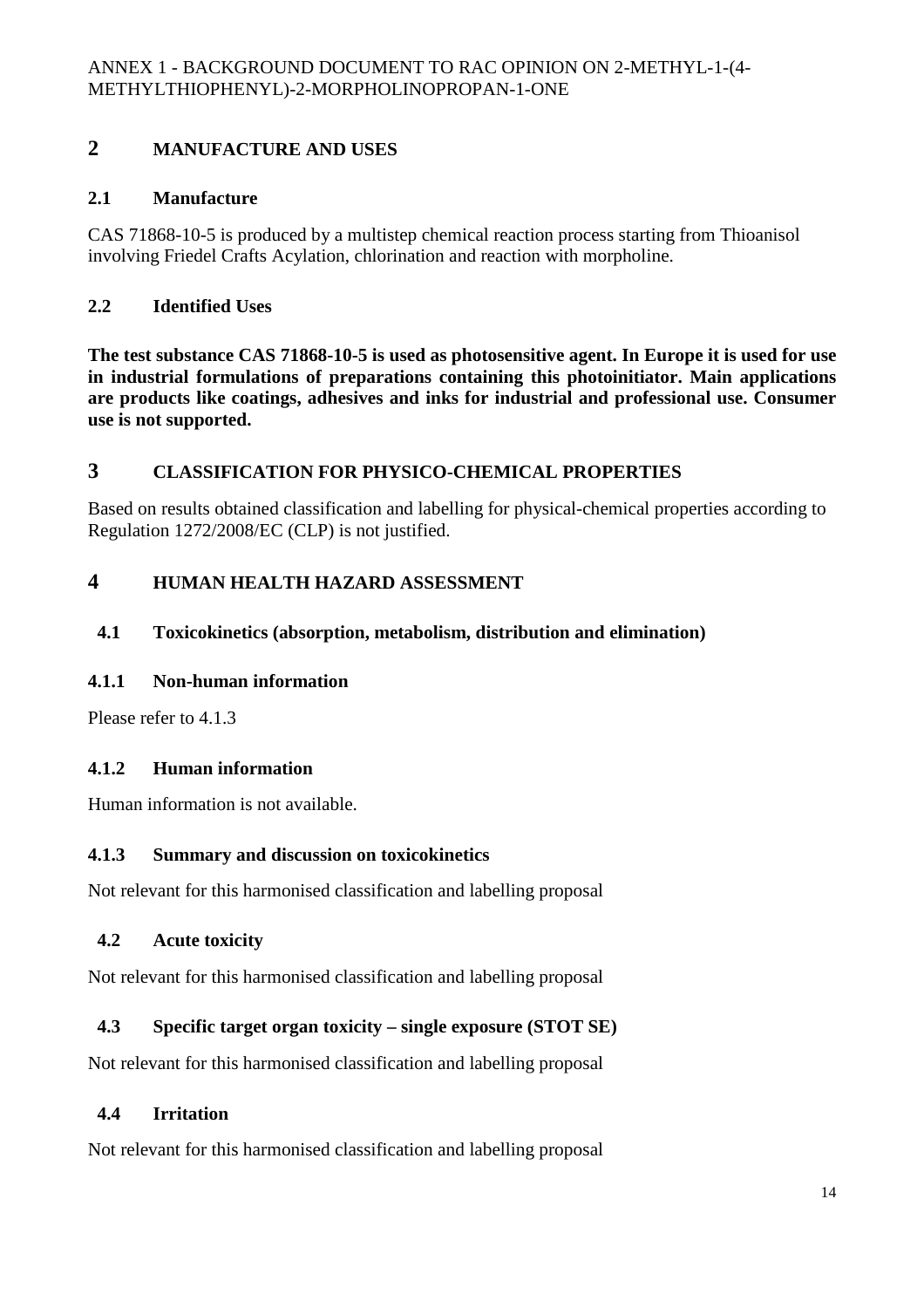# **4.5 Corrosivity**

Not relevant for this harmonised classification and labelling proposal

## **4.6 Sensitisation**

Not relevant for this harmonised classification and labelling proposal

# **4.7 Repeated dose toxicity**

Not relevant for this harmonised classification and labelling proposal

# **4.8 Specific target organ toxicity (CLP Regulation) – repeated exposure (STOT RE)**

Not relevant for this harmonised classification and labelling proposal

## **4.9 Germ cell mutagenicity (Mutagenicity)**

Not relevant for this harmonised classification and labelling proposal

# **4.10 Carcinogenicity**

Not relevant for this harmonised classification and labelling proposal

# **4.11 Toxicity for reproduction**

#### **Table 9: Summary table of relevant reproductive toxicity studies**

| <b>Method</b>                                                                  | <b>Results</b>                                                             | <b>Remarks</b>                                | <b>Reference</b>        |
|--------------------------------------------------------------------------------|----------------------------------------------------------------------------|-----------------------------------------------|-------------------------|
| rat (Sprague Dawley SD)<br>male/female                                         | $LOAEL$ (P): $80$<br>mg/kg/day, reduced                                    | 1 (reliable)<br>without                       | Research<br>Toxicology  |
| <b>Combined 1-Generation</b><br>and Prenatal<br>developmental toxicity         | fertility, slight reduction in<br>the number of<br>implantations           | restriction)<br>key study                     | Centre S.p.A.<br>(2004) |
| study in rats                                                                  |                                                                            | experimental                                  |                         |
| - fertility element -                                                          | NOAEL $(P)$ : 40 mg/kg<br>bw/day                                           | result<br>Test material                       |                         |
| oral: gavage                                                                   |                                                                            | $(EC name): 2-$                               |                         |
| 0, 40, 80, 120 mg/kg bw/day<br>(actual ingested)                               | $LOAEL$ (F1): 80<br>mg/kg/day, sign. increase<br>in pup loss; sig. reduced | methyl-1- $(4-$<br>methylthiopheny<br>$1)-2-$ |                         |
| Vehicle: Aqueous solution of<br>$0.5\%$<br>carboxymethylcellulose<br>$(CMC)$ . | litter size and litter weight<br>NOAEL $(F1)$ : 40 mg/kg<br>bw/day         | morpholinopropa<br>$n-1$ -one                 |                         |
| <i>Exposure:</i> males: for 10<br>consecutive weeks prior to                   |                                                                            |                                               |                         |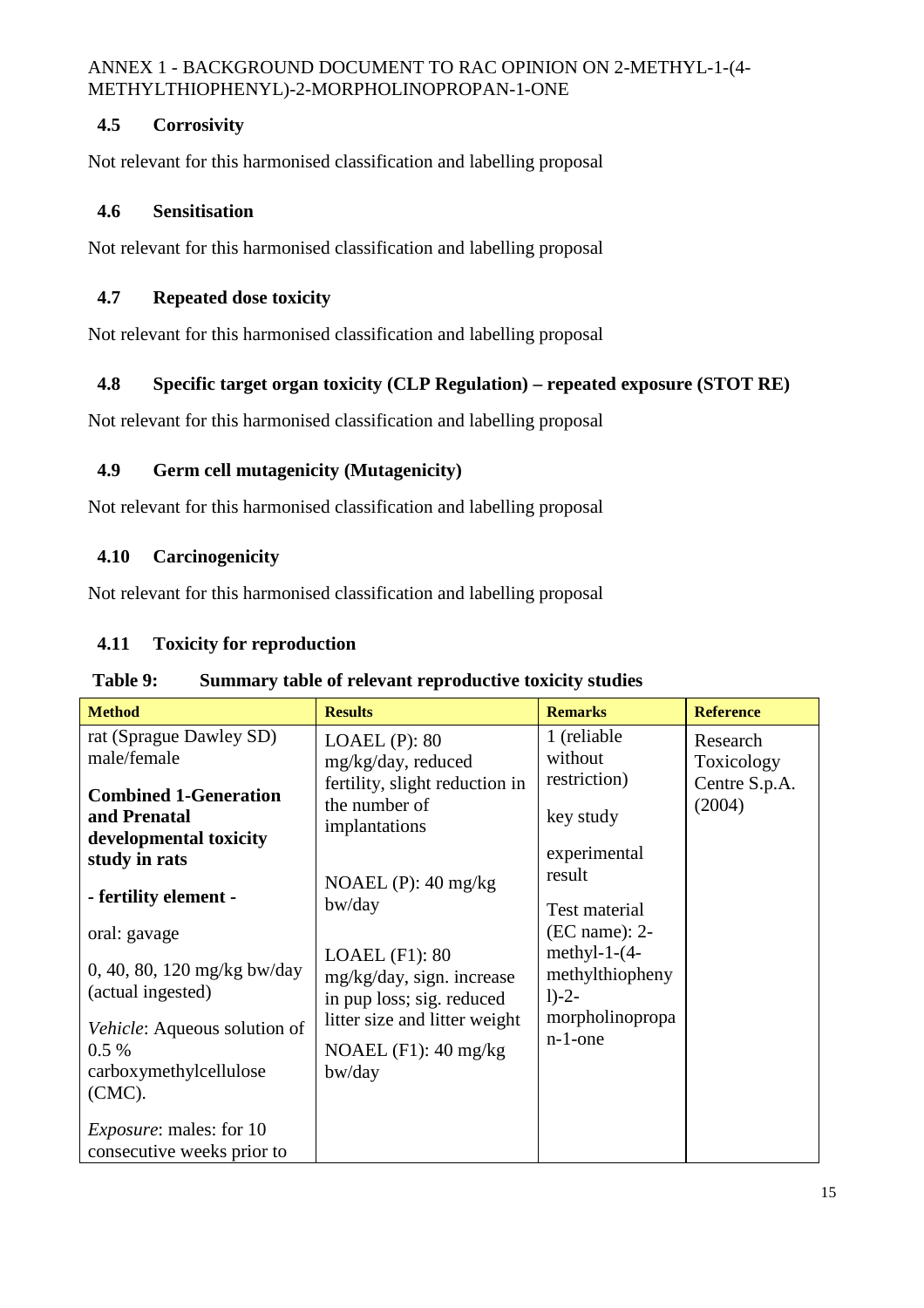| mating and thereafter<br>through the day prior to<br>sacrifice, females: for 2<br>consecutive weeks prior to<br>mating and thereafter until<br>the day before necropsy<br>(Day 21 post-partum). (once<br>daily, 7 days a week)                                                                    |                                                                                                                                                                                                                                                                                                                                                                                   |                                                                                                                                                         |                             |
|---------------------------------------------------------------------------------------------------------------------------------------------------------------------------------------------------------------------------------------------------------------------------------------------------|-----------------------------------------------------------------------------------------------------------------------------------------------------------------------------------------------------------------------------------------------------------------------------------------------------------------------------------------------------------------------------------|---------------------------------------------------------------------------------------------------------------------------------------------------------|-----------------------------|
| OECD Guideline 415 (One-<br><b>Generation Reproduction</b><br><b>Toxicity Study)</b>                                                                                                                                                                                                              |                                                                                                                                                                                                                                                                                                                                                                                   |                                                                                                                                                         |                             |
| [OECD Guideline 414]                                                                                                                                                                                                                                                                              |                                                                                                                                                                                                                                                                                                                                                                                   |                                                                                                                                                         |                             |
| rat (Sprague Dawley SD)                                                                                                                                                                                                                                                                           | LOAEL (developmental<br>toxicity): $40 \text{ mg/kg}$                                                                                                                                                                                                                                                                                                                             | 1 (reliable<br>without                                                                                                                                  | Research                    |
| oral: gavage                                                                                                                                                                                                                                                                                      | bw/day, reduction in viable                                                                                                                                                                                                                                                                                                                                                       | restriction)                                                                                                                                            | Toxicology<br>Centre S.p.A. |
| <b>Combined 1-Generation</b><br>and Prenatal<br>developmental toxicity<br>study in rats<br>- developmental toxicity<br>element -<br>0, 40, 80, 120 mg/kg bw/day<br>(actual ingested)<br>Vehicle: Aqueous solution of<br>0.5%<br>carboxymethylcellulose<br>$(CMC)$ .<br>females: for 2 consecutive | young/dam, retardation in<br>development; external and<br>visceral malformations<br>NOAEL (developmental<br>toxicity): no NOAEL<br>could be derived<br><b>LOAEL</b> (maternal<br>toxicity): $80 \text{ mg/kg}$<br>bw/day, significant<br>reduction in body weight<br>and body weight gain,<br>reduced number of corpora<br>lutea and implantations,<br>lower gravid uterus weight | key study<br>experimental<br>result<br>Test material<br>(EC name): 2-<br>methyl-1- $(4-$<br>methylthiopheny<br>$1)-2-$<br>morpholinopropa<br>$n-1$ -one | (2004)                      |
| weeks prior to mating and<br>thereafter until post-coitum<br>day 19 (once a day, 7 days a<br>week)<br><b>OECD</b> Guideline 414                                                                                                                                                                   | <b>NOAEL</b> (maternal<br>toxicity): 40 mg/kg bw/day                                                                                                                                                                                                                                                                                                                              |                                                                                                                                                         |                             |
| (Prenatal Developmental<br>Toxicity Study) and                                                                                                                                                                                                                                                    |                                                                                                                                                                                                                                                                                                                                                                                   |                                                                                                                                                         |                             |
| [OECD guideline 415]                                                                                                                                                                                                                                                                              |                                                                                                                                                                                                                                                                                                                                                                                   |                                                                                                                                                         |                             |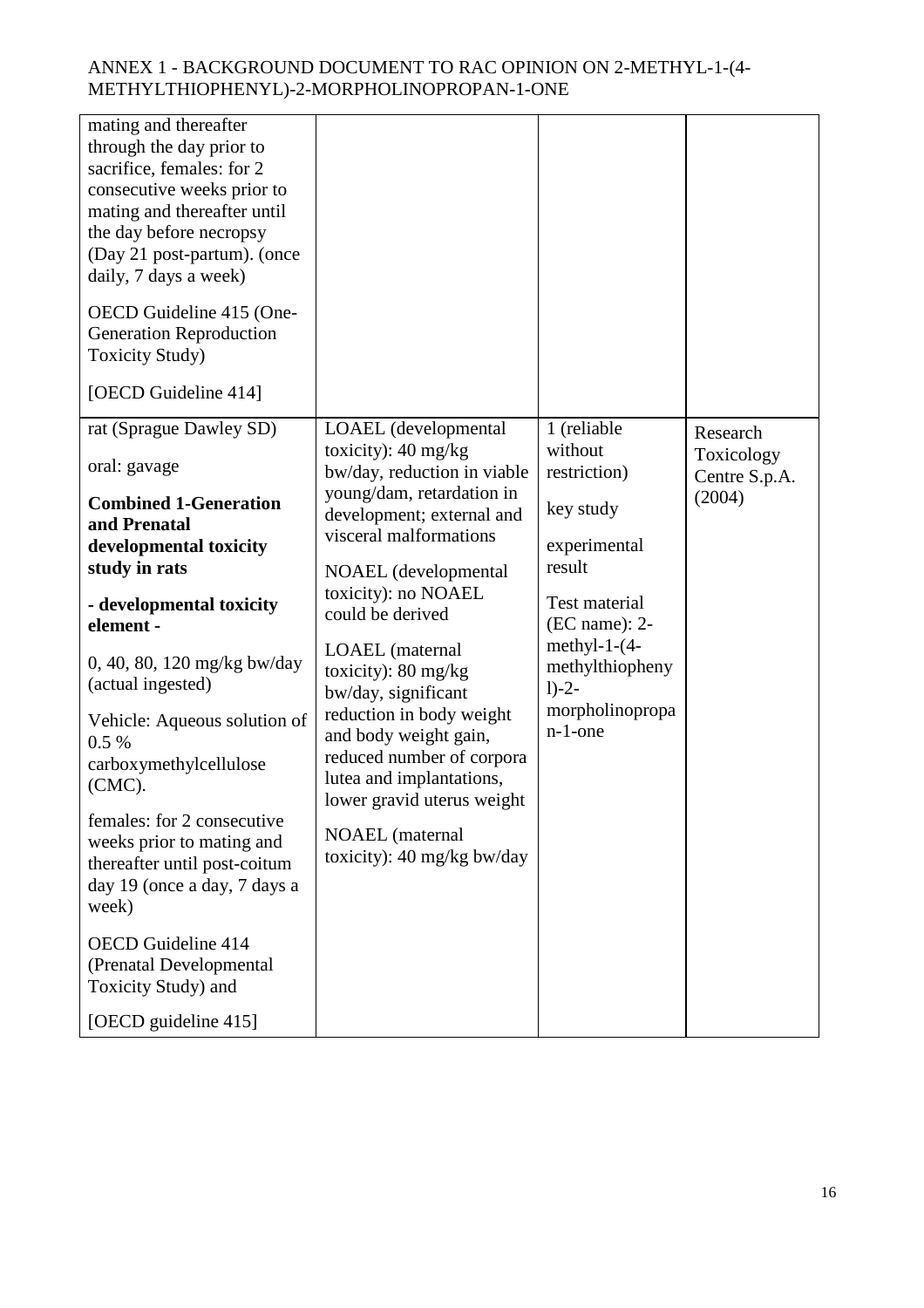# **4.11.1 Effects on fertility**

## **4.11.1.1 Non-human information**

#### The study design

**In a GLP conform combined 1-Generation / developmental toxicity study according to OECD guideline 414 and 415 (Research Toxicology Centre S. p. A, 2004) effects of the test substance on male and female reproductive performance were investigated (Figure 1). The test substance was administered daily by gavage to groups of male rats and female rats at concentrations of 0 (control), 40, 80 and 120 mg/kg/day, based on a dose range finding study. The males were dosed for 10 consecutive weeks before pairing and during pairing until termination. The females were dosed for 2 consecutive weeks before pairing and during pairing until weaning (** 

Figure 2). Examinations of the fertility part of this study comprised duration of estrus cycle, male and female fertility, pre-coital interval, copulatory index and number of implantations. Furthermore, organ weights of testes and epididymides were determined.

## **Figure 1 Study design and treatment periods**



#### **Figure 2 Group size and dose level of females**

|                       | 0 mg/kg bw | 40 mg/kg bw | 80 mg/kg bw | 120 mg/kg bw |
|-----------------------|------------|-------------|-------------|--------------|
| start of treatment    | 24         | 48          | 48          | 48           |
| killed by day 20 p.c. | 12         | 24          | 24          | 24           |
| killed by day 21 p.p. | 12         | 24          | 24          | 24           |

 $p.c. = post-cotium$   $p.p. = post-partum$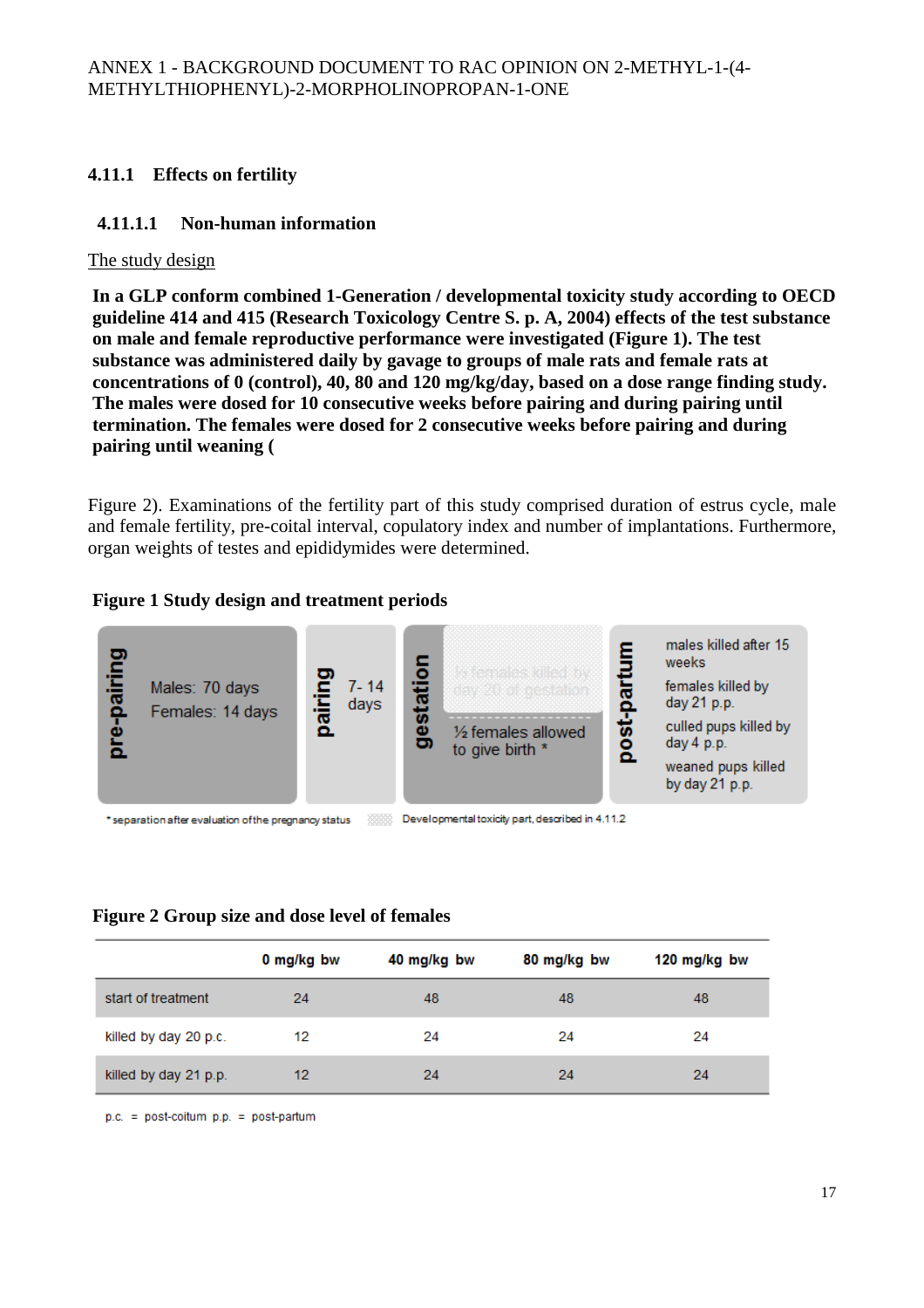#### Parental toxicity

One high dose male and one mid-dose female were sacrificed for humane reasons on Day 72 of the study and on Day 0 post-partum, respectively. Difficulty in parturition was noted for the female and reduced activity and pallor were noted in the male. No clinical signs of particular relevance were noted in males, throughout the treatment period, or in females before pairing. Hairloss and swollen abdomen were noted in the high dose females during the gestation period. Staining on the body surface was observed in mid- and high dose females during gestation and the post partum phase. Body weight, body weight gain and food consumption in male and female animals was comparable to control.

#### Reproductive parameters

Pre-coital interval and copulatory index were comparable between groups and sexes. Fertility was decreased in all treated females and significantly decreased in the high dose group. An increase in irregular cycle (not significant, out of historical range) was noted in all treated females. The number of implantation sites decreased in a dose dependent manner, with the effect still being within the historical range and considered of no statistical significance. Gestation periods were similar in the treated groups compared to controls. All dams gave birth between Day 21 and 22 post-coitum. **A total of 18 females which were allowed to give birth proved not to be pregnant at sacrifice (three low dose, three mid dose and twelve high dose group (** 

# **Table 10). The number of females with live foetuses on day 20 post-coitum was 12 in the control, 21 in the low dose, 21 in the mid dose and 13 in the high dose group (**

Table 10).

There is no indication from this study that male fertility was affected. Testes and epididymides weights were unaffected and repeat-dose studies also did not indicate adverse effects on male reproductive organs.

Due to the slight reduction in the number of implantation sites, decreased fertility and irregular cycles, the LOAEL is considered to be 80 mg/kg bw/day and the NOAEL 40 mg/kg bw.

| Dose group                              | <b>Fertility</b> % $(M)$ | <b>Fertility</b> % $(F)$ <sup>1</sup> | <b>Irregular cycles</b> | <b>Implantations</b> <sup>2</sup> | <b>Females</b><br>pregnant / total |
|-----------------------------------------|--------------------------|---------------------------------------|-------------------------|-----------------------------------|------------------------------------|
| Control                                 | 83.3                     | 91.7                                  | 3/24                    | 16.33                             | 12/12                              |
| $40 \frac{\text{mg}}{\text{kg}}$        | 100                      | 87.5                                  | 12/48                   | 15.14                             | 21/24                              |
| $80 \frac{\text{mg}}{\text{kg}}$        | 95.8                     | 87.5                                  | 11/48                   | 15.05                             | 21/24                              |
| $120 \text{ mg/kg}$                     | 82.6                     | $64.6*$                               | 14/48                   | 13.91                             | 13/25                              |
| Historical<br>control data <sup>3</sup> | $83.3 - 91.7$            | $83.3 - 91.7$                         | $2 - 5/24$              | $12.7 - 16.7$                     |                                    |

#### **Table 10 Fertility parameters (group mean data)**

<sup>1</sup> treated animals  $n = 48$ , control  $n = 24$  <sup>2</sup> females sacrificed on day 20 p.p. <sup>3</sup> five studies 2001 – 2006

 $*$  = significant at  $p < 0.05$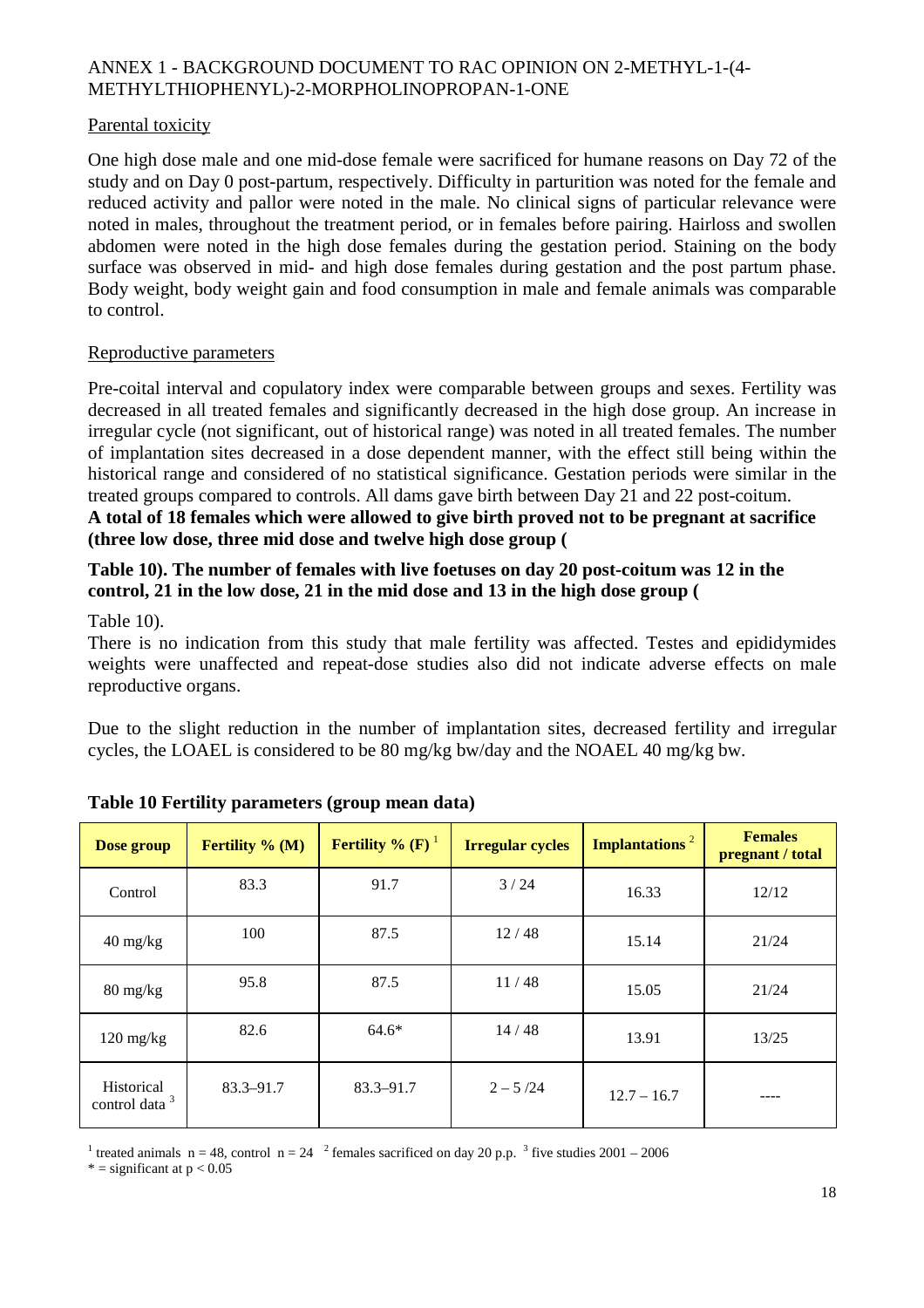## **4.11.1.2 Human information**

This information is not available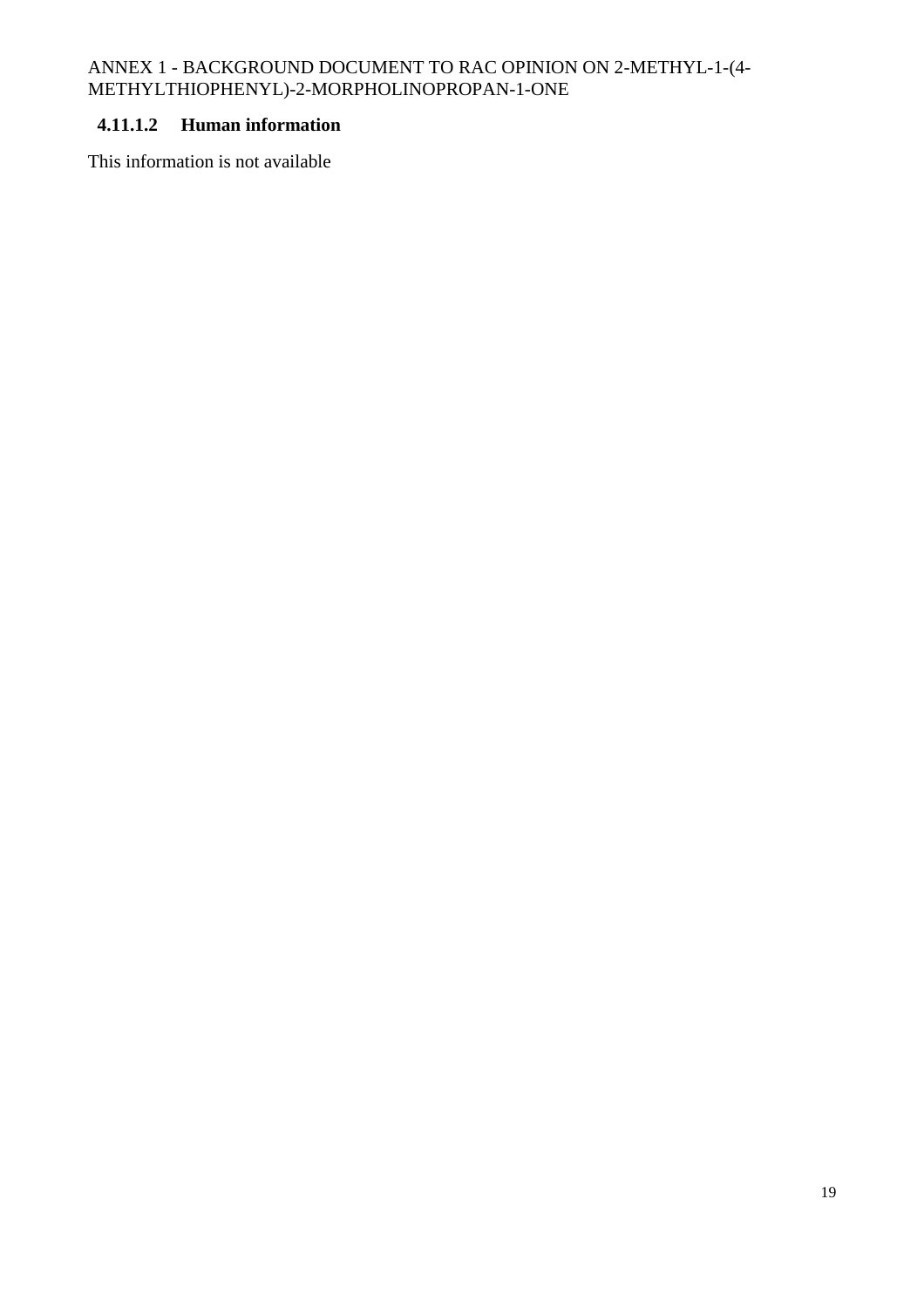# **4.11.2 Developmental toxicity**

# **4.11.2.1 Non-human information**

# The study design

**In a GLP conform study the effects of prenatal exposure on the pregnant test animal and on the developing organism were investigated in a combined 1-Generation / developmental toxicity study according to OECD guideline 414 and 415 (Research Toxicology Centre S. p. A, 2004). The test substance was administered daily by gavage to female rats at dosages of 0 (control), 40, 80 and 120 mg/kg/day, based on a dose finding study. The females were dosed for 2 consecutive weeks before pairing and during pairing until day 19 post-coitum (Figure 3). Examinations of the developmental toxicity part of this study comprised examination of the dams (killed by day 20 of gestation), examination of the pups for clinical signs, body weight and development as well as examination of the fetuses for malformations and abnormalities (Figure 4).** 

# **Figure 3 Study design and treatment periods**



One generation toxicity part, described in 4.11.1

# **Figure 4 Examinations of the developmental toxicity part**

| <b>Females</b><br>(sacrificed by day 20 p.c.) | <b>Pups</b><br>(sacrificed by day 21 p.p.) | <b>Fetuses</b><br>(sacrificed by day 20 p.c.) |
|-----------------------------------------------|--------------------------------------------|-----------------------------------------------|
| Corpora lutea                                 | Litter size, litter weight, sex ratio      | Body weight, sex ratio                        |
| <b>Implantation</b> loss                      | Pre-weaning development                    | <b>External malformations</b>                 |
| Uterus weight                                 | Pre-weaning clinical signs                 | Visceral malformations                        |
| Clinical signs                                | Pup weight                                 | Skeletal malformations                        |
| Body weight and food<br>consumption           | Necropsy                                   | Abnormalities / variations                    |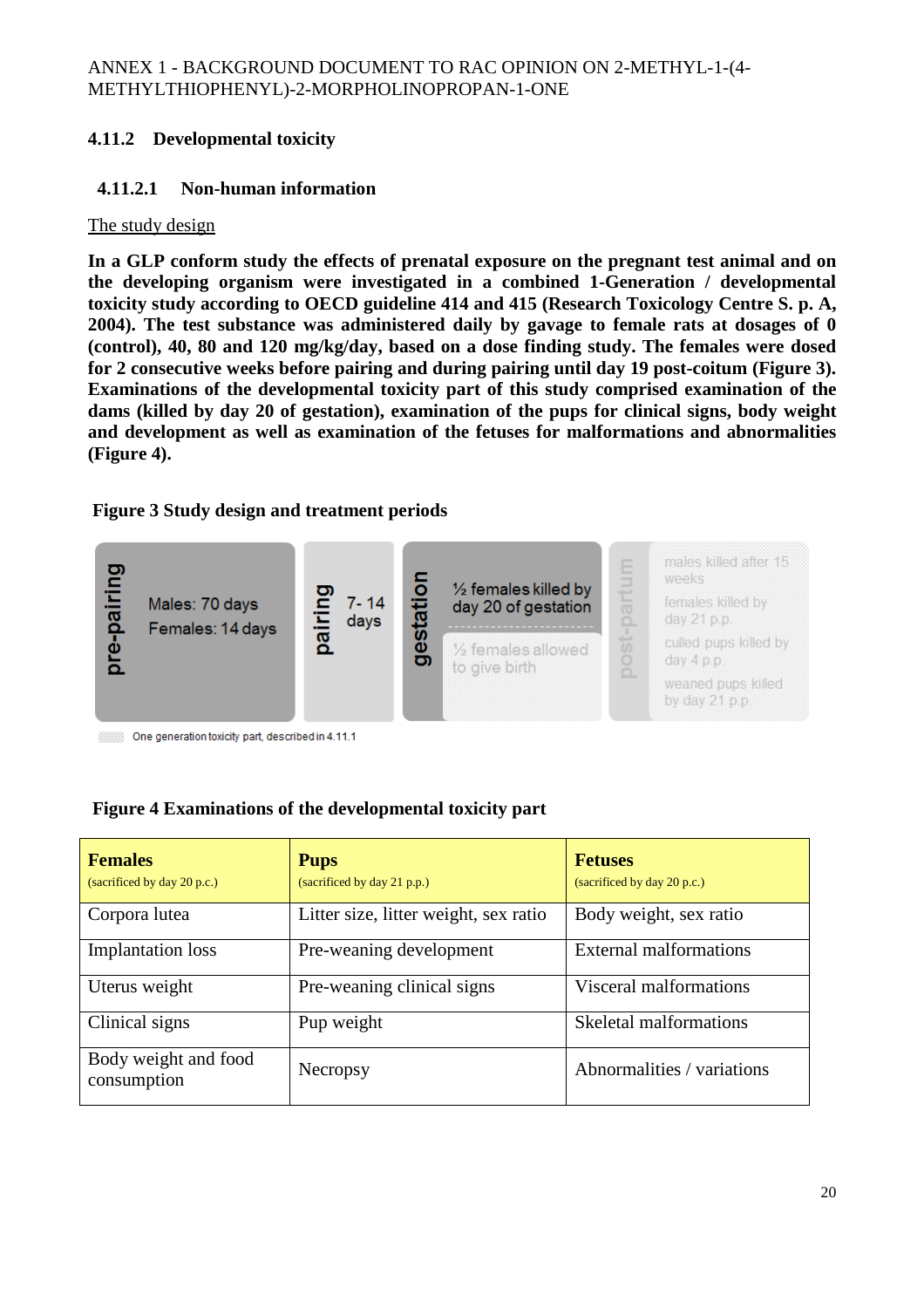# Maternal toxicity

#### *Clinical signs*

Before pairing, no clinical signs of toxicological significance were noted. During the gestation period, staining on the body surface was observed in some treated females. This observation continued during the post-partum phase in the mid- and high-dose groups. In addition, hair loss, and swollen abdomen were noted in high dose females.

#### *Body weight and food consumption*

During the gestation period, statistically significant decreases in body weight were observed in midand high dose females from day 15 to 20 and from day 3 to 20 post coitum, respectively. Mean group values for the mid- and high dose terminal body weight were 7.4% and 8.5% lower than the control mean value, respectively (Table 11). Food intake was unaffected by treatment in both sexes before pairing and in females during post-coitum period.

|       | days post-coitum period |         |           |           |          |          |          |                 |
|-------|-------------------------|---------|-----------|-----------|----------|----------|----------|-----------------|
| group |                         |         | 6         |           | 12       | 15       | 18       | 20 <sub>l</sub> |
|       | 242.42                  | 260,88  | 272.24    | 284,5     | 299,46   | 321,3    | 368,4    | 404,05          |
|       | 237,25                  | 253,74  | 266,31    | 279,01    | 293,05   | 311,35   | 254.78   | 387,37          |
|       | 241,96                  | 258,9   | 267,06    | 278,03    | 291,35   | 308.84*  | 343.12** | 375,78**        |
|       | 232,03                  | 248,99* | $260,41*$ | 269, 16** | 282,04** | 299,78** | 339,10** | 371,33**        |

#### **Table 11 Body weight females, post-coitum period**

 $* = p < 0.05$  \*\* = p< 0.01

## *Pathology*

A total of 13 females proved not to be pregnant at sacrifice. The number of females with fetuses on day 20 post-coitum was 10 in the control, 21 in the low dose, 21 in the mid dose and 18 in the high dose group (Table 12). The number of corpora lutea was decreased in all treatment groups. Pre-, post- and total implantation loss in all treatment groups was comparable to the control. A significant lower uterus weight was observed in the mid-dose group; the absolute uterus weight gain was decreased in mid- and high-dose females (Table 12).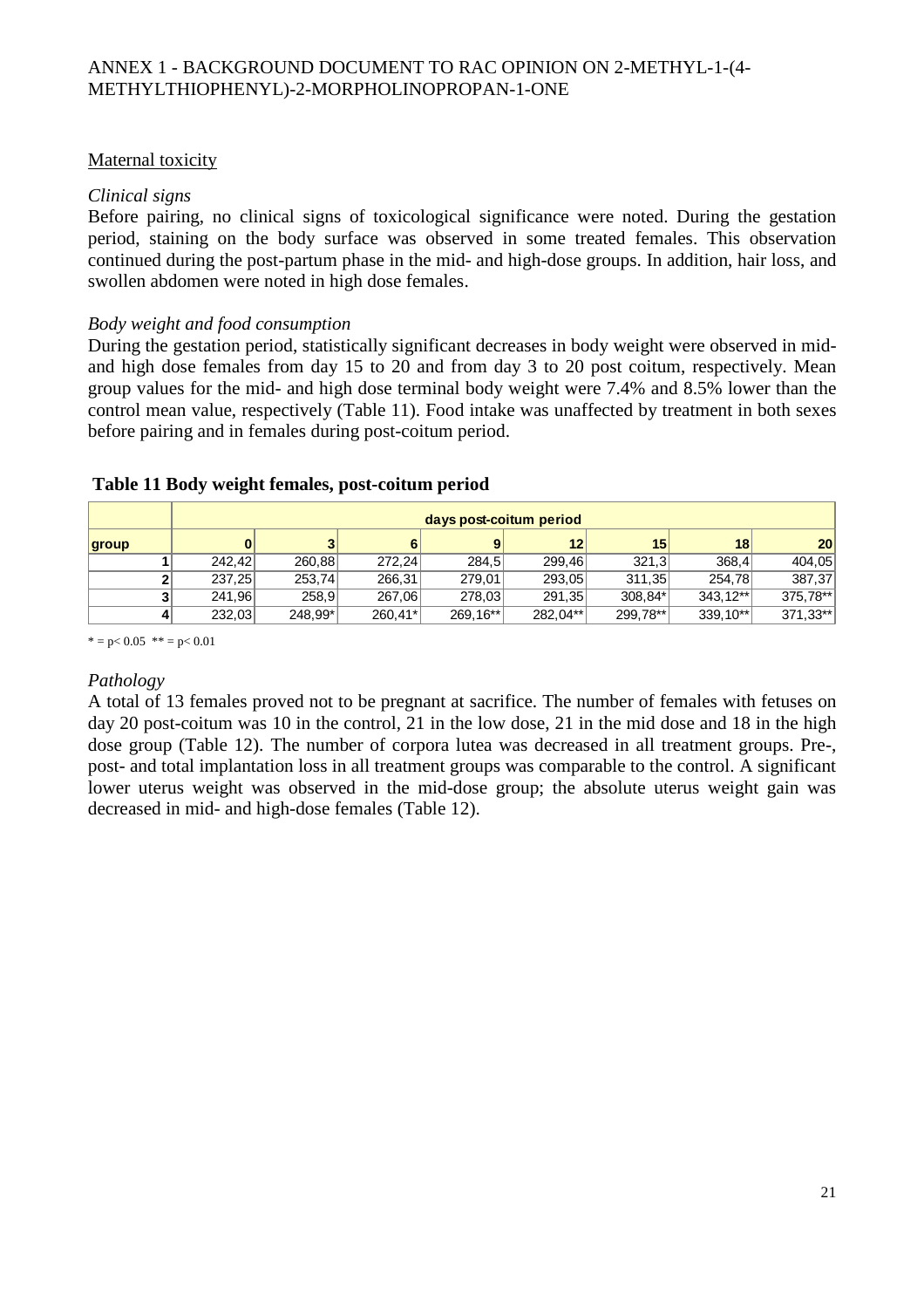|                                     | control | 40 mg/kg bw | 80 mg/kg bw | $120$ mg/kg bw | <b>Historical</b><br>control data |
|-------------------------------------|---------|-------------|-------------|----------------|-----------------------------------|
| Corpora lutea                       | 17.6    | $15.9*$     | $14.8*$     | $15.2*$        | 13.3-17.7                         |
| Implantations                       | 16.5    | $15.1*$     | $14.2*$     | $14.7*$        | 12.7-16.7                         |
| Pre-implantation loss %             | 5.9     | 5.6         | 4.0         | 3.2            | $3.5 - 6.8$                       |
| Post-implantation loss %            | 3.8     | 4.6         | 10.1        | 6.2            | $2.6 - 6.3$                       |
| Pre-birth loss %                    | 8.03    | 8.64        | 17.23       | 14.63          | $3.5 - 6.8$                       |
| Total implantation loss %           | 9.6     | 10.1        | 13.9        | 9.2            |                                   |
| Gravid uterus weight [g]            | 94      | 83          | $77*$       | 82             | 66.2-88.9                         |
| Absolute gain (uterus:<br>BW ratio) | 66      | 64          | $54*$       | $55*$          | 44.5-72.3                         |
| Females pregnant / total            | 10/12   | 21/24       | 21/24       | 18/24          |                                   |

#### $*$  p  $< 0.05$

 $\degree$  Pre-birth loss = (No of visible implantations – total litter size at birth) x 100 (No of visible implantations)

## Fetal examination

#### *Body weight*

Litter weight was statistically significantly decreased in the mid-dose and high dose group. Mean foetal weight was statistically significantly decreased in the high dose group when compared to controls (Table 13).

#### *Sex ratio*

Statistically significant decreases in the number of viable males and consequently in the percentage of males and litter weight were noted in the mid- and high dose groups (Table 13).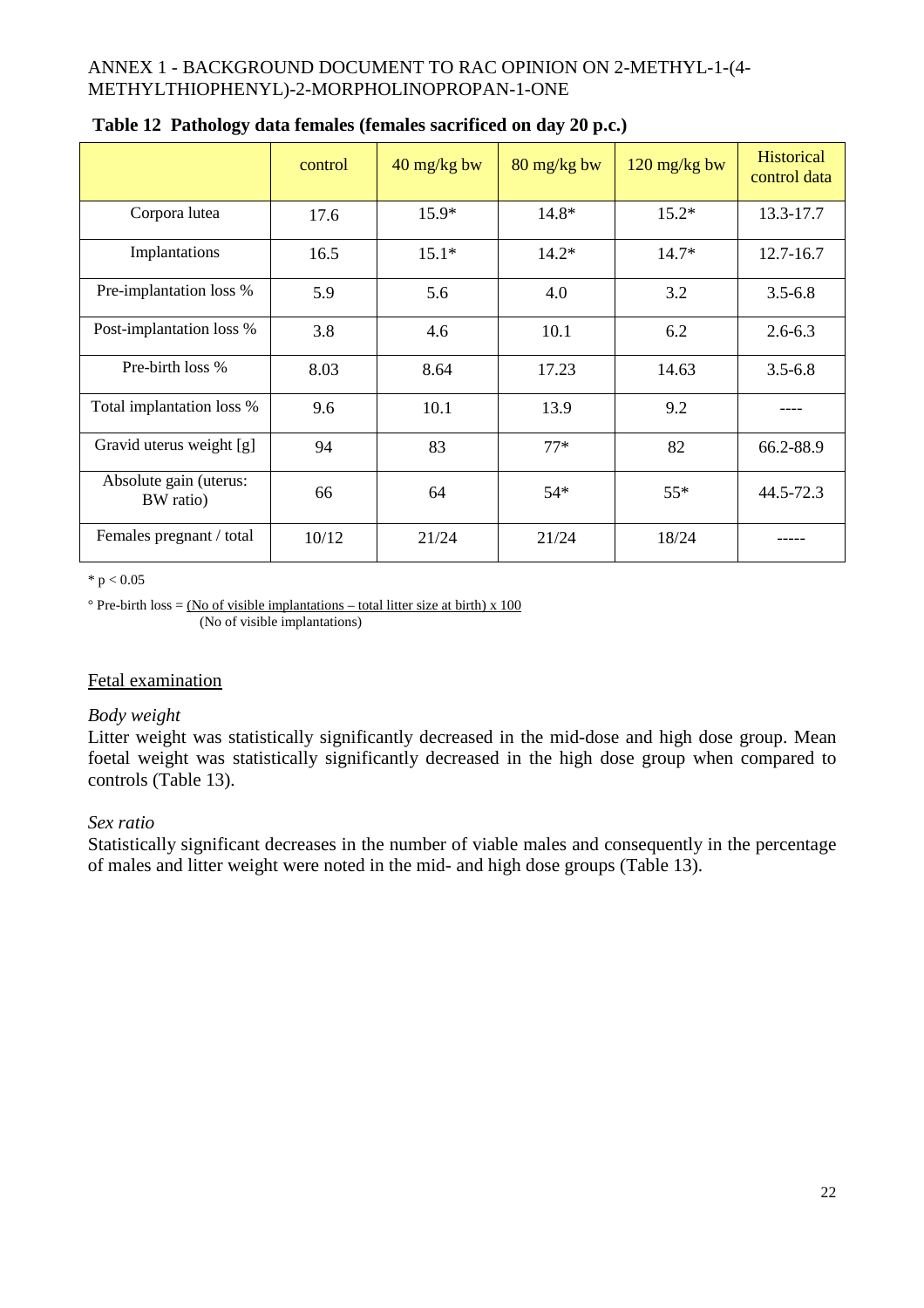| Dose group                       | <b>Total viable</b><br>young / litter | Viable males %     | Litter weight $(g)$ | Mean fetal weight (g) |
|----------------------------------|---------------------------------------|--------------------|---------------------|-----------------------|
| Control                          | 15.9                                  | 55.3               | 62.3                | 3.9                   |
| $40 \frac{\text{mg}}{\text{kg}}$ | $14.3*$                               | 50.5               | 55.0                | 3.8                   |
| $80 \frac{\text{mg}}{\text{kg}}$ | $12.8*$                               | $40.8*$            | $48.4*$             | 3.8                   |
| $120 \text{ mg/kg}$              | $13.8*$                               | $45.2*$<br>$48.5*$ |                     | $3.5*$                |
| Historical<br>control data       | $12.0 - 15.6$                         | $48.0 - 54.2$      | $42.1 - 59.3$       | $3.5 - 3.8$           |

| Table 13 Litter data – sex ratio, litter weight, fetal weight |  |  |
|---------------------------------------------------------------|--|--|
|                                                               |  |  |

 $* = p < 0.05$ 

#### *External malformation of fetuses*

Micrognathia, cleft palate, anasarca, tail bent, short or swollen, short body, kyphosis, limbs (forelimbs and/or hindlimbs) malrotated, short or flexure and head with domed shape were observed in the high dose foetuses. In addition, cleft palate was also noted in 5 low dose foetuses and in 1 mid-dose foetus out of one litter each. Anasarca was observed in the low dose group as well as head with domed shape and hindlimbs malrotated in the mid-dose group. A total of 13 small foetuses were present; 2 each in the low and mid-dose groups and 9 in the high dose group (Table 14).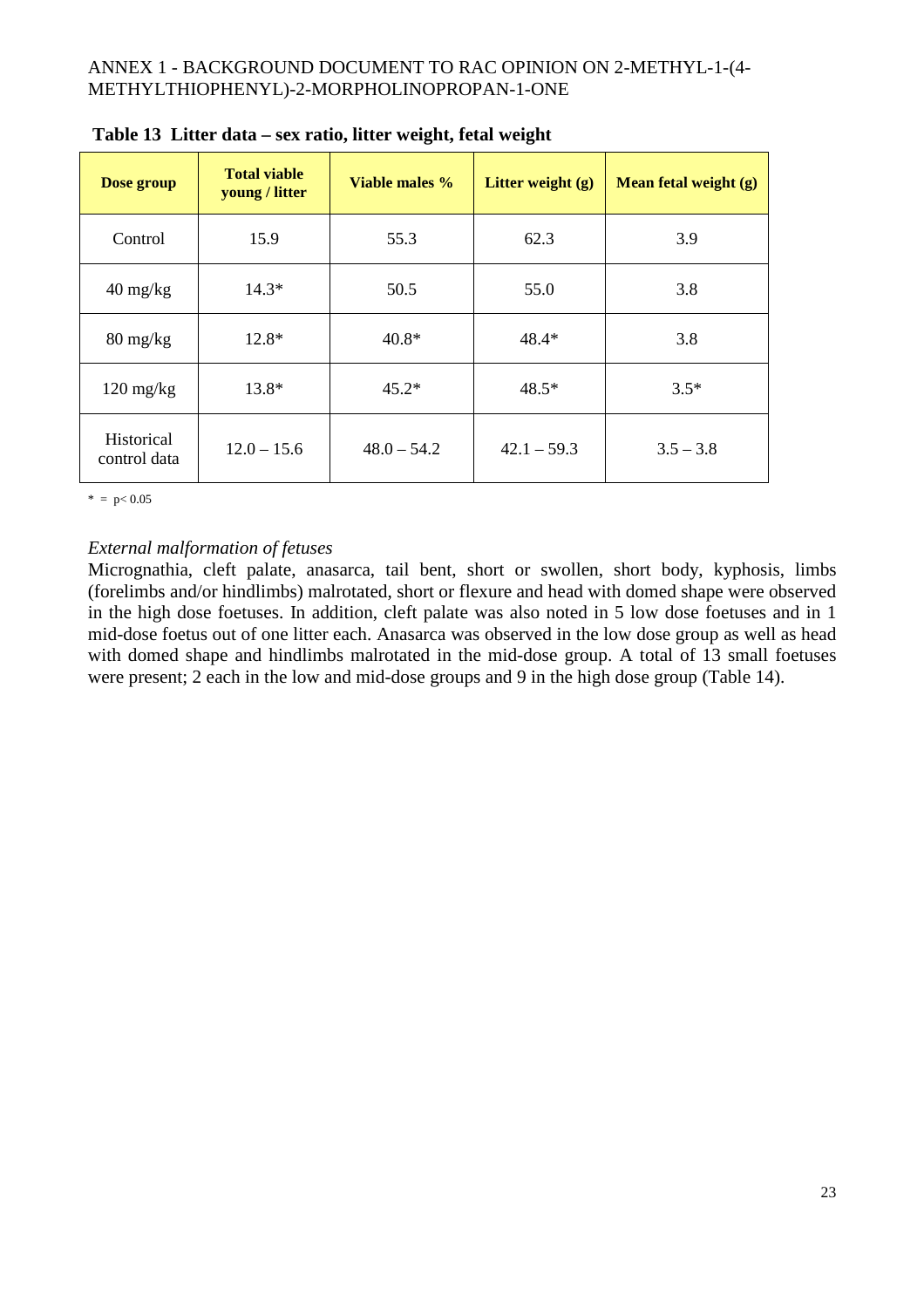| <b>Organ</b>    | <b>Malformation</b>                  | <b>Control</b>   | 40 mg/kg         | 80 mg/kg         | 120mg/kg | <b>Historical control</b><br>data $(\frac{6}{6})$ # |
|-----------------|--------------------------------------|------------------|------------------|------------------|----------|-----------------------------------------------------|
|                 | No. of fetuses (litters)<br>examined | 159(10)          | 301(21)          | 269(21)          | 249 (18) |                                                     |
| Forelimbs       | Malrotated                           | $\boldsymbol{0}$ | $\mathbf{0}$     | $\boldsymbol{0}$ | 27(2)    | n.f.                                                |
|                 | Short                                | $\mathbf{0}$     | $\mathbf{0}$     | $\mathbf{0}$     | 59 $(5)$ | n.f.                                                |
|                 | Flexure                              | $\mathbf{0}$     | $\mathbf{0}$     | $\mathbf{0}$     | 8(1)     | n.f.                                                |
| Head            | Domed                                | $\boldsymbol{0}$ | $\mathbf{0}$     | 7(1)             | 47(5)    | n.f.                                                |
|                 | Micrognathia                         | $\mathbf{0}$     | $\mathbf{0}$     | $\mathbf{0}$     | 14(1)    | n.f.                                                |
| Hindlimbs       | Malrotated                           | $\boldsymbol{0}$ | $\mathbf{0}$     | $\mathbf{1}$     | 47(8)    | n.f.                                                |
|                 | Short                                | $\mathbf{0}$     | $\mathbf{0}$     | $\mathbf{0}$     | 21(4)    | n.f.                                                |
| Palate          | Cleft palate                         | $\boldsymbol{0}$ | 5(1)             | 1(1)             | 28(5)    | n.f.                                                |
| Tail            | Bent                                 | $\mathbf{0}$     | $\mathbf{0}$     | $\mathbf{0}$     | 46(7)    |                                                     |
|                 | Short                                | $\mathbf{0}$     | $\mathbf{0}$     | $\mathbf{0}$     | 29(3)    | n.f.                                                |
| Whole<br>foetus | Anasarca                             | $\mathbf{0}$     | 7(1)             | $\mathbf{0}$     | 36(4)    | n.f.                                                |
|                 | Short body                           | $\mathbf{0}$     | $\mathbf{0}$     | $\mathbf{0}$     | 53 $(4)$ | n.f.                                                |
|                 | Kyphosis                             | $\boldsymbol{0}$ | $\boldsymbol{0}$ | $\boldsymbol{0}$ | 18(4)    | n.f.                                                |

| Table 14 Fetal malformations (1) (external examination, group incidence) |  |  |  |
|--------------------------------------------------------------------------|--|--|--|
|                                                                          |  |  |  |

# Historical control data were generated from either the test laboratory or the breeder company

n.f. = observation not found in the historical data set

## *Visceral examination of fetuses*

A dome-shape observed during external examination was associated with malformations of the brain. In particular, an increased incidence of enlarged lateral, third and fourth ventricles were observed in mid- and high-dose groups. High-dose foetuses also showed cases of anencephaly and anophthalmia. Cleft palate and abnormal shape of the fore- and hindlimbs as well as short digits were detected in high-dose foetuses.

An increased incidence in pelvic dilatation of the kidneys with ureters enlarged and/or kinked was noted in all treatment groups. In addition, cryptorchism, kyphosis and short body were noted in the high dose, as well as one case of malformation on the septum wall of the heart and on the intestine and an increased incidence of the agenesis of the pituitary gland (Table 15).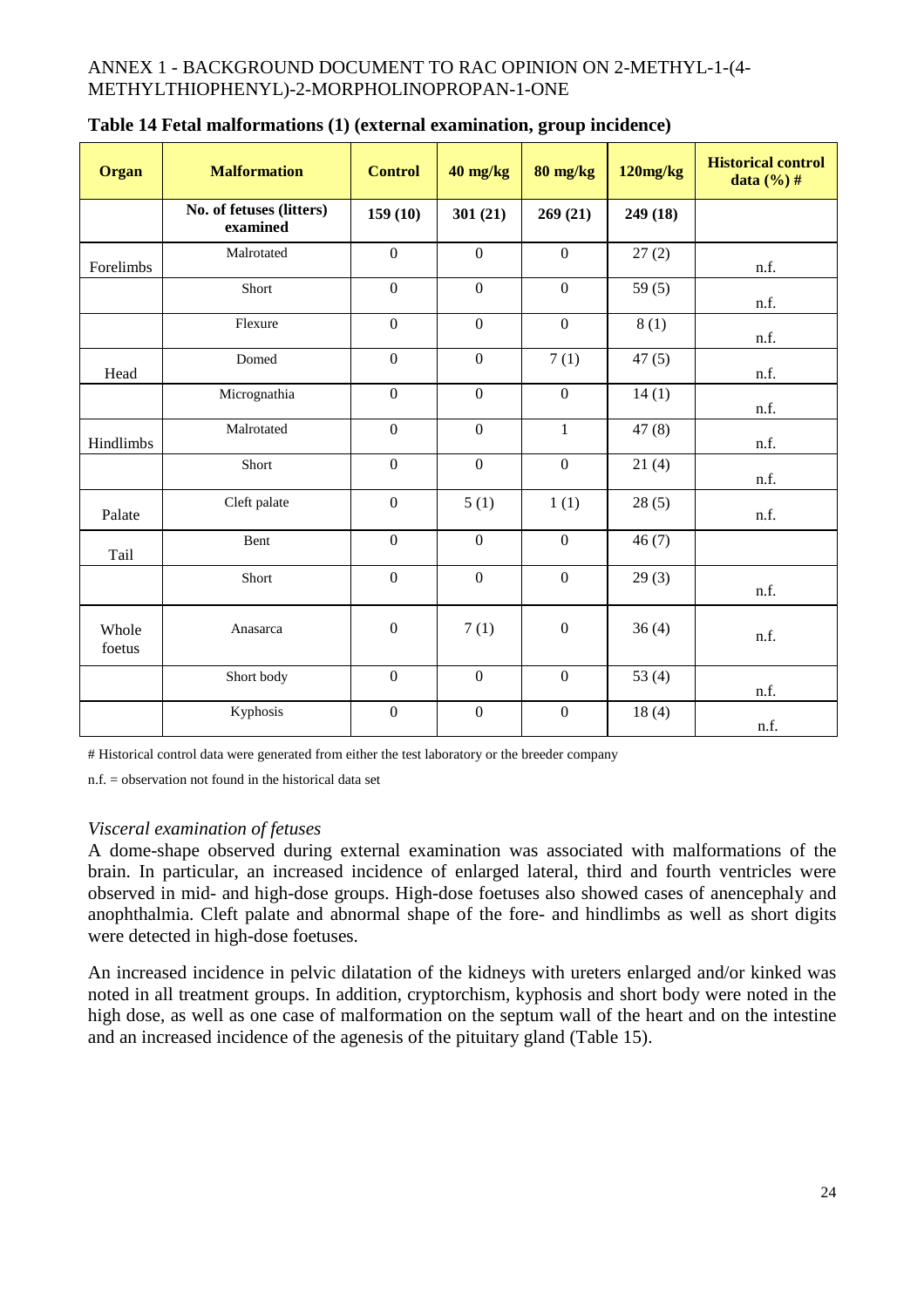| <b>Organ</b>  | <b>Malformation</b>                           | <b>Control</b>   | 40 mg/kg         | $80$ mg/kg       | 120mg/kg     | <b>Historical control</b><br>data $(\%$ ) # |
|---------------|-----------------------------------------------|------------------|------------------|------------------|--------------|---------------------------------------------|
|               | No. of fetuses (litters)<br>examined          | 77(10)           | 145(21)          | 128(21)          | 121(18)      |                                             |
| <b>Brain</b>  | Agenesis of the pituitary                     | $\mathbf{0}$     | $\overline{0}$   | 1(1)             | 27(6)        | n.f.                                        |
|               | Lateral ventricle enlarged, extreme           | $\mathbf{0}$     | $\overline{0}$   | 14(5)            | 90(16)       | n.f.                                        |
|               | Third ventricle enlarged, extreme             | $\overline{0}$   | $\overline{0}$   | 2(1)             | 52(14)       | n.f.                                        |
|               | Fourth ventricle enlarged, extreme            | $\mathbf{0}$     | $\mathbf{0}$     | 8(3)             | 48 (14)      | n.f.                                        |
|               | Anencephaly                                   | $\overline{0}$   | $\mathbf{0}$     | $\overline{0}$   | 10(3)        | n.f.                                        |
| Eye           | Anophthalmia                                  | $\mathbf{0}$     | $\mathbf{0}$     | $\Omega$         | 1(1)         | n.f.                                        |
| Palate        | Cleft palate                                  | $\overline{0}$   | 2(1)             | $\overline{0}$   | 19(5)        | $1(1) = 0.1\%$                              |
| Heart         | Interventricular septum wall<br>incomplete    | $\mathbf{0}$     | $\boldsymbol{0}$ | $\mathbf{0}$     | 1(1)         | n.f.                                        |
| Abdomen       | Diaphragmatic haernia                         | $\overline{0}$   | $\mathbf{0}$     | $\overline{0}$   | $\mathbf{1}$ | 0.04(0.26)                                  |
| Limbs         | Fore- and hindlimb abnormal shape             | $\mathbf{0}$     | $\mathbf{0}$     | $\overline{0}$   | 26(6)        | n.f.                                        |
| Kidney        | Pelvic dilatation extreme                     | $\mathbf{0}$     | $\mathbf{0}$     | $\overline{0}$   | 7(5)         | n.f.                                        |
| Ureter        | Enlarged extreme                              | $\overline{0}$   | $\mathbf{0}$     | 1(1)             | 12(7)        | n.f.                                        |
|               | Kinked, extreme                               | $\boldsymbol{0}$ | $\mathbf{0}$     | $\overline{0}$   | 4(2)         | 0.37(2.38)                                  |
| <b>Testis</b> | Cryptorchism                                  | $\overline{0}$   | $\mathbf{0}$     | $\overline{0}$   | 20(7)        | n.f.                                        |
| Forelimb      | Short digit                                   | $\overline{0}$   | $\boldsymbol{0}$ | $\boldsymbol{0}$ | 8(2)         | n.f.                                        |
| Intestine     | Protrusion intestine from abdominal<br>cavity | $\mathbf{0}$     | $\mathbf{0}$     | $\overline{0}$   | 1(1)         | n.f.                                        |
| Whole         | Kyphosis                                      | $\overline{0}$   | $\mathbf{0}$     | $\overline{0}$   | 20(6)        | n.f.                                        |
|               | Short body                                    | $\boldsymbol{0}$ | $\boldsymbol{0}$ | $\boldsymbol{0}$ | 16(3)        | n.f.                                        |

#### **Table 15 Malformations (2) (fixed foetuses)**

# Historical control data were generated from either the test Lab or the Breeder company

 $n.f. = observation not found in the historical data set$ 

#### *Skeletal examination*

Retardation or no ossification of the sternal elements with cases of asymmetrical ossification was observed in all treated groups. In addition, an increased incidence in general incomplete ossification of the head bones was noted in the high dose group compared to controls. Alterations of ossification in the vertebral column (thoracic, cervical lumbar and sacral vertebrae) with cases of scoliosis were observed in the high dose group.

Rudimentary 14th rib was noted in all treated groups. Displaced ribs were also observed in the high dose group. Dose-related metacarpal(s) incomplete ossification or unossified were observed in all treated groups (Table 16).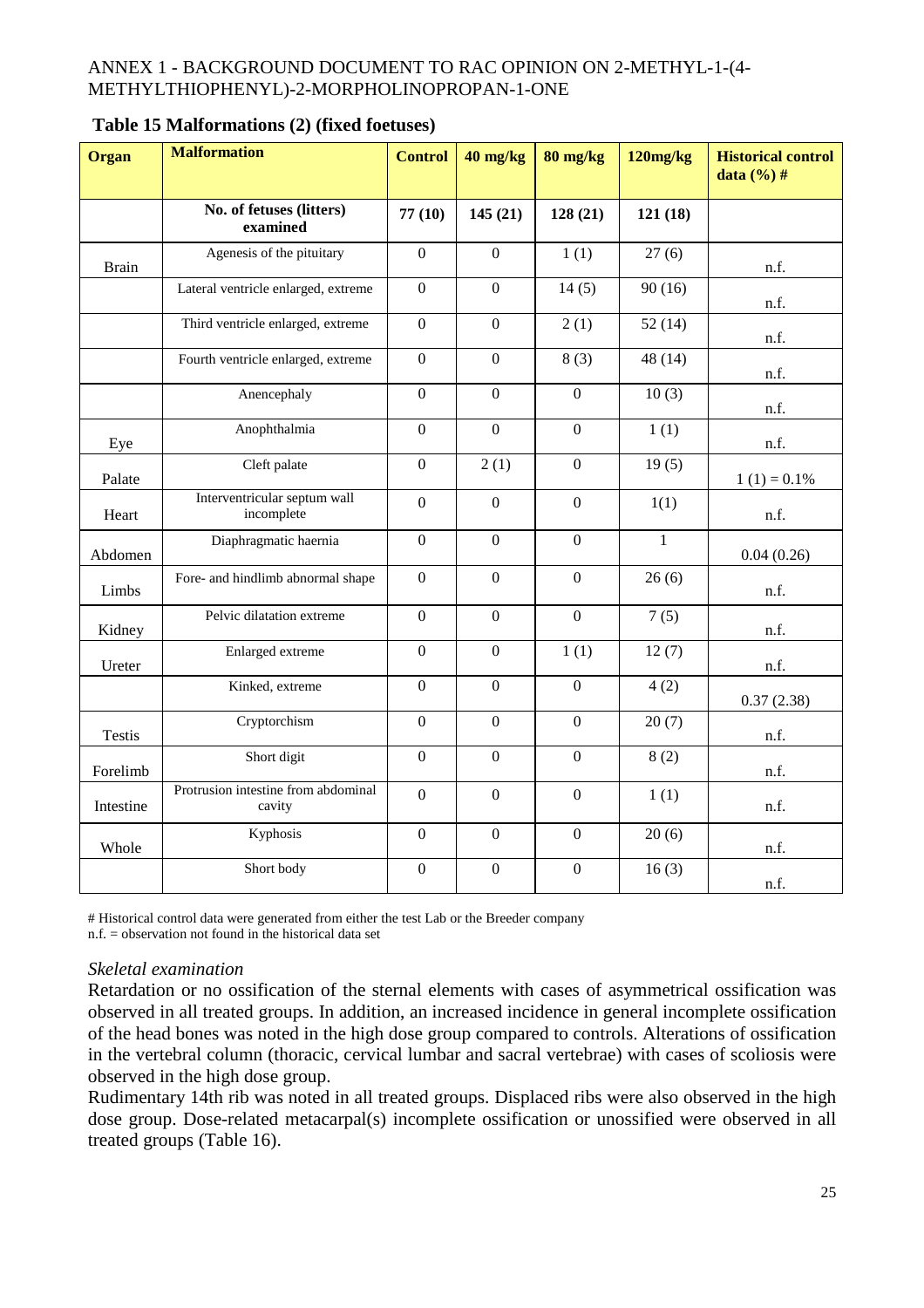Metatarsal(s) incomplete ossification or unossified and incomplete ossification of the pubis bone were noted in the high dose group.

| Organ              | <b>Malformation</b>                  | <b>Control</b> | $40 \text{ mg/kg}$ | $80 \text{ mg/kg}$ | $120$ mg/ $kg$ | <b>Historical control</b><br><b>data</b> $(\% )$ # |
|--------------------|--------------------------------------|----------------|--------------------|--------------------|----------------|----------------------------------------------------|
|                    | No. of fetuses (litters)<br>examined | 82(10)         | 156(21)            | 141(21)            | 128(18)        |                                                    |
| Cervical vertebrae | Arches fused                         | 0              | $\mathbf{0}$       | 0                  | 1(1)           | 0.04(0.27)                                         |
| Thoracic vertebrae | Scogliosis                           | 0              | $\mathbf{0}$       | $\mathbf{0}$       | 22(5)          | n.f.                                               |
| Rib                | Displaced                            | $\theta$       | $\mathbf{0}$       | $\mathbf{0}$       | 21(5)          | n.f.                                               |

| Table 16 Malformations (3) (skeletal findings, group incidence) |  |  |  |
|-----------------------------------------------------------------|--|--|--|
|-----------------------------------------------------------------|--|--|--|

# Historical control data were generated from either the test Lab or the Breeder company

n.f. = observation not found in the historical data set

#### *Abnormalities / variations*

A variety of abnormalities and/or variations were recorded especially in mid and high-dose groups, e.g. retarded / incomplete ossification at various sites of the skeleton. These abnormalities/ variations were not addressed individually in this summarized data compilation since they are of minor relevance for classification as compared to the severe teratogenic effects.

#### Litter data

## *Litter size, litter weight and sex ratio*

Stillbirths or total litter loss was noted at the day of parturition or the day after parturition in all high dose females which gave birth. A significant increase in pup loss on day 1 post-partum, cumulative loss on days 4 and 14 post-partum was observed in the mid-dose group. Litter weight was significantly decreased in the mid-dose group on days 4 and 14 post-partum. In addition, decreases in the number of viable males and consequently in the percentage of males were noted for the midgroup (Table 17).

| Table 17 Litter data |  |  |
|----------------------|--|--|
|----------------------|--|--|

| Dose group                       | <b>Total</b><br>litter<br>size (at<br>birth) | <b>Litter</b><br>size live<br>$(\bf{day} 1)$<br>$\mathbf{p}.\mathbf{p}$ .) | <b>Litter</b><br>size live<br>$(\text{day } 21)$<br>$\mathbf{p}.\mathbf{p}$ .) | <b>Litter</b><br>weight<br>$(\bf{day} 1)$<br>$\mathbf{p}.\mathbf{p}$ .) | <b>Litter</b><br>weight<br>$(\mathbf{day}\,4)$<br>$\mathbf{p}.\mathbf{p}$ .) | $%$ males<br>(at birth) | $%$ males<br>$(\text{day } 4)$<br>$\mathbf{p}.\mathbf{p}$ .) |
|----------------------------------|----------------------------------------------|----------------------------------------------------------------------------|--------------------------------------------------------------------------------|-------------------------------------------------------------------------|------------------------------------------------------------------------------|-------------------------|--------------------------------------------------------------|
| Control                          | 15.0                                         | 13.1                                                                       | 7.8                                                                            | 83.9                                                                    | 116.4                                                                        | 44.22                   | 45.47                                                        |
| $40 \frac{\text{mg}}{\text{kg}}$ | 13.9                                         | 12.7                                                                       | 7.7                                                                            | 84.2                                                                    | 120.1                                                                        | 44.14                   | 43.04                                                        |
| $80 \frac{\text{mg}}{\text{kg}}$ | 12.3                                         | $6.6*$                                                                     | $\mathbf{0}$                                                                   | 48.2                                                                    | $61.5*$                                                                      | 52.17                   | 46.31                                                        |
| $120 \text{ mg/kg}$              | 11.9                                         | $\mathbf{0}$                                                               | $\qquad \qquad \blacksquare$                                                   |                                                                         |                                                                              | 54.45                   | $\overline{\phantom{a}}$                                     |

 $* p < 0.05$  adjustment of litter size on day 4 p.p. to n = 8 (4 males, 4 females)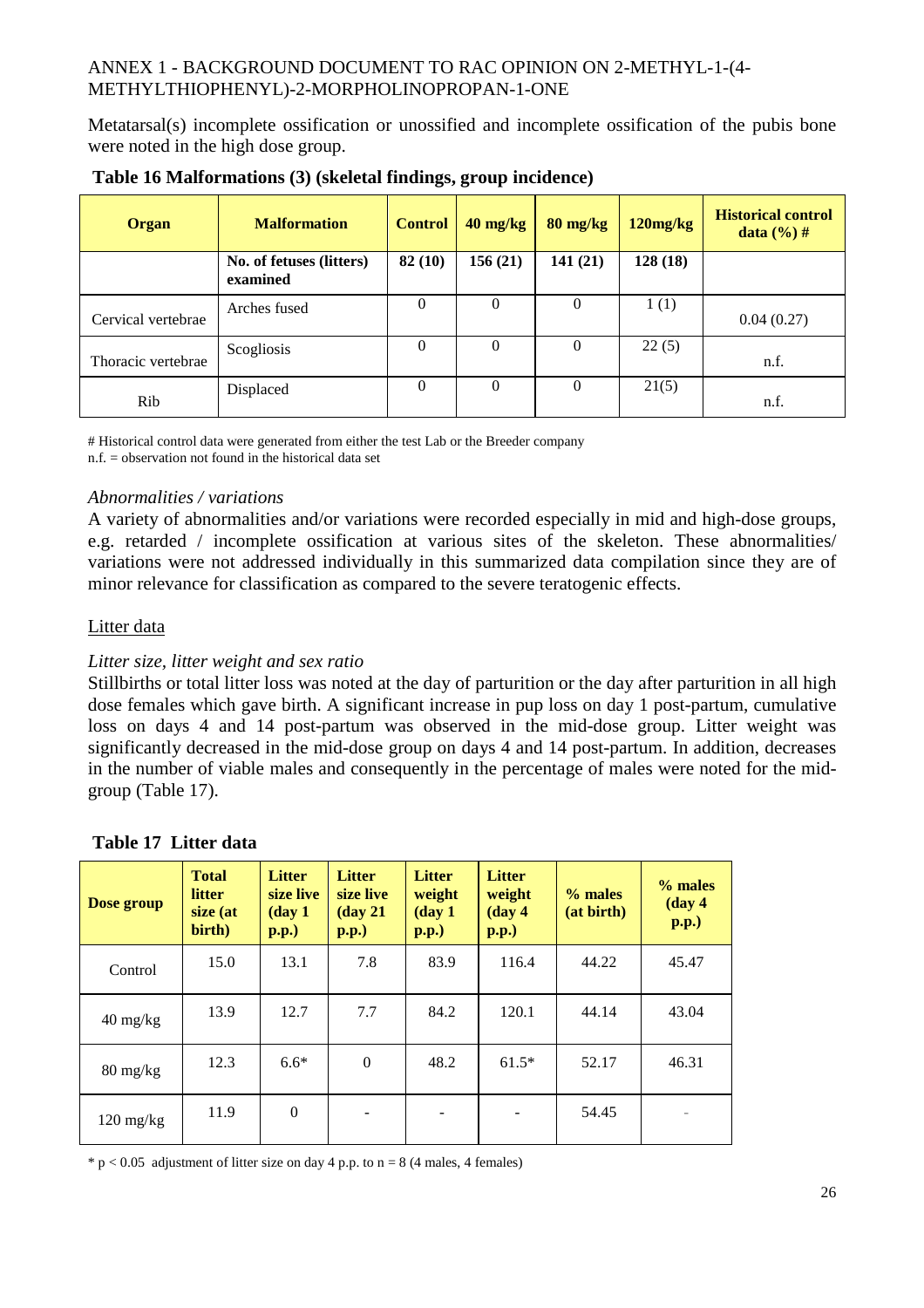#### *Pre-weaning development*

Slight retardation in the development of pups (Pinna detachment, hair growth and upper incisor emption) was noted in the mid-dose group (without statistical significance).

#### *Necropsy findings*

In decedent pups no milk in the stomach was observed during the necropsy. The incidence of this finding increased with the treatment. In addition, head with domed shape, hydrocephaly, dilatation of the cerebral ventricle and small cerebrum were the findings observed in the decedent pups of the mid-dose group. In the high dose group, these pups showed forelimbs or hindlimbs short and malrotated, head with domed shape, cleft palate, micrognathia, kyphosis, tail short or bent, short body and anasarca. Tail bent was also noted in the mid-dose group. In some cases, autolysis did not allow necropsy to be performed.

Lateral ventricles or third ventricle of the brain dilated and abnormal size of the urinary bladder in weaned pups of the low- and mid-dose groups. In individual cases, innominate artery was not evident.

# **4.11.2.2 Human information**

Human information is not available.

## **4.11.3 Other relevant information**

Preceding the reproductive toxicity study, a 28-day [2] and a 90-day oral toxicity study in rats [3] were performed. Dosages of 0, 30, 100, 300 mg/kg/day (28-day) and 0, 10, 25, 75, 220 mg/kg/day (90-day) were administered.

In the 28-day toxicity study, reproductive organ weights and histopathological examinations did not reveal any treatment-related findings. Mean testes weights were slightly decreased at 300 mg/kg/day absolute and relative to brain weight. This finding was not statistically flagged due to large variability and was not reported as a relevant finding. Ovaries weights were not measured in this study. In the 90-day toxicity study, male and female gonade weights were found to be unaffected.

The maternal and developmental toxicity of the test item was investigated in the rat during gestation in a Range-Finding Study [4]. The test item was administered daily by gavage to females from Day 0 through Day 19 of gestation (post-coitum) at dosages of 10, 50, 120, 160 and 250 mg/kg/day. Maternal toxicity was observed in females receiving 120, 160, and 250 mg/kg/day when compared to controls. This toxicity was demonstrated by a reduction in body weight and by total resorption in three out of eight females dosed at 250 mg/kg/day, by reduced body weight gain and by reduced total uterine weight. In addition, at 120, 160, and 250 mg/kg/day, embryonic and foetal adverse effects, anomalies and malformations were observed.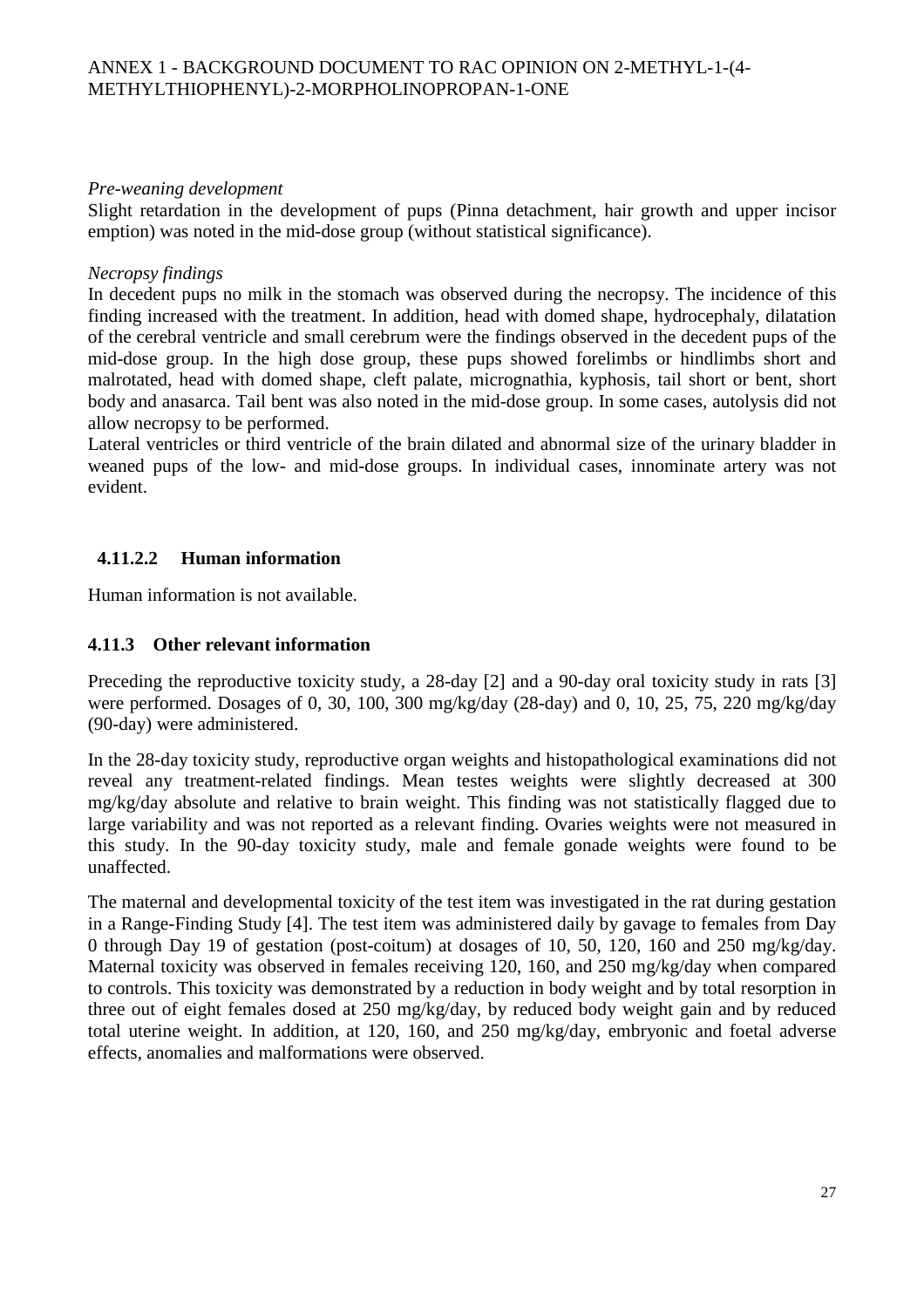#### **4.11.4 Summary and discussion of reproductive toxicity**

In a GLP conform combined 1-Generation / developmental toxicity study according to OECD guideline 414 and 415 [1] effects of the test substance on male and female reproductive performance and effects of prenatal exposure on the pregnant test animal and on the developing organism were investigated. The test substance was administered daily by gavage to groups of male rats and female rats at concentrations of 0 (control), 40, 80 and 120 mg/kg/day, based on a dose finding study. The males were dosed for 10 consecutive weeks before pairing and during pairing until termination. The females were dosed for 2 consecutive weeks before pairing and during pairing until Day 19 post-coitum (developmental part) or until weaning (fertility part), respectively.

Systemic toxicity was evident by decreased body weight and body weight gain in mid- and high dose animals; food consumption was also reduced. Clinical signs were limited to the high dose females and consisted of stained body surface, alopecia and swollen abdomen. Macroscopic observation of the sacrificed animals did not reveal treatment related findings.

Fertility, in general, was decreased in all treated females and significantly decreased in the high dose group. The number of implantations was possibly decreased in the high dose group and an increase in pre-birth loss was noted for mid- and high dose animals. In addition, an increase in irregular oestrus cycle was noted in all treated females. The NOAEL for maternal toxicity and fertility is considered to be 40 mg/kg bw/day.

In females which were sacrificed by day 20 post-coitum, **numbers of corpora lutea in treated animals are apparently differing (lower) from the numbers of the control group and display a statistical significance. By comparison with historical control data, study control values were located on the upper end of the normal range and the numbers for all treated groups are within the historical control range. Therefore, this finding is not considered to be of toxicological significance.** 

A significant lower gravid uterus weight was observed in the mid-dose group; the absolute uterus weight gain was decreased in mid- and high-dose females but was still within the historical data range.

Total litter size and implantation size were reduced in all three groups. A total litter loss at the day of parturition or day one p.p. was recorded for all high dose females. Increased litter loss was also observed for the mid-dose females; by day 21 p.p. all pups deceased. Weights of the remaining middose litters we significantly reduced and a decrease in the number of viable males and consequently in the percentage of males was noted for this treatment group. Additionally, slight retardation in the development of pups was noted in the mid-dose group. Several malformations e.g. domed shape, cleft palate, abnormal brain development were mainly noted in the high dose group and to a lesser extent in the mid dose group. But malformations did also occur in individual litters of the low-dose group. In decedent pups no milk in the stomach was observed during the necropsy. The incidence of this finding increased with the treatment.

Fetal examination revealed a decrease in the number of viable young per litter for all treatment groups. Litter weight was significantly lower in the mid- and high dose group; mean fetal weight was decreased in high dose offspring. In addition, the number of viable males of the mid- and high dose group was significantly decreased. Various external and visceral malformations were evident in the mid and high dose group and in individual litters of the low dose group. Skeletal findings were limited to the high dose group. A NOAEL for developmental toxicity is therefore not derived. The LOAEL is considered to be 40 mg/kg bw/day.

Several findings concerning the F1 generation underpin the low likelihood of a lactation effect but support a perinatal toxicity effect due to parental/maternal toxicity, i.e. **cumulative offspring mortality and litter loss on days 0, 1, 2 p.p. in the mid-dose group and reduced food intake in dams of the mid-dose group during the lactation period. Furthermore, observations on the**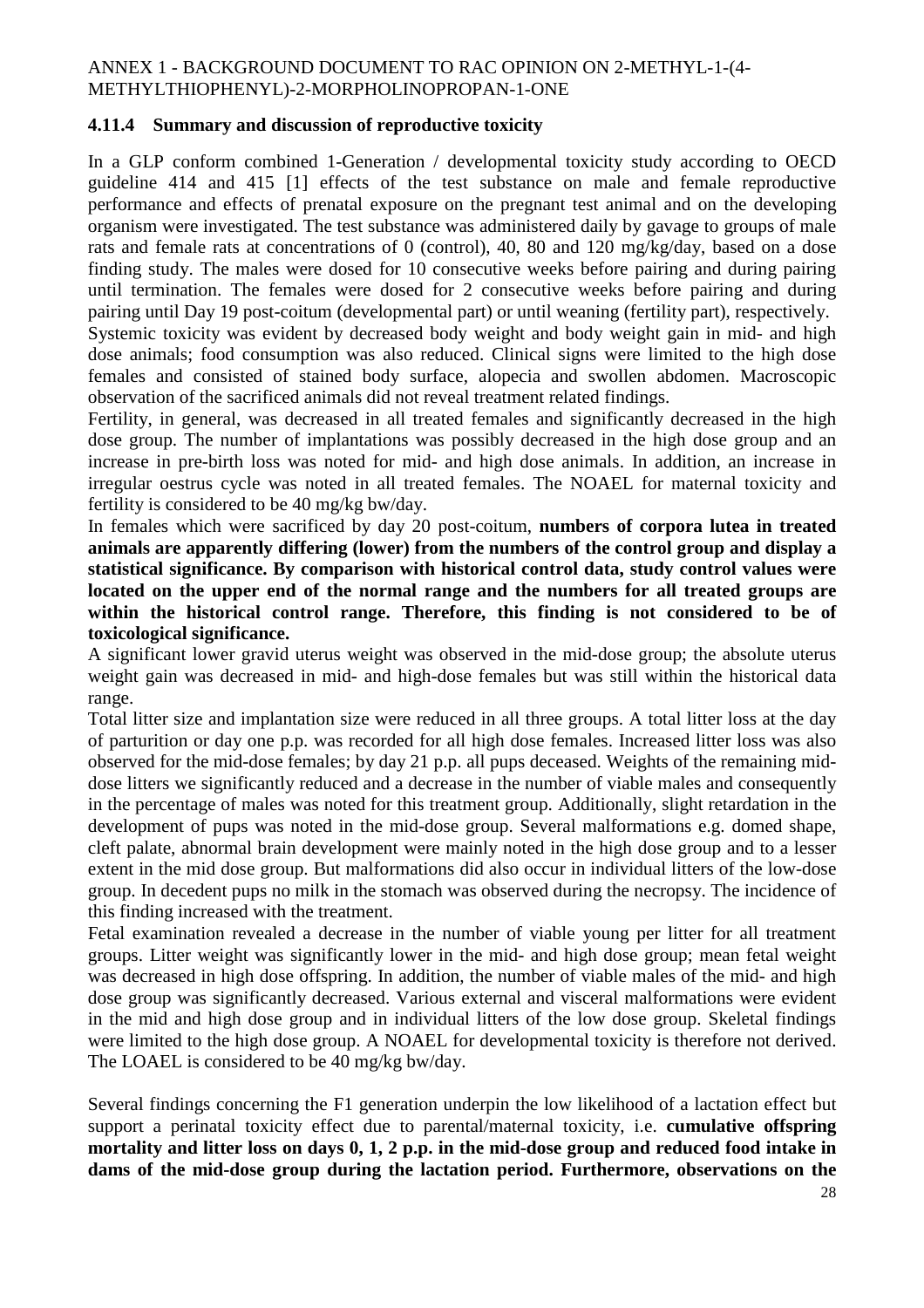pups during lactation ("neglected pups") and necropsy ("apparently no food intake") indicate **nursing deficits of the female rats. Therefore, damage to the offspring during lactation cannot clearly be derived from the data.** 

## **4.11.5 Comparison with criteria**

The substance is suspected to impair fertility in the rat which was shown in a one-generation and prenatal development toxicity study according to OECD guidelines 414 and 415. Fertility was decreased in all treated females and significantly decreased in the high dose group. An increase in irregular cycle (not significant, out of historical range) was noted in all treated females. According to 3.7.1.3. of the CLP Regulation, these effects have the potential to interfere with sexual function and fertility.

#### *"Adverse effects on sexual function and fertility*

Any effect of substances that has the potential to interfere with sexual function and fertility. This includes, but is not limited to, alterations to the female and male reproductive system, adverse effects on onset of puberty, gamete production and transport, reproductive cycle normality, sexual behaviour, fertility, parturition, pregnancy outcomes, premature reproductive senescence, or modifications in other functions that are dependent on the integrity of the reproductive systems."

However, the fertility index was statistically significantly decreased at the highest dose level only and the increased incidence of irregular cycles was of questionable relevance for fertility. Furthermore, there was no clear dose-relationship of the effects. Thus, based upon the results of the present study there is some evidence of an adverse effect on fertility but not a clear indication. The substance is therefore suspected to be a human reproductive toxicant and a classification for category 2 for reproductive toxicity according to the CLP regulation is proposed.

The test item caused developmental toxicity and teratogenicity in the rat in a one-generation and prenatal development toxicity study according to OECD guidelines 414 and 415. Severe effects on embryo-fetal development including high incidence of pup mortality was observed in the mid- and high dose groups. A variety of severe teratogenic findings were mainly noted in the high dose group but malformations did also occur in individual litters of the low-dose group. According to 3.7.1.4. of the CLP Regulation, death of developing organism, structural abnormalities, altered growth and functional deficiencies are regarded as major manifestations of developmental toxicity.

#### *"Adverse effects on development of the offspring*

Developmental toxicity includes, in its widest sense, any effect which interferes with normal development of the conceptus, either before or after birth, and resulting from exposure of either parent prior to conception, or exposure of the developing offspring during prenatal development, or postnatally, to the time of sexual maturation. However, it is considered that classification under the heading of developmental toxicity is primarily intended to provide a hazard warning for pregnant women, and for men and women of reproductive capacity. Therefore, for pragmatic purposes of classification, developmental toxicity essentially means adverse effects induced during pregnancy, or as a result of parental exposure. These effects can be manifested at any point in the life span of the organism. The major manifestations of developmental toxicity include (1) death of the developing organism, (2) structural abnormality, (3) altered growth, and (4) functional deficiency."

The effects observed fall into all four categories of major manifestations and are therefore clear evidence of an adverse impact on development.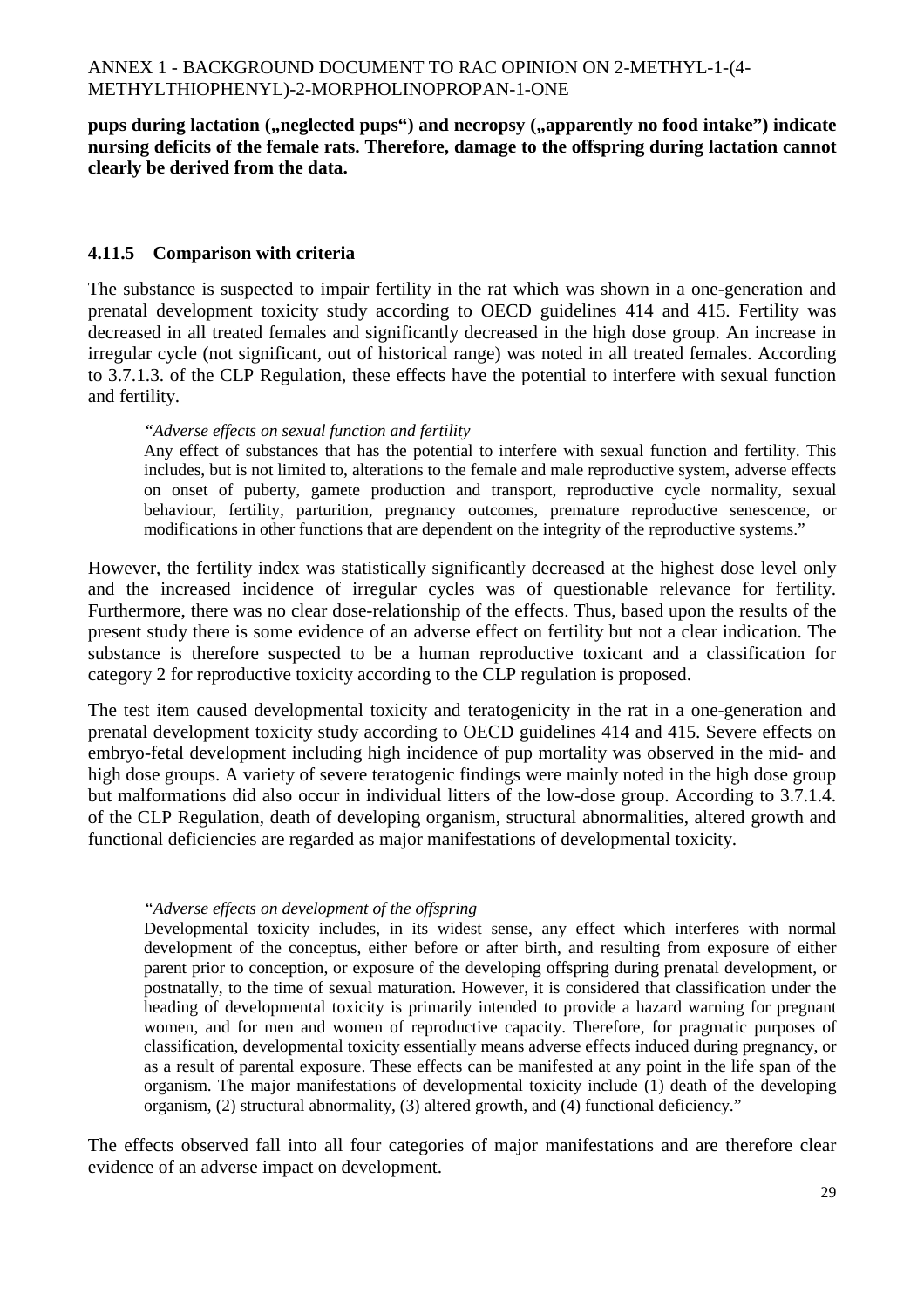The slight systemic toxicity induced in the F0 generation especially in the high-dose group is not considered to be attributable to the severe degree of toxicity (teratogenicity) to the offspring, comprising all treated groups. On the other hand, the parental toxicity observed rather supports a perinatal toxicity than a lactation effect.

## **4.11.6 Conclusions on classification and labelling**

## 1. Fertility

The substance shall be classified in category 2 for fertility because there is some evidence from animal studies of an adverse effect on female fertility.

## 2. Developmental toxicity

The substance shall be classified in category 1B for developmental toxicity because there is clear evidence from animal studies of an adverse effect on development.

It is therefore proposed to classify the substance as **Repr. 1B (H360Df)** under CLP Regulation (EC) No. 1272/2008.

# **RAC evaluation of reproductive toxicity**

The substance 2-methyl-1-(4-methylthiophenyl) -2-morpholinopropan-1-one is further referred to as Irgacure 907 in the RAC opinion.

# **Summary of the Dossier submitter's proposal**

In a GLP compliant combined one-generation developmental toxicity study conducted according to OECD guideline 414 and 415, effects of the test substance on male and female reproductive performance and effects of prenatal exposure on the pregnant test animal and on the developing organism were investigated. Based on a dose-range finding study, the test substance was administered daily by gavage to groups of male and female rats at dosages of 0 (control), 40, 80 and 120 mg/kg bw/day. The males were dosed for 10 consecutive weeks before pairing, during pairing and until termination. The females were dosed for 2 consecutive weeks before pairing, during pairing and until Day 19 *post-coitum* (developmental part) or until weaning (fertility part), respectively.

Fertility, in general, was decreased in all treated females and significantly decreased in the high dose group. The number of implantations was decreased in the high-dose group and an increase in pre-birth loss was noted for mid- and high-dose animals. In addition, an increase in irregular oestrus cycles was noted in all treated females. The NOAEL for maternal toxicity and fertility is considered to be 40 mg/kg bw/day.

A total loss of litter on the day of parturition or on day one *post partum* (p.p.) was recorded for all high-dose females. Increased litter loss was also observed for the mid-dose females; by day 21 p.p. all pups were deceased. Furthermore, the weight of the remaining mid-dose litters was significantly reduced and a slight retardation in development was observed. Several malformations e.g. head with domed shape, cleft palate, abnormal brain development were mainly noted in the high-dose group and to a lesser extent in the mid-dose group. But malformations did also occur in individual litters of the low-dose group.

Foetal examination revealed a decrease in the number of viable young per dam for all treatment groups. Foetal weight was significantly lower in the mid- and high-dose group; mean foetal weight was decreased in high-dose offspring. In addition, the number of viable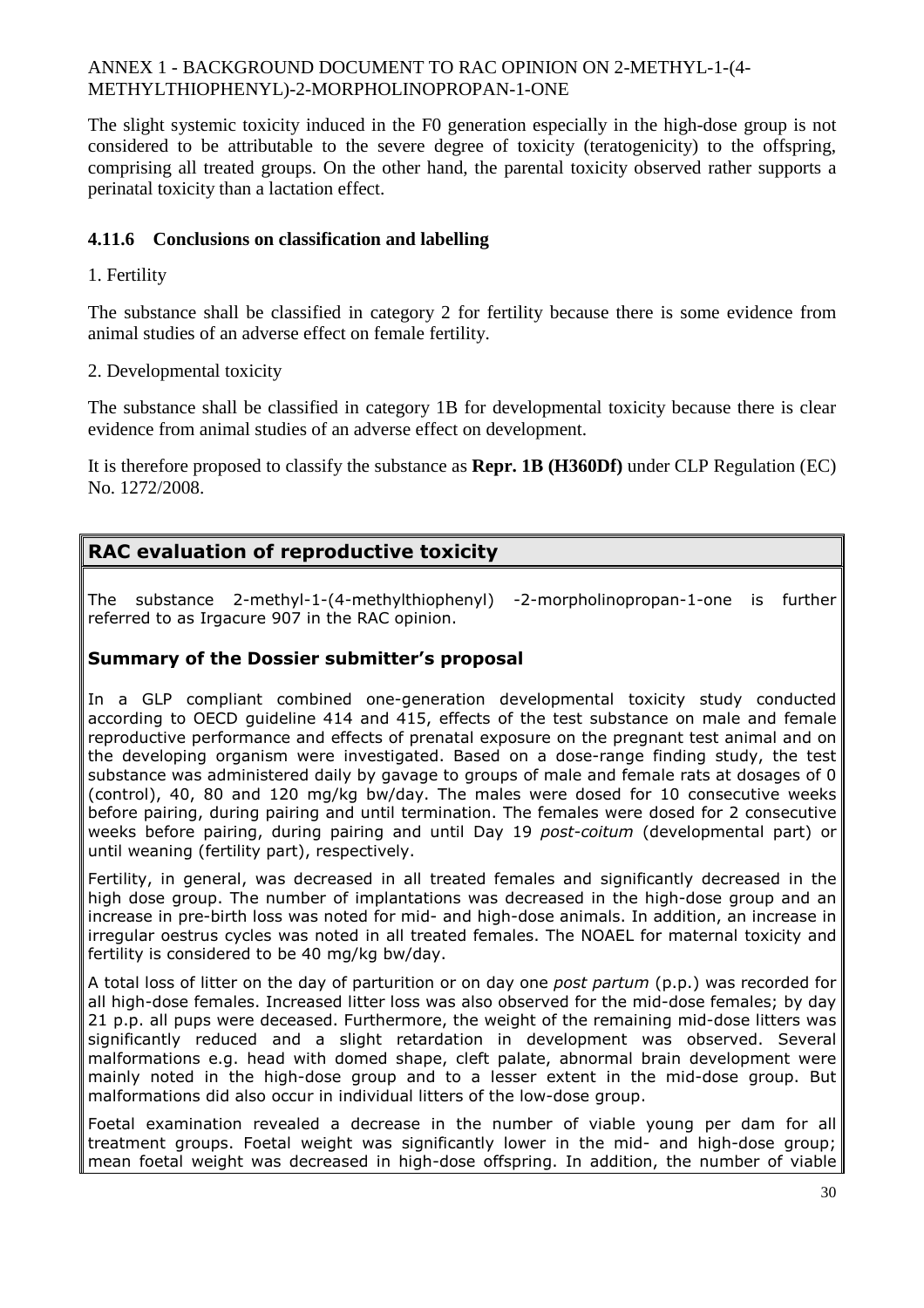male foetuses of the mid- and high-dose group was significantly decreased. Severe external and visceral malformations were evident in all treatment groups in a dose-dependent manner. Skeletal findings were limited to the high-dose group. A NOAEL for developmental toxicity was therefore not derived. The LOAEL was considered to be 40 mg/kg bw/day.

With respect to the findings described above, the data from this animal study provided clear evidence of an adverse effect on development manifested by (total) litter loss in the mid and high-dose groups, severe structural abnormalities in all dose groups and functional deficiencies in terms of retardation and abnormal brain development. Furthermore, there was some evidence of decreased fertility and irregular cycles in all females. Classification for reproductive toxicity with Repr. 1B (H360Df) was therefore considered to reflect appropriately the developmental and fertility effects of the substance.

#### **Comments received during public consultation**

Four comments were received from Member States during public consultation. They were all supportive of the DS proposal. In addition, one MS provided a reference (National Center for Biotechnology Information, 2014) where activity was reported in a qHTS assay for small molecules agonist of the estrogen receptor alpha signaling pathway (which is indicative of possible endocrine disrupting properties and may provide a possible mechanism for the observed reproductive toxicity effects).

#### **Assessment and comparison with the classification criteria**

A combined one-generation/developmental toxicity study in rats by oral exposure and performed according to OECD TG 414 and 415 and under GLP was included by the DS. The males were dosed for 10 consecutive weeks before pairing, during pairing and until termination. The females (n=48) were dosed for 2 consecutive weeks before pairing and during pairing until Day 19 post-coitum ( $n=24$ ) or until weaning ( $n=24$  females allowed to give birth), respectively.

## *Sexual function and fertility*

There is no indication that male fertility was affected. Testes and epididymides weights were unaffected. Regarding toxicity in females, the reproductive parameters were assessed in the study and are presented in the table below.

The fertility index (number of pregnant females/number of sperm-positive females) was decreased in a dose-related manner in all treated females (n=24 in control group, n=48 in exposed groups): 91.7%, 87.5%, 87.5% and 64.6% (statistically significant) respectively at 0, 40, 80 and 120 mg/kg bw/day (Table below).

An increase in irregular cycles was noted in all treated females ( $n=48$ ). This effect is outside the historical control data (HCD) range but is not statistically significant (Table below).

Regarding the females sacrified on day 20 post coitum, the pre-implantation loss was doserelatedly decreased at all doses and was outside the HCD range in the high-dose group. However, in the female rats identified as pregnant and allowed to give birth there were no effects reported on the number of implantations.

The *corpora lutea* decreased at all doses and in a statistically significant manner but were within the HCD (Table below).

**Table:** Fertility parameters in females

| $40$ mg/kg<br>Control |
|-----------------------|
|-----------------------|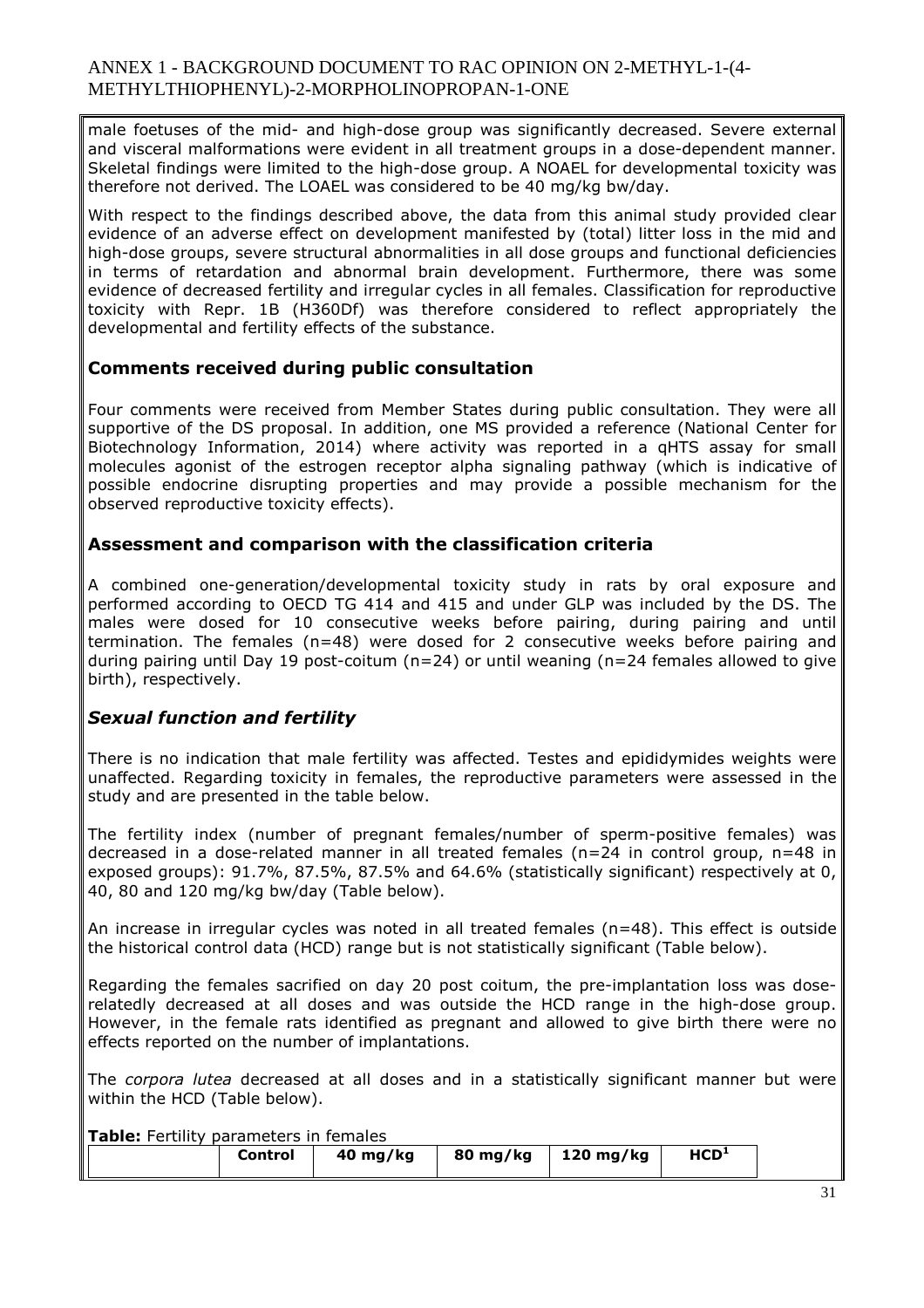|                                          |       | bw/day                        | bw/day  | bw/day  |            |  |  |  |  |
|------------------------------------------|-------|-------------------------------|---------|---------|------------|--|--|--|--|
| Females sacrificed on day 20 post-coitum |       |                               |         |         |            |  |  |  |  |
| not pregnant <sup>2</sup>                | 2/12  | 3/24                          | 3/24    | 5/23    |            |  |  |  |  |
| pregnant                                 | 10/12 | 21/24                         | 21/24   | 18/23   |            |  |  |  |  |
| $\rightarrow$ fertility %                | 83.3  | 87.5                          | 87.5    | 78.3    | 83.3-91.7  |  |  |  |  |
| Corpora Lutea                            | 17.6  | $15.9*$                       | $14.8*$ | $15.2*$ | 13.3-17.7  |  |  |  |  |
|                                          |       | Females allowed to give birth |         |         |            |  |  |  |  |
| not pregnant                             | 0/12  | 3/24                          | 3/24    | 12/25   |            |  |  |  |  |
| pregnant                                 | 12/12 | 21/24                         | 21/24   | 13/25   |            |  |  |  |  |
| $\rightarrow$ fertility %                | 100   | 87.5                          | 87.5    | 52      | 83.3-91.7  |  |  |  |  |
|                                          |       | All females                   |         |         |            |  |  |  |  |
| not pregnant                             | 2/24  | 6/48                          | 6/48    | 17/48   |            |  |  |  |  |
| pregnant                                 | 22/24 | 42/48                         | 42/48   | 31/48   |            |  |  |  |  |
| $\rightarrow$ fertility %                | 91.7  | 87.5                          | 87.5    | $64.6*$ | 83.3-91.7  |  |  |  |  |
| Irregular cycles                         | 3/24  | 12/48                         | 11/48   | 14/48   | $2 - 5/24$ |  |  |  |  |

*1 five studies between 2001-2006* 

*2 not-pregnant rats are female rats with positive identification of mating but were found to be not pregnant.* 

*\*= significant at p<0.05* 

Information regarding parental toxicity is included in the section describing "effects on development". The study included by the DS in the CLH dossier for effects on sexual function and fertility reported effects on fertility in females. The fertility is decreased in all treated females and in a statistically significant manner at the high-dose. In females which were sacrified by day 20 *post-coitum*, numbers of *corpora lutea* were statistically significantly decreased in all dose groups. In addition, 12 out of 25 females in the mated/paired group were not pregnant. These effects are not considered by RAC to be secondary non-specific concequences of parental toxicity.

#### *Effects on Development*

The developmental toxicity part of this study included examination of the dams, examination of the pups for clinical signs, body weight and development as well as examination of the foetuses for malformations and abnormalities.

Regarding the dams, no significant sign of toxity was observed during gestation or during lactation. During the gestation period, staining on the body surface was observed in some treated females. This observation continued during the *post partum* phase in the mid- and high-dose groups. In addition, hair loss and swollen abdomen were noted in high-dose females.

During the gestation period, statistically significant decreases in body weight was observed in mid- and high-dose females from day 15 to 20 and in the high-dose group from day 3 to day 20 *post coitum*. Mean group values for the mid- and high dose terminal body weight was 375.8 g and 371.5 g compared to 404.05 g in the control group (7.4% and 8.5% lower than the mean control value, respectively) in dams sacrificed on GD 20. No effects on bw gain were reported at sacrifice on GD 20. However, on GD 18 the body weight gain was decreased by 26% in the mid-dose group and by 16% in the high-dose group compared to the control group. In females allowed to give birth, no change in bw gain was reported from GD 12 to GD 20. The only change in bw gain before GD 12 was in the mid-dose group on GD 9 (2.7 g vs 3.9 g in controls) and on GD 3 in the mid-and high-dose group (5.8 g and 6.1 g vs 4.4 g in controls). Food intake was unaffected by treatment in both sexes before pairing and in females during the *post-coitum* (p.c) period.

An increased incidence in post implantation loss and pre-birth loss was observed in the midand high-dose groups and is presented in the table below. This increase is not dose-related but is outside of the HCD.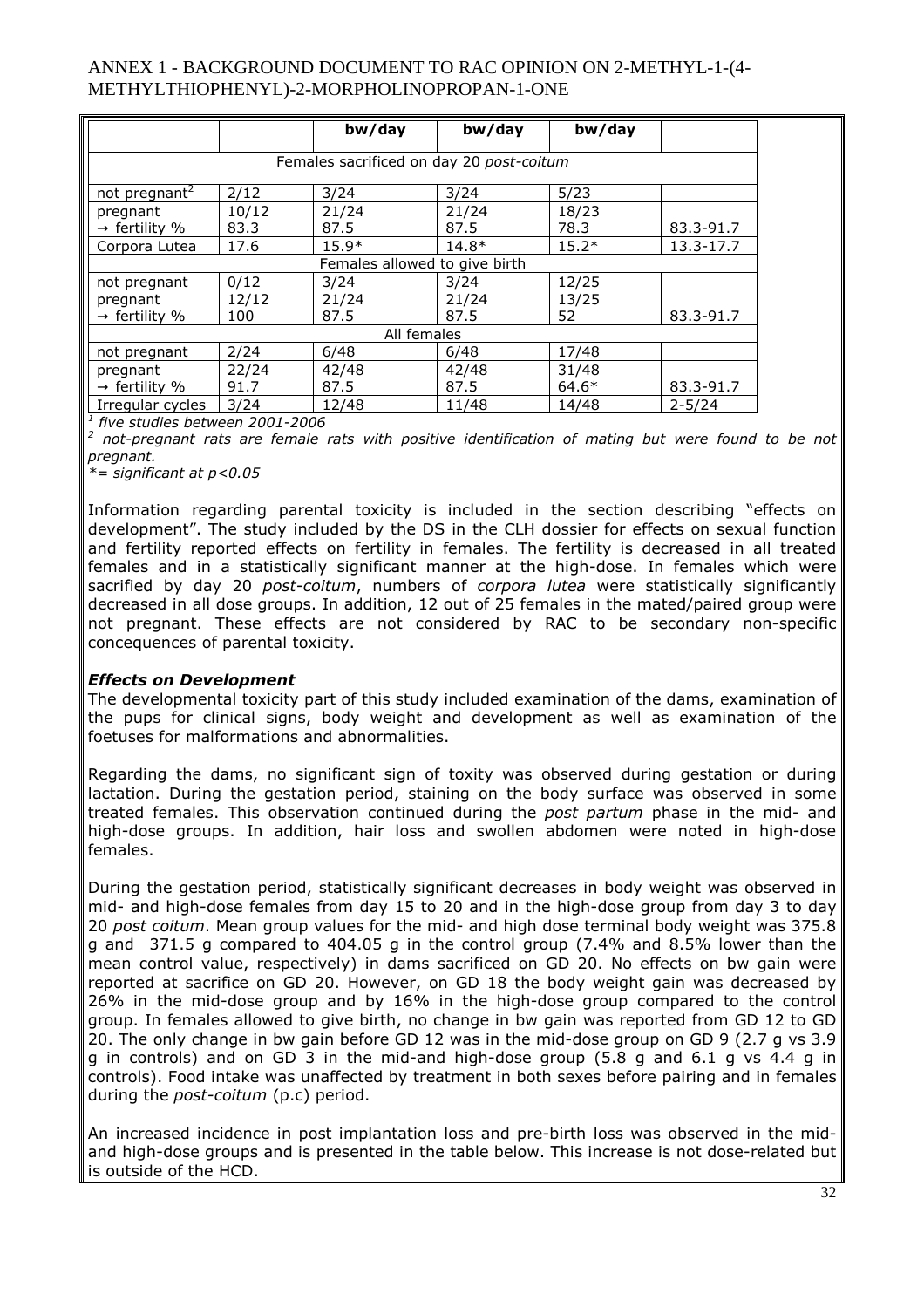**Table**: Post-implantation loss (%) and pre-birth loss (%) for females sacrificed on day 20 *post-coitum*.

|                                  | Control | 40 mg/kg<br>bw/dav | 80 mg/kg<br>bw/dav | $120 \text{ mg/kg}$<br>bw/dav | <b>HCD</b>  |
|----------------------------------|---------|--------------------|--------------------|-------------------------------|-------------|
| Post-implantation loss %         | 3.8     | -4.6               | 10.1               | -6.∠                          | $2.6 - 6.3$ |
| Pre-birth loss $\%$ <sup>1</sup> | 8.03    | 8.64               | 17.23              | 14.63                         | $3.5 - 6.8$ |
|                                  |         |                    |                    |                               |             |

<sup>1</sup> Pre-birth loss =  $(No. of visible implications - total litter size at birth) \times 100$ (No. of visible implantations)

The total number of viable offspring per litter was decreased in all treated groups when compared to controls. In addition, statistically significant decreases in the number of viable males and consequently in the percentage of males and litter weight were noted in the midand high-dose groups. Mean foetal weight was statistically significantly decreased at the highdose group when compared to controls (Table below).

**Table:** litter data - females sacrificed on day 20 *post-coitum*

|                    | <b>Control</b> | 40           | 80           | 120          | <b>HCD</b>  |
|--------------------|----------------|--------------|--------------|--------------|-------------|
|                    |                | mg/kg bw/day | mg/kg bw/day | mg/kg bw/day |             |
| Total viable       | 15.9           | 14.3         | 12.8         | 13.8         | $12.0 -$    |
| offspring/litter   |                |              |              |              | 15.6        |
| Viable males %     | 55.3           | 55.0         | $40.8*$      | $45.2*$      | $48.0 -$    |
|                    |                |              |              |              | 54.2        |
| Litter weight (g)  | 62.3           | 55           | $48.4*$      | $48.5*$      | $42.1 -$    |
|                    |                |              |              |              | 59.3        |
| Mean foetal weight | 3.9            | 3.8          | 3.8          | $3.5*$       | $3.5 - 3.8$ |
| (g)                |                |              |              |              |             |

 $\overline{e}$  = p < 0.05

Different malformations were observed in different litters at the high dose. The external malformation observed were cleft palate, anasarca, tail bent, short or swollen, short body, kyphosis, limbs (forelimbs/hindlimbs) malrotated, short or flexure and head with domed shape (Table below).

**Table:** External examination of foetuses of females sacrificed on Day 20 *post-coitum*

| Organ            | <b>Malformation</b>                          | <b>Control</b> | 40<br>mg/kg<br>bw/d | 80<br>mg/kg<br>bw/d | 120<br>mg/kg<br>bw/d | <b>HCD</b><br>$(9/6)$ <sup>#</sup> |
|------------------|----------------------------------------------|----------------|---------------------|---------------------|----------------------|------------------------------------|
|                  | <b>No. of foetuses</b><br>(litters) examined | 159<br>(10)    | 301<br>(21)         | 269<br>(21)         | 249 (18)             |                                    |
| <b>Forelimbs</b> | Malrotated                                   | $\mathbf{0}$   | 0                   | 0                   | 27(2)                | n.f.                               |
|                  | Short                                        | $\mathbf{0}$   | 0                   | $\mathbf{0}$        | 59(5)                | n.f.                               |
|                  | Flexure                                      | $\mathbf{0}$   | $\Omega$            | $\mathbf{0}$        | 8(1)                 | n.f.                               |
| Head             | Domed                                        | $\mathbf{0}$   | $\mathbf{0}$        | 7(1)                | 47(5)                | n.f.                               |
|                  | Micrognathia                                 | $\Omega$       | $\Omega$            | 0                   | 14(1)                | n.f.                               |
| <b>Hindlimbs</b> | Malrotated                                   | $\mathbf{0}$   | $\Omega$            | $\mathbf{1}$        | 47(8)                | n.f.                               |
|                  | Short                                        | $\Omega$       | $\Omega$            | $\mathbf{0}$        | 21(4)                | n.f.                               |
| Palate           | Cleft palate                                 | $\mathbf{0}$   | 5(1)                | 1(1)                | 28(5)                | n.f.                               |
| Tail             | Bent                                         | $\mathbf{0}$   | $\mathbf{0}$        | $\mathbf{0}$        | 46(7)                |                                    |
|                  | Short                                        | $\mathbf{0}$   | $\mathbf{0}$        | $\mathbf{0}$        | 29(3)                | n.f.                               |
| Whole<br>foetus  | Anasarca                                     | 0              | 7(1)                | 0                   | 36 (4)               | n.f.                               |
|                  | Short body                                   | $\mathbf{0}$   | 0                   | 0                   | 53 $(4)$             | n.f.                               |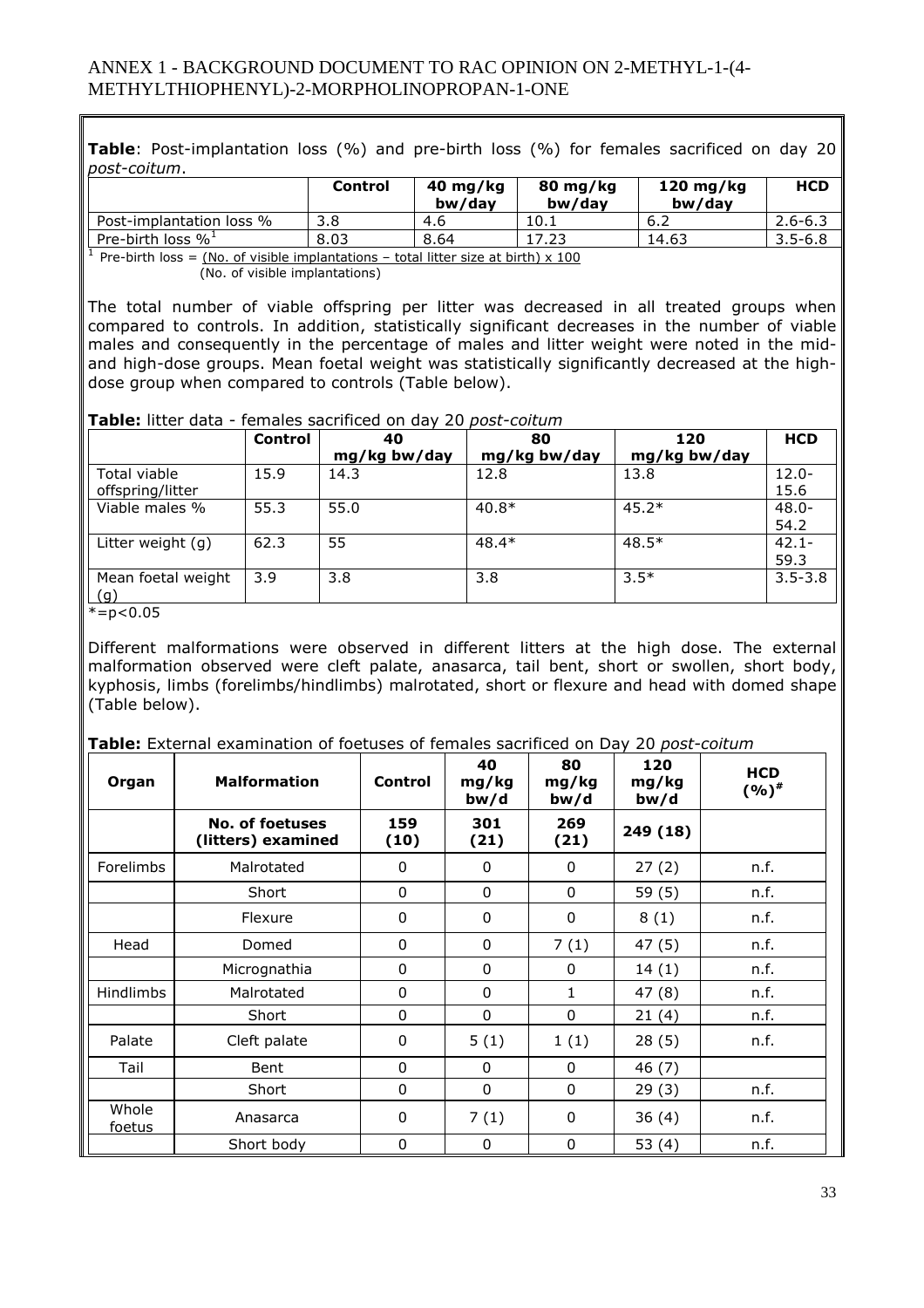|   | vnhocic<br>טוטטו |                 |  | $\cdots$<br>$\Omega$<br>$\sqrt{ }$<br>ᅩ | ,,,,, |
|---|------------------|-----------------|--|-----------------------------------------|-------|
| . |                  | $\cdots$<br>. . |  |                                         |       |

# Historical control data were provided by either the test laboratory or the breeder company n.f. = observation not found in the historical data set

Regarding the visceral malformations (Table below), an increase in enlarged lateral, third and fourth ventricles were observed in mid- and high-dose groups. High-dose foetuses also showed cases of anencephaly and anophthalmia. Cleft palate and abnormal shape of the fore- and hindlimbs as well as short digits were detected in high-dose foetuses.

An increased incidence in pelvic dilatation of the kidneys with ureters enlarged and/or kinked was noted in all treatment groups. In addition, cryptorchism, kyphosis and short body were noted at the high-dose, as well as one case of malformation on the septum wall of the heart and on the intestine and an increased incidence of the agenesis of the pituitary gland.

| Organ           | <b>Malformation</b>                           | <b>Control</b> | 40<br>mg/kg<br>bw/d | 80<br>mg/kg<br>bw/d | 120<br>mg/kg<br>bw/d | <b>HCD</b><br>$(9/6)^*$ |
|-----------------|-----------------------------------------------|----------------|---------------------|---------------------|----------------------|-------------------------|
|                 | <b>No. of foetuses</b><br>(litters) examined  | 77 (10)        | 145<br>(21)         | 128<br>(21)         | 121 (18)             |                         |
| <b>Brain</b>    | Agenesis of the pituitary                     | $\mathbf 0$    | $\mathbf 0$         | 1(1)                | 27(6)                | n.f.                    |
|                 | Lateral ventricle<br>enlarged, extreme        | $\pmb{0}$      | $\mathbf{0}$        | 14(5)               | 90 (16)              | n.f.                    |
|                 | Third ventricle enlarged,<br>extreme          | $\mathbf 0$    | $\mathbf 0$         | 2(1)                | 52 (14)              | n.f.                    |
|                 | Fourth ventricle<br>enlarged, extreme         | 0              | $\mathbf{0}$        | 8(3)                | 48 (14)              | n.f.                    |
|                 | Anencephaly                                   | $\mathbf 0$    | 0                   | $\mathbf 0$         | 10(3)                | n.f.                    |
| Eye             | Anophthalmia                                  | $\mathbf 0$    | $\mathbf 0$         | $\mathbf 0$         | 1(1)                 | n.f.                    |
| Palate          | Cleft palate                                  | $\pmb{0}$      | 2(1)                | $\mathbf 0$         | 19(5)                | $1(1) = 0.1\%$          |
| Heart           | Interventricular septum<br>wall incomplete    | $\mathbf 0$    | $\mathbf{0}$        | 0                   | 1(1)                 | n.f.                    |
| Abdomen         | Diaphragmatic haernia                         | 0              | 0                   | $\mathbf 0$         | $\mathbf{1}$         | 0.04(0.26)              |
| Limbs           | Fore- and hindlimb<br>abnormal shape          | $\mathbf{0}$   | $\mathbf{0}$        | $\Omega$            | 26(6)                | n.f.                    |
| Kidney          | Pelvic dilatation extreme                     | $\pmb{0}$      | $\mathbf 0$         | $\mathbf 0$         | 7(5)                 | n.f.                    |
| Ureter          | Enlarged extreme                              | 0              | $\mathbf 0$         | 1(1)                | 12(7)                | n.f.                    |
|                 | Kinked, extreme                               | $\mathbf 0$    | 0                   | $\mathbf 0$         | 4(2)                 | 0.37(2.38)              |
| <b>Testis</b>   | Cryptorchism                                  | 0              | $\mathbf{0}$        | $\mathbf 0$         | 20(7)                | n.f.                    |
| Forelimb        | Short digit                                   | $\mathbf 0$    | 0                   | $\mathbf 0$         | 8(2)                 | n.f.                    |
| Intestine       | Protrusion intestine from<br>abdominal cavity | $\mathbf 0$    | 0                   | 0                   | 1(1)                 | n.f.                    |
| Whole<br>Foetus | Kyphosis                                      | $\pmb{0}$      | $\mathbf{0}$        | $\mathbf 0$         | 20(6)                | n.f.                    |

# **Table:** Visceral malformations (fixed foetus)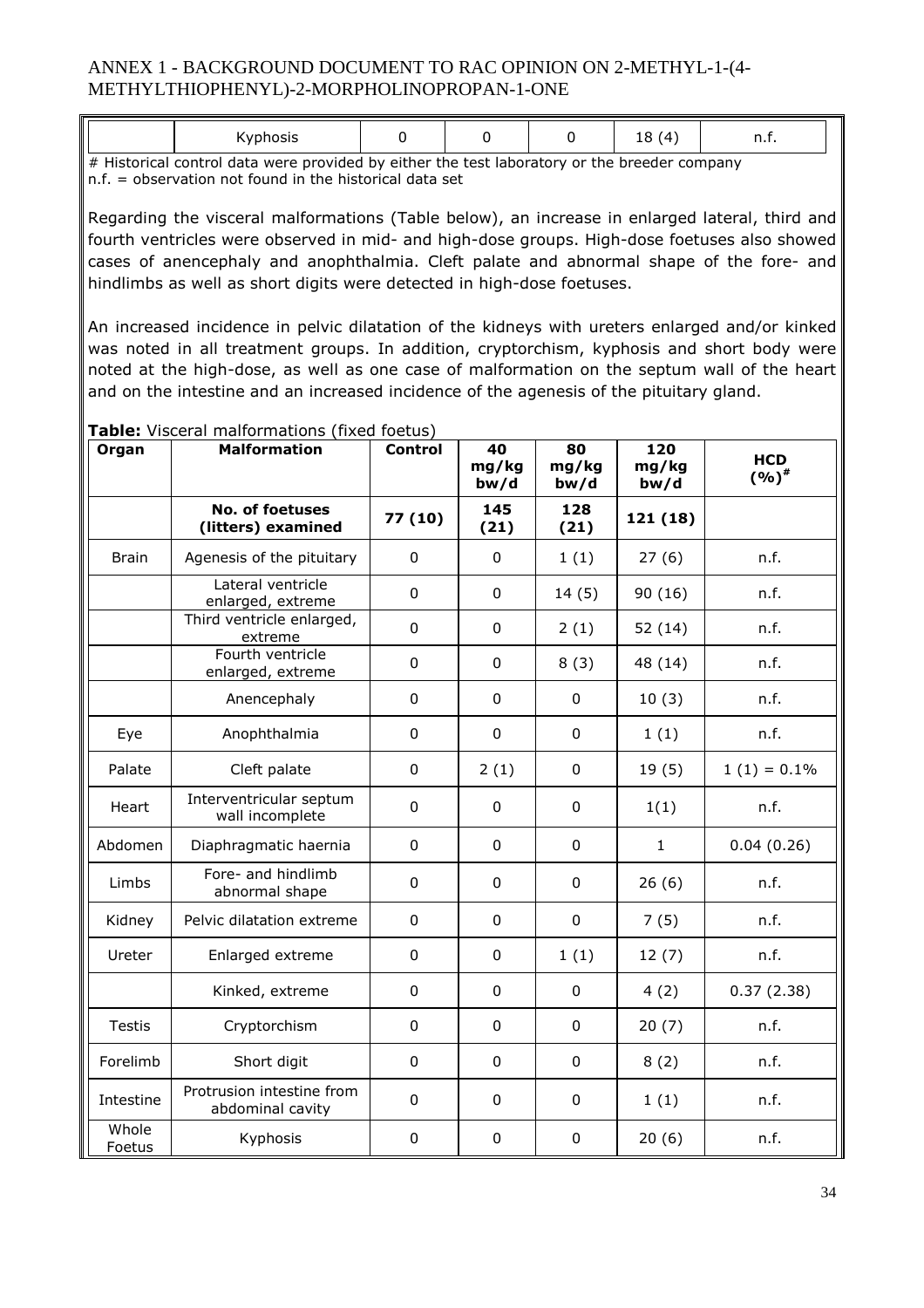| Short,<br><b>COLLECT DOCIVITY</b> |  | $\sim$<br>h<br>∸<br>۔ | . |
|-----------------------------------|--|-----------------------|---|

# Historical control data were generated from either the test laboratory or the breeder company

n.f. = observation not found in the historical data set

All pups were weighed and litters in excess of 8 offspring were culled to 8 (4 males and 4 females, where possible) by a random selection on day 4 *post partum*.

Stillbirths or total litter loss was noted at the day 1 *post partum* in all high-dose females which gave birth. A significant increase in pup loss on day 1 *post-partum* and cumulative loss on days 4 and 14 *post-partum* was observed in the mid-dose group. Litter weight was significantly decreased in the mid-dose group on days 4 and 14 post-partum. In addition, decreases in the number of viable males and consequently in the percentage of males were noted for the midgroup (Table below).

*Litter data* 

| Dose group               | <b>Total</b><br>litter<br>size (at<br>birth) | Litter<br>size<br>live<br>(day 1<br>p.p.) | Litter<br>size live<br>(day 21<br>$p.p.$ ) | Litter<br>weight<br>(day 1)<br>p.p.) | <b>Litter</b><br>weight<br>(day <sub>4</sub> )<br>p.p. | % males<br>(at birth) | % males<br>(day 4<br>p.p.) |
|--------------------------|----------------------------------------------|-------------------------------------------|--------------------------------------------|--------------------------------------|--------------------------------------------------------|-----------------------|----------------------------|
| Control                  | 15.0                                         | 13.1                                      | 7.8                                        | 83.9                                 | 116.4                                                  | 44.22                 | 45.47                      |
| $40$ mg/kg<br>bw/day     | 13.9                                         | 12.7                                      | 7.7                                        | 84.2                                 | 120.1                                                  | 44.14                 | 43.04                      |
| 80 mg/kg<br>bw/day       | 12.3                                         | $6.6*$                                    | 0                                          | 48.2                                 | $61.5*$                                                | 52.17                 | 46.31                      |
| $120 \; mg/kg$<br>bw/day | 11.9                                         | 0                                         | $\overline{\phantom{a}}$                   |                                      | $\overline{\phantom{a}}$                               | 54.45                 | $\overline{\phantom{a}}$   |

 $*p<0.05$ 

No treatment-related findings were seen at necropsy performed on low and mid-dose F1 pups culled on day 4 post partum compared to controls.

Lateral ventricles or third ventricle of the brain dilated, small cerebrum with domed head and abnormal size of the urinary bladder were the findings noted in weaned pups of the low- and mid-dose groups. In individual cases, the innominate artery was not evident.

In dead pups, no milk in the stomach was observed during the necropsy. In addition, head with domed shape, hydrocephaly, dilatation of the cerebral ventricle and small cerebrum were the findings observed in the decedent pups of the mid-dose group. In the high-dose group, the pups showed forelimbs or hindlimbs short and malrotated, head with domed shape, cleft palate, micrognathia, kyphosis, tail short or bent, short body and anasarca. Bent tail was also noted in the mid-dose group. In some cases, autolysis did not allow necropsy to be performed.

## *Comparison with the CLP criteria*

No human data was available regarding effects on sexual function and fertility or on development following exposure to Irgacure 907, therefore a classification as Repr. 1A is not justified.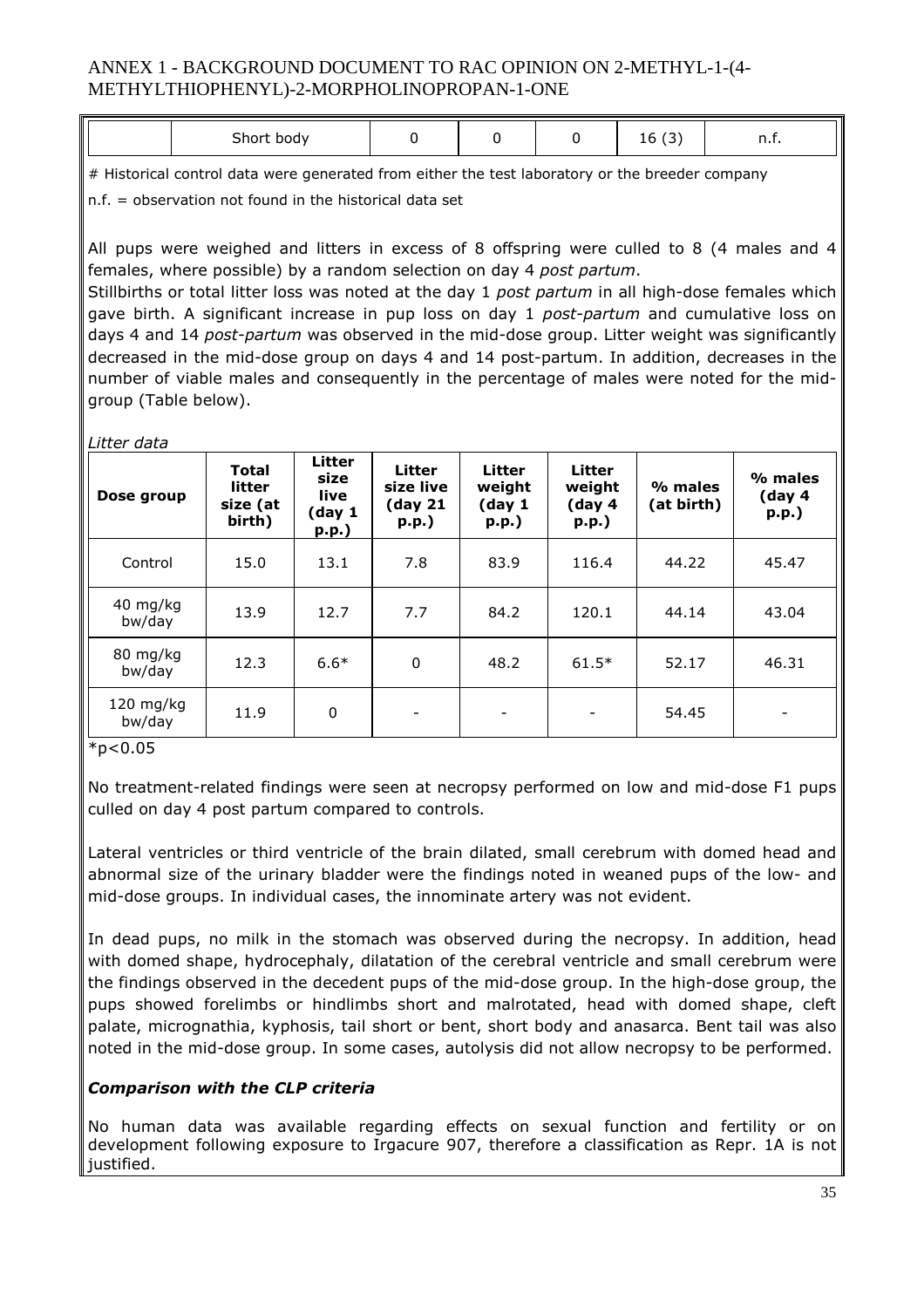According to the CLP criteria *"The classification of a substance in Category 1B is largely based on data from animal studies. Such data shall provide clear evidence of an adverse effect on sexual function and fertility or on development in the absence of other toxic effects, or if occurring together with other toxic effects the adverse effect on reproduction is considered not to be a secondary non-specific consequence of other toxic effects. However, when there is mechanistic information that raises doubt about the relevance of the effect for humans, classification in Category 2 may be more appropriate."*

#### *Sexual function and fertility*

The combined oral 1-Generation/developmental toxicity study in rats included by the DS in the CLH dossier for effects on sexual function and fertility showed that fertility is decreased in all treated females and in a statistically significant manner at the high-dose. In females which were sacrified by day 20 *post-coitum*, numbers of *corpora lutea* in treated animals are statistically significantly decreased in all dose groups. Besides, 12 out of 25 females from the mated/paired group were not pregnant. These effects are not considered to be secondary nonspecific concequences of parental toxicity.

RAC considers the effects on sexual function and fertility sufficient to classify Irgacure 907 as **Repr.1B; H360F**.

## *Development*

As regards effects on development, examined in the same study, stillbirths or total litter loss were noted in all high-dose females which gave birth. Statistically significant increases in pup loss on day 1 *post-partum* and cumulative loss on days 4 and 14 *post-partum* were observed in the mid-dose group. In addition, litter weight was statistically significantly decreased in the mid-dose group on days 1, 4 and 14 *post-partum*. Litter size and mean pup weight were also statistically significantly decreased in the mid-dose group on day 14 *post-partum*. The survival of pups was drastically decreased in the mid- and high-dose groups. Pre-weaning clinical signs showed marked mortality of the pups in the high-dose group. Statistically significant decreases in terminal body weight were observed in the high-dose males and females. Lateral ventricles of the brain enlarged, head with domed shape limbs short or malrotated, cleft palate, anasarca and alteration of the tail were present at necropsy of the decedent pups or in pups at weaning.

The adverse effects on development are considered to be specific effects resulting from exposure to Irgacure 907 and are not considered to be secondary non-specific concequences of maternal toxicity.For developmental effects RAC agrees with the DS proposal to classify Irgacure 907 for developmental toxicity as **Repr. 1B; H360D**.

## *Conclusion*

RAC agrees to classify Irgacure 907 as **Repr. 1B; H360DF**.